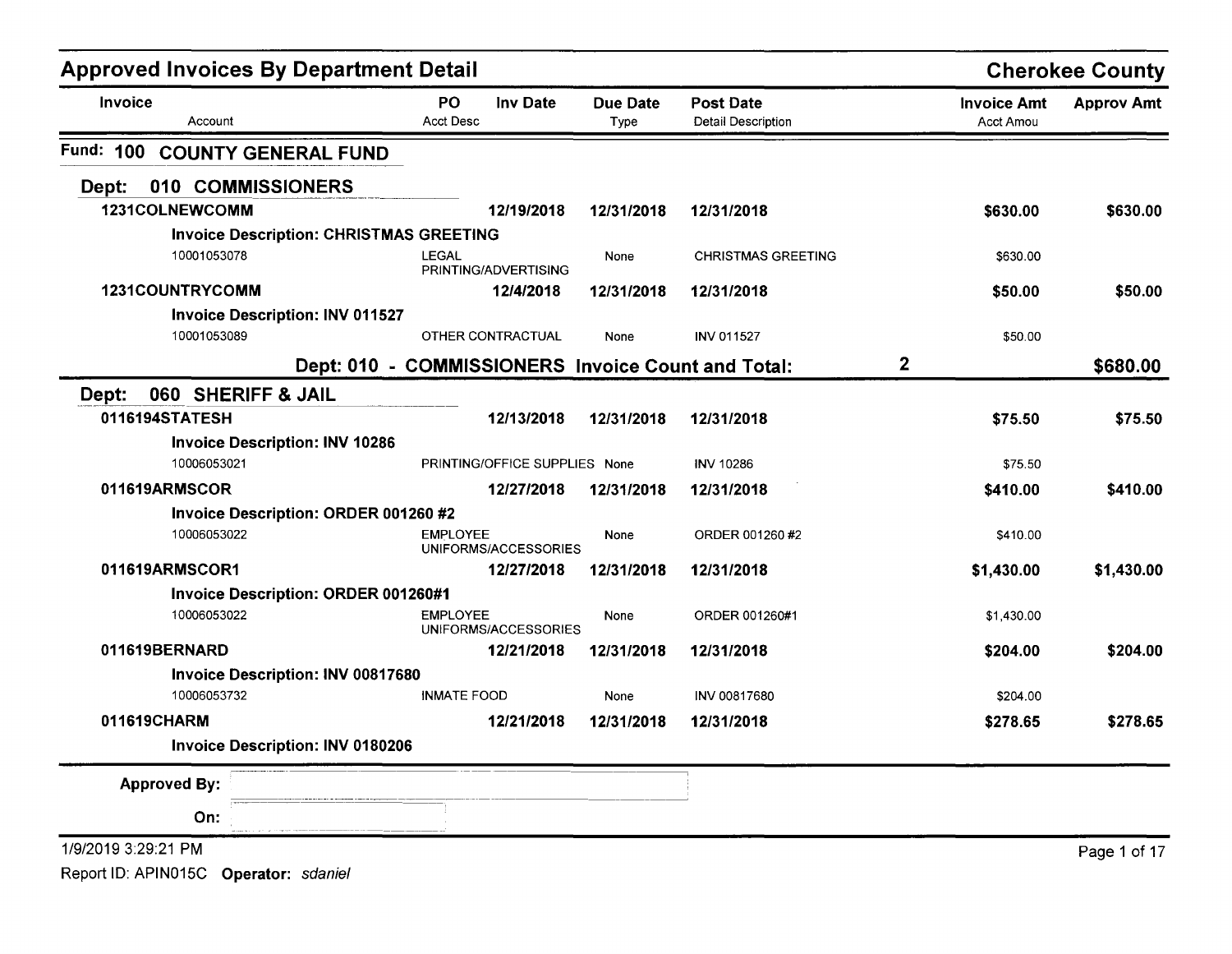| <b>Approved Invoices By Department Detail</b> |                                                  | <b>Cherokee County</b>  |                                        |                                        |                   |
|-----------------------------------------------|--------------------------------------------------|-------------------------|----------------------------------------|----------------------------------------|-------------------|
| Invoice<br>Account                            | PO<br><b>Inv Date</b><br><b>Acct Desc</b>        | <b>Due Date</b><br>Type | <b>Post Date</b><br>Detail Description | <b>Invoice Amt</b><br><b>Acct Amou</b> | <b>Approv Amt</b> |
| Fund: 100<br><b>COUNTY GENERAL FUND</b>       |                                                  |                         |                                        |                                        |                   |
| 060 SHERIFF & JAIL<br>Dept:                   |                                                  |                         |                                        |                                        |                   |
| 011619CHARM                                   | 12/21/2018                                       | 12/31/2018              | 12/31/2018                             | \$278.65                               | \$278.65          |
| <b>Invoice Description: INV 0180206</b>       |                                                  |                         |                                        |                                        |                   |
| 10006053737                                   | <b>INMATE PERSONAL ITEMS</b>                     | None                    | INV 0180206                            | \$278.65                               |                   |
| 011619CINTA                                   | 12/13/2018                                       | 12/31/2018              | 12/31/2018                             | \$2,224.26                             | \$2,224.26        |
| Invoice Description: INV OD74076924           |                                                  |                         |                                        |                                        |                   |
| 10006053080                                   | <b>MAINTENANCE/BLDGS &amp;</b><br><b>GROUNDS</b> | None                    | <b>INV OD74076924</b>                  | \$2,224.26                             |                   |
| 011619CITYTELE                                | 12/17/2018                                       | 12/31/2018              | 12/31/2018                             | \$2,000.00                             | \$2,000.00        |
| <b>Invoice Description: INV 18360</b>         |                                                  |                         |                                        |                                        |                   |
| 10006053737                                   | <b>INMATE PERSONAL ITEMS</b>                     | None                    | <b>INV 18360</b>                       | \$2,000.00                             |                   |
| 011619COLTELSH                                | 1/1/2019                                         | 12/31/2018              | 12/31/2018                             | \$1,676.77                             | \$1,676.77        |
| <b>Invoice Description: ACCT 2963</b>         |                                                  |                         |                                        |                                        |                   |
| 10006053074                                   | <b>TELEPHONE BILLS</b>                           | None                    | <b>ACCT 2963</b>                       | \$1,676.77                             |                   |
| 011619COLUMBUSSH                              | 12/27/2018                                       | 12/31/2018              | 12/31/2018                             | \$110.00                               | \$110.00          |
| Invoice Description: ACCT 09-52410-01         |                                                  |                         |                                        |                                        |                   |
| 10006053072                                   | GAS, ELECTRIC, WATER                             | None                    | ACCT 09-52410-01                       | \$110.00                               |                   |
| 011619CONSSH                                  | 1/7/2019                                         | 12/31/2018              | 12/31/2018                             | \$9,905.05                             | \$9,905.05        |
| <b>Invoice Description: INV 19122618</b>      |                                                  |                         |                                        |                                        |                   |
| 10006053732                                   | <b>INMATE FOOD</b>                               | None                    | <b>INV 19122618</b>                    | \$9,905.05                             |                   |
| 011619CORRECTSH                               | 1/2/2019                                         | 12/31/2018              | 12/31/2018                             | \$72.00                                | \$72.00           |
| <b>Invoice Description: INV CCS 45582</b>     |                                                  |                         |                                        |                                        |                   |
| 10006053786                                   | <b>INMATE MEDICAL</b>                            | None                    | <b>INV CCS 45582</b>                   | \$72.00                                |                   |
| 011619GARAGESSJ                               | 12/27/2018                                       | 12/31/2018              | 12/31/2018                             | \$4,043.00                             | \$4,043.00        |
| <b>Invoice Description: CONTRACT</b>          |                                                  |                         |                                        |                                        |                   |
| <b>Approved By:</b>                           |                                                  |                         |                                        |                                        |                   |
| On:                                           |                                                  |                         |                                        |                                        |                   |
| 1/9/2019 3:29:21 PM                           |                                                  |                         |                                        |                                        | Page 2 of 17      |
| Report ID: APIN015C Operator: sdaniel         |                                                  |                         |                                        |                                        |                   |

 $\mathcal{L}$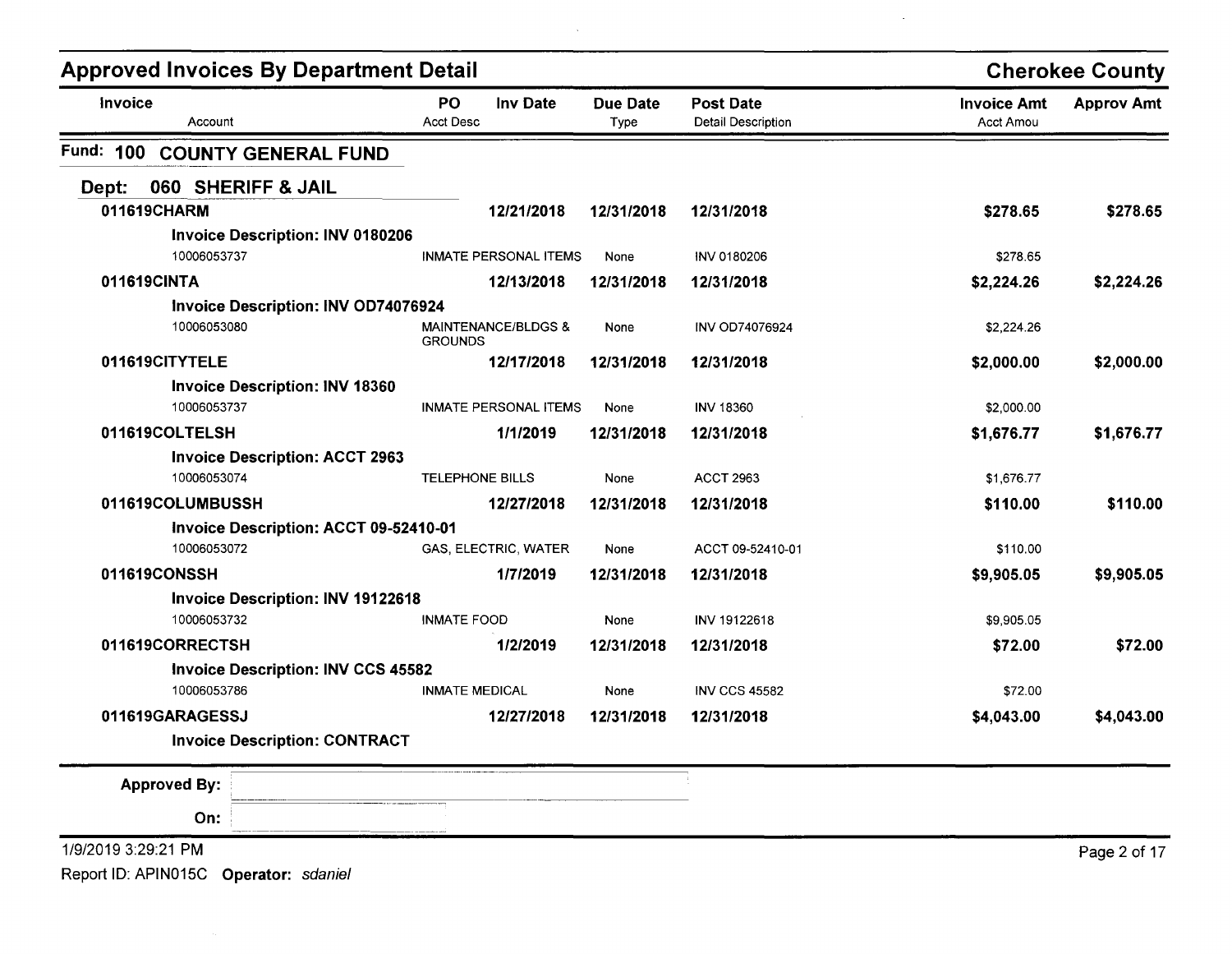| <b>Approved Invoices By Department Detail</b>       |                                       |                         |                                               |                                 | <b>Cherokee County</b> |
|-----------------------------------------------------|---------------------------------------|-------------------------|-----------------------------------------------|---------------------------------|------------------------|
| <b>Invoice</b><br>Account                           | PO.<br><b>Inv Date</b><br>Acct Desc   | <b>Due Date</b><br>Type | <b>Post Date</b><br><b>Detail Description</b> | <b>Invoice Amt</b><br>Acct Amou | <b>Approv Amt</b>      |
| <b>Fund: 100</b><br><b>COUNTY GENERAL FUND</b>      |                                       |                         |                                               |                                 |                        |
| 060 SHERIFF & JAIL<br>Dept:                         |                                       |                         |                                               |                                 |                        |
| 011619GARAGESSJ                                     | 12/27/2018                            | 12/31/2018              | 12/31/2018                                    | \$4,043.00                      | \$4,043.00             |
| <b>Invoice Description: CONTRACT</b>                |                                       |                         |                                               |                                 |                        |
| 10006053080                                         | MAINTENANCE/BLDGS &<br><b>GROUNDS</b> | None                    | <b>CONTRACT</b>                               | \$4,043.00                      |                        |
| 011619HENRYSH                                       | 12/20/2018                            | 12/31/2018              | 12/31/2018                                    | \$336.98                        | \$336.98               |
| <b>Invoice Description: INV 276083</b>              |                                       |                         |                                               |                                 |                        |
| 10006053040                                         | <b>JANITORIAL SUPPLIES</b>            | None                    | INV 276083                                    | \$336.98                        |                        |
| 011619MERCYSH                                       | 8/8/2018                              | 12/31/2018              | 12/31/2018                                    | \$33.05                         | \$33.05                |
| Invoice Description: NEGOTIATED RATES 9400002325701 |                                       |                         |                                               |                                 |                        |
| 10006053786                                         | <b>INMATE MEDICAL</b>                 | None                    | <b>NEGOTIATED RATES 9400002325701</b>         | \$33.05                         |                        |
| 011619MERCYSH1                                      | 11/25/2018                            | 12/31/2018              | 12/31/2018                                    | \$33.05                         | \$33.05                |
| Invoice Description: NEGOTIATED RATES 9400002683700 |                                       |                         |                                               |                                 |                        |
| 10006053786                                         | <b>INMATE MEDICAL</b>                 | None                    | NEGOTIATED RATES 9400002683700                | \$33.05                         |                        |
| 011619MERCYSH2                                      | 11/21/2018                            | 12/31/2018              | 12/31/2018                                    | \$39.09                         | \$39.09                |
| Invoice Description: NEGOTIATED RATES 940002681200  |                                       |                         |                                               |                                 |                        |
| 10006053786                                         | <b>INMATE MEDICAL</b>                 | None                    | NEGOTIATED RATES 940002681200                 | \$39.09                         |                        |
| 011619MERCYSH3                                      | 11/21/2018                            | 12/31/2018              | 12/31/2018                                    | \$12.87                         | \$12.87                |
| Invoice Description: NEGOTIATED RATES 9400002681201 |                                       |                         |                                               |                                 |                        |
| 10006053786                                         | <b>INMATE MEDICAL</b>                 | None                    | <b>NEGOTIATED RATES 9400002681201</b>         | \$12.87                         |                        |
| 011619RJKOOLSH                                      | 12/21/2018                            | 12/31/2018              | 12/31/2018                                    | \$441.19                        | \$441.19               |
| <b>Invoice Description: INV 0902700</b>             |                                       |                         |                                               |                                 |                        |
| 10006053080                                         | MAINTENANCE/BLDGS &<br><b>GROUNDS</b> | None                    | <b>INV 0902700</b>                            | \$441.19                        |                        |

| <b>Approved By:</b> |                                                                                                                                                                                                                                                                                                                                                                                                                                                                                      |              |
|---------------------|--------------------------------------------------------------------------------------------------------------------------------------------------------------------------------------------------------------------------------------------------------------------------------------------------------------------------------------------------------------------------------------------------------------------------------------------------------------------------------------|--------------|
| On:                 | $\begin{tabular}{cccccccccc} \multicolumn{1}{l}{} & \multicolumn{1}{l}{} & \multicolumn{1}{l}{} & \multicolumn{1}{l}{} & \multicolumn{1}{l}{} & \multicolumn{1}{l}{} & \multicolumn{1}{l}{} & \multicolumn{1}{l}{} & \multicolumn{1}{l}{} & \multicolumn{1}{l}{} & \multicolumn{1}{l}{} & \multicolumn{1}{l}{} & \multicolumn{1}{l}{} & \multicolumn{1}{l}{} & \multicolumn{1}{l}{} & \multicolumn{1}{l}{} & \multicolumn{1}{l}{} & \multicolumn{1}{l}{} & \multicolumn{1}{l}{} & \$ |              |
| 1/9/2019 3:29:21 PM |                                                                                                                                                                                                                                                                                                                                                                                                                                                                                      | Page 3 of 17 |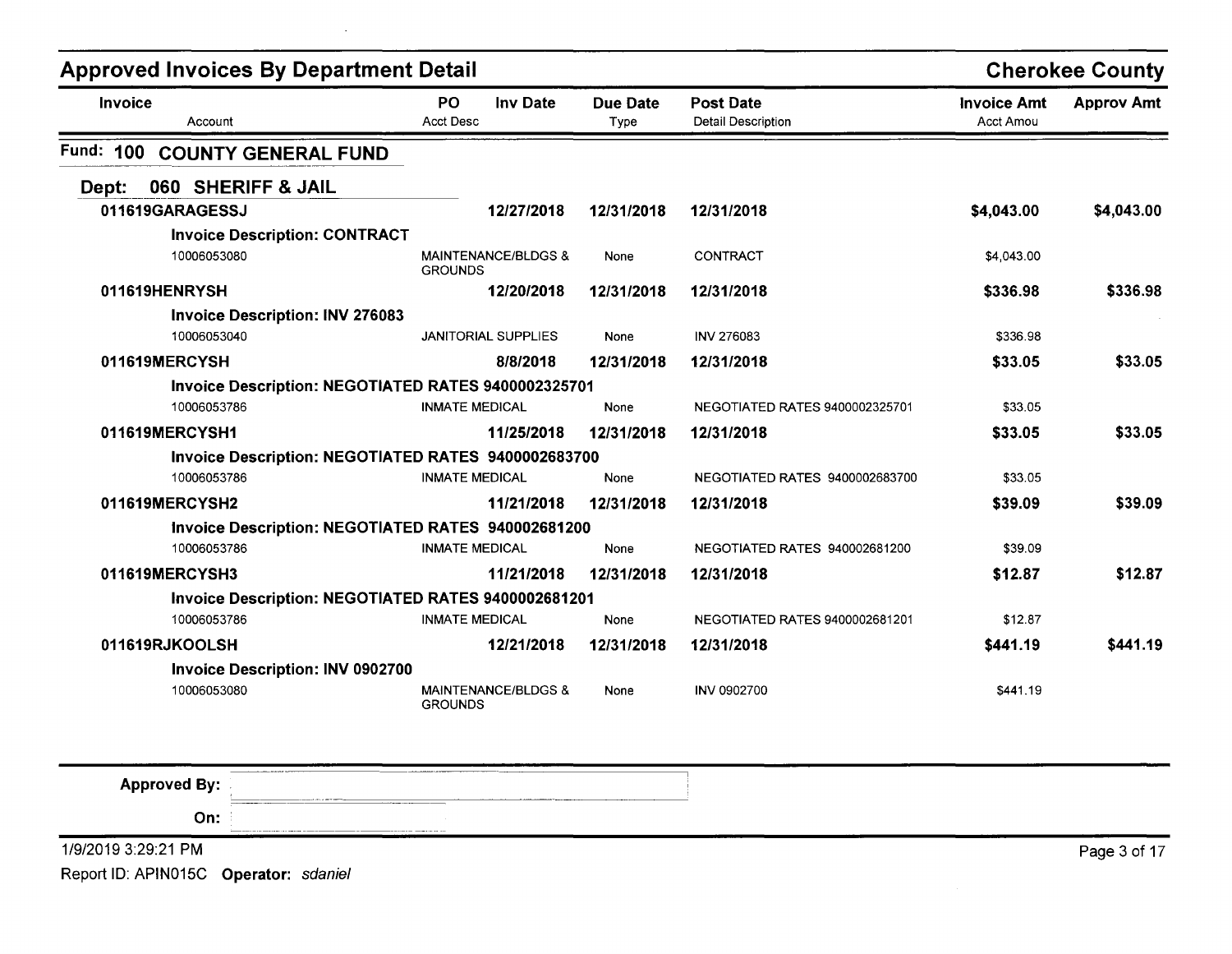| <b>Approved Invoices By Department Detail</b>         |                                           |                  |                                               |                                 | <b>Cherokee County</b> |
|-------------------------------------------------------|-------------------------------------------|------------------|-----------------------------------------------|---------------------------------|------------------------|
| Invoice<br>Account                                    | PO<br><b>Inv Date</b><br><b>Acct Desc</b> | Due Date<br>Type | <b>Post Date</b><br><b>Detail Description</b> | <b>Invoice Amt</b><br>Acct Amou | <b>Approv Amt</b>      |
| Fund: 100<br><b>COUNTY GENERAL FUND</b>               |                                           |                  |                                               |                                 |                        |
| 060 SHERIFF & JAIL<br>Dept:                           |                                           |                  |                                               |                                 |                        |
| 011619SECSH                                           | 12/31/2018                                | 12/31/2018       | 12/31/2018                                    | \$25.00                         | \$25.00                |
| Invoice Description: NOTARY BOND ANNE SHARP           |                                           |                  |                                               |                                 |                        |
| 10006053076                                           | <b>PROFESSIONAL SERVICES</b>              | None             | NOTARY BOND ANNE SHARP                        | \$25.00                         |                        |
| 011619SOUTHERNSH                                      | 12/31/2018                                | 12/31/2018       | 12/31/2018                                    | \$508.24                        | \$508.24               |
| Invoice Description: INV 79707, 79559, 79558, 77355   |                                           |                  |                                               |                                 |                        |
| 10006053022                                           | <b>EMPLOYEE</b><br>UNIFORMS/ACCESSORIES   | None             | INV 79707, 79559, 79558, 77355                | \$115.98                        |                        |
| 10006053022                                           | EMPLOYEE<br>UNIFORMS/ACCESSORIES          | None             | INV 79707, 79559, 79558, 77355                | \$112.98                        |                        |
| 10006053022                                           | <b>EMPLOYEE</b><br>UNIFORMS/ACCESSORIES   | None             | INV 79707, 79559, 79558, 77355                | \$177.90                        |                        |
| 10006053022                                           | <b>EMPLOYEE</b><br>UNIFORMS/ACCESSORIES   | None             | INV 79707, 79559, 79558, 77355                | \$101.38                        |                        |
| 011619TEELSH                                          | 12/21/2018                                | 12/31/2018       | 12/31/2018                                    | \$100.00                        | \$100.00               |
| <b>Invoice Description: INV 305</b>                   |                                           |                  |                                               |                                 |                        |
| 10006053076                                           | PROFESSIONAL SERVICES                     | None             | <b>INV 305</b>                                | \$100.00                        |                        |
| 123119OBERSH                                          | 12/25/2018                                | 12/31/2018       | 12/31/2018                                    | \$450.00                        | \$450.00               |
| <b>Invoice Description: CONTRACT LABOR</b>            |                                           |                  |                                               |                                 |                        |
| 10006053073                                           | <b>TRANSPORTATION</b>                     | None             | <b>CONTRACT LABOR</b>                         | \$450.00                        |                        |
| 123119PRICESH                                         | 12/21/2018                                | 12/31/2018       | 12/31/2018                                    | \$1,850.00                      | \$1,850.00             |
| <b>Invoice Description: INV 172985</b><br>10006053025 | PARTS/VEHICLE REPAIRS                     |                  | <b>INV 172985</b>                             |                                 |                        |
|                                                       |                                           | None             |                                               | \$1,850.00                      |                        |
| 1231BROOKSSH                                          | 12/21/2018                                | 12/31/2018       | 12/31/2018                                    | \$300.00                        | \$300.00               |
| <b>Invoice Description: INV 184852</b><br>10006053028 | <b>COMPUTER SUPPLIES</b>                  | None             | INV 184852                                    | \$300.00                        |                        |

| <b>Approved By:</b> | A 1990 FOR A 2009 AND RESIDENCE OF A 400 AM INTERFERING TO AN A 400 AM INCOME.<br>___ |
|---------------------|---------------------------------------------------------------------------------------|
| On:                 |                                                                                       |
| 1/9/2019 3:29:21 PM | Page 4 of 17                                                                          |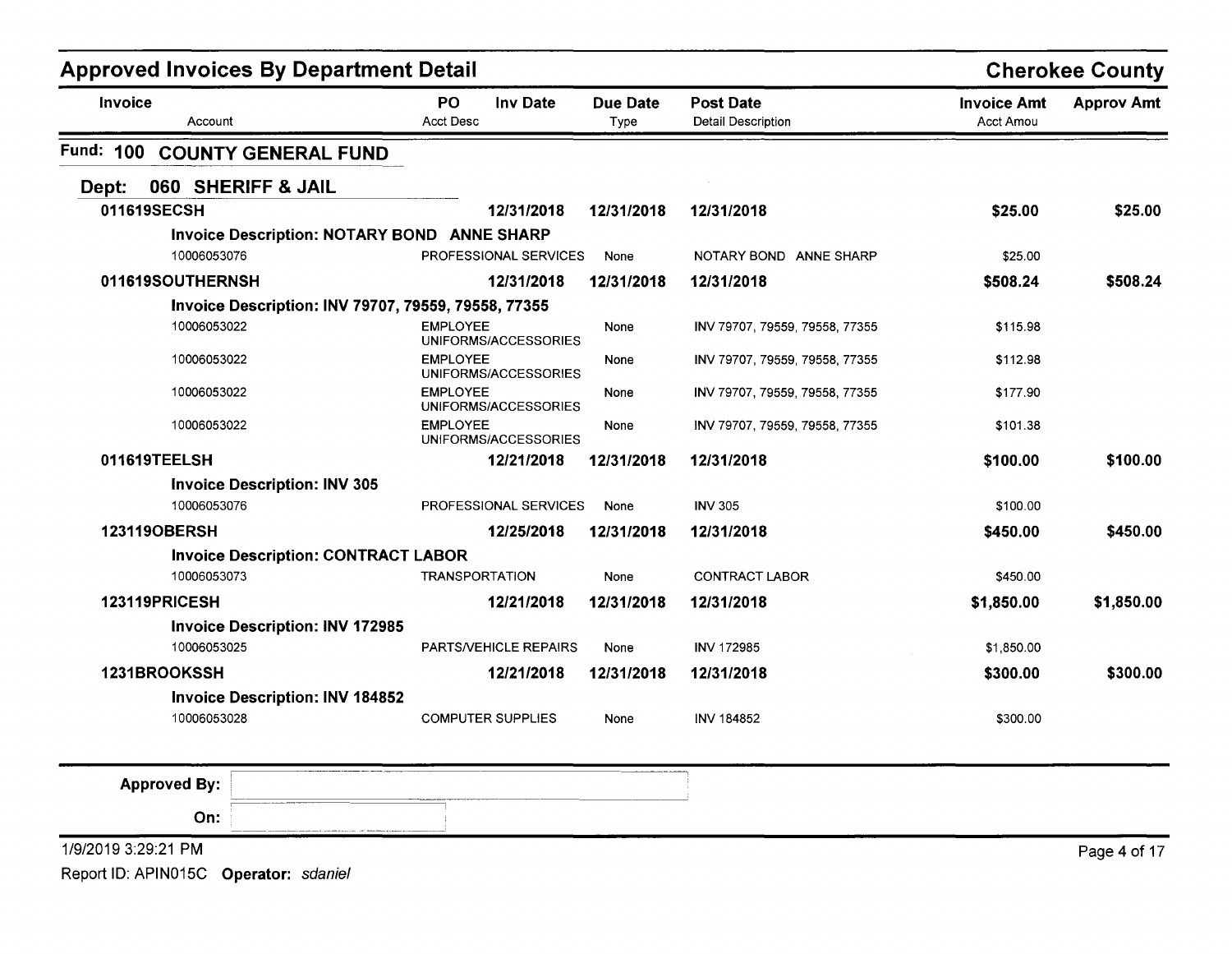| <b>Approved Invoices By Department Detail</b> |                                                  |                         |                                        |                                 | <b>Cherokee County</b> |
|-----------------------------------------------|--------------------------------------------------|-------------------------|----------------------------------------|---------------------------------|------------------------|
| Invoice<br>Account                            | <b>PO</b><br><b>Inv Date</b><br><b>Acct Desc</b> | <b>Due Date</b><br>Type | <b>Post Date</b><br>Detail Description | <b>Invoice Amt</b><br>Acct Amou | <b>Approv Amt</b>      |
| Fund: 100<br><b>COUNTY GENERAL FUND</b>       |                                                  |                         |                                        |                                 |                        |
| 060 SHERIFF & JAIL<br>Dept:                   |                                                  |                         |                                        |                                 |                        |
| 1231ETTSH                                     | 12/19/2018                                       | 12/31/2018              | 12/31/2018                             | \$818.40                        | \$818.40               |
| <b>Invoice Description: INV 5117750</b>       |                                                  |                         |                                        |                                 |                        |
| 10006053021                                   | PRINTING/OFFICE SUPPLIES None                    |                         | <b>INV 5117750</b>                     | \$818.40                        |                        |
| 1231GALLSSH                                   | 12/7/2018                                        | 12/31/2018              | 12/31/2018                             | \$1,004.09                      | \$1,004.09             |
| <b>Invoice Description: INV OR11962555</b>    |                                                  |                         |                                        |                                 |                        |
| 10006053025                                   | PARTS/VEHICLE REPAIRS                            | None                    | INV OR11962555                         | \$1,004.09                      |                        |
| 1231KSLANDSH                                  | 10/23/2018                                       | 12/31/2018              | 12/31/2018                             | \$704.63                        | \$704.63               |
| Invoice Description: INV 183628, 183551       |                                                  |                         |                                        |                                 |                        |
| 10006053025                                   | <b>PARTS/VEHICLE REPAIRS</b>                     | None                    | INV 183628, 183551                     | \$538.16                        |                        |
| 10006053025                                   | <b>PARTS/VEHICLE REPAIRS</b>                     | None                    | INV 183628, 183551                     | \$166.47                        |                        |
| 1231MIDSTSH                                   | 12/19/2018                                       | 12/31/2018              | 12/31/2018                             | \$150.00                        | \$150.00               |
|                                               | Invoice Description: INV 32019-444 24 OFFICERS   |                         |                                        |                                 |                        |
| 10006053075                                   | DUES/SUBSCRIPTIONS                               | None                    | INV 32019-444                          | \$150.00                        |                        |
| 1231NATSH                                     | 12/28/2018                                       | 12/31/2018              | 12/31/2018                             | \$359.95                        | \$359.95               |
| Invoice Description: INV 690511, 690543       |                                                  |                         |                                        |                                 |                        |
| 10006053025                                   | PARTS/VEHICLE REPAIRS                            | None                    | <b>CREDIT MEMO</b>                     | (\$133.34)                      |                        |
| 10006053025                                   | <b>PARTS/VEHICLE REPAIRS</b>                     | None                    | INV 690511, 690543                     | \$493.29                        |                        |
| <b>1231NATSH1</b>                             | 12/26/2018                                       | 12/31/2018              | 12/31/2018                             | \$388.41                        | \$388.41               |
|                                               | Invoice Description: INV 690367, 690349, 690351  |                         |                                        |                                 |                        |
| 10006053025                                   | <b>PARTS/VEHICLE REPAIRS</b>                     | None                    | INV 690367, 690349, 690351             | \$181.99                        |                        |
| 10006053025                                   | <b>PARTS/VEHICLE REPAIRS</b>                     | None                    | INV 690367, 690349, 690351             | \$170.48                        |                        |
| 10006053025                                   | PARTS/VEHICLE REPAIRS                            | None                    | INV 690367, 690349, 690351             | \$35.94                         |                        |

| <b>Approved By:</b><br><b>Non-terminal contract programs that the con-</b> | ____<br><b>Continuously come that an experimental company</b>                                                  | --------- |                   |
|----------------------------------------------------------------------------|----------------------------------------------------------------------------------------------------------------|-----------|-------------------|
| On:<br><u> 1989 - Maria Alemania (m. 1989)</u>                             | a construction of the contract product and construction of the contract of the contract of the contract of the |           |                   |
| 1/9/2019 3:29:21 PM                                                        |                                                                                                                |           | . of 17<br>Page 5 |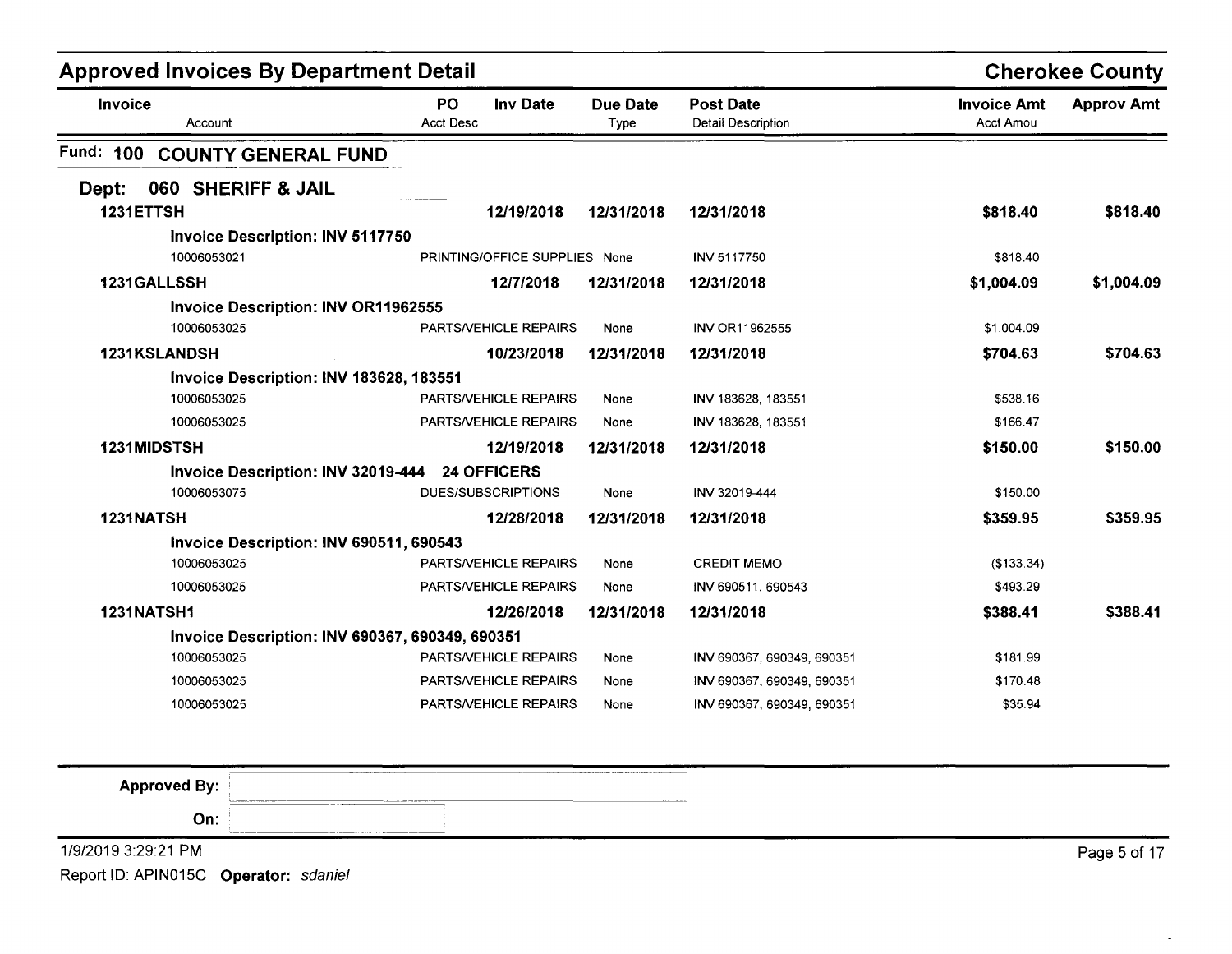| <b>Approved Invoices By Department Detail</b>     |                                           |                              |                         |                                                     |    |                                        | <b>Cherokee County</b> |
|---------------------------------------------------|-------------------------------------------|------------------------------|-------------------------|-----------------------------------------------------|----|----------------------------------------|------------------------|
| Invoice<br>Account                                | PO<br><b>Acct Desc</b>                    | <b>Inv Date</b>              | <b>Due Date</b><br>Type | <b>Post Date</b><br><b>Detail Description</b>       |    | <b>Invoice Amt</b><br><b>Acct Amou</b> | <b>Approv Amt</b>      |
| Fund: 100<br><b>COUNTY GENERAL FUND</b>           |                                           |                              |                         |                                                     |    |                                        |                        |
| 060 SHERIFF & JAIL<br>Dept:                       |                                           |                              |                         |                                                     |    |                                        |                        |
| <b>1231NATSH2</b>                                 |                                           | 12/18/2018                   | 12/31/2018              | 12/31/2018                                          |    | \$158.04                               | \$158.04               |
| <b>Invoice Description: INV 689858</b>            |                                           |                              |                         |                                                     |    |                                        |                        |
| 10006053025                                       |                                           | <b>PARTS/VEHICLE REPAIRS</b> | None                    | INV 689858                                          |    | \$158.04                               |                        |
| 1231SIRCH                                         |                                           | 12/17/2018                   | 12/31/2018              | 12/31/2018                                          |    | \$281.63                               | \$281.63               |
| <b>Invoice Description: INV 0377450</b>           |                                           |                              |                         |                                                     |    |                                        |                        |
| 10006053022                                       | <b>EMPLOYEE</b>                           | UNIFORMS/ACCESSORIES         | None                    | <b>INV 0377450</b>                                  |    | \$281.63                               |                        |
| 1231TURNSH                                        |                                           | 12/15/2018                   | 12/31/2018              | 12/31/2018                                          |    | \$1,333.56                             | \$1,333.56             |
| Invoice Description: INV 114620181215             |                                           |                              |                         |                                                     |    |                                        |                        |
| 10006053737                                       |                                           | <b>INMATE PERSONAL ITEMS</b> | None                    | INV 114620181215                                    |    | \$1,333.56                             |                        |
|                                                   |                                           |                              |                         | Dept: 060 - SHERIFF & JAIL Invoice Count and Total: | 40 |                                        | \$31,757.41            |
| 070 DISTRICT COURT<br>Dept:                       |                                           |                              |                         |                                                     |    |                                        |                        |
| 011619ETTDC                                       |                                           | 1/7/2019                     | 12/31/2018              | 12/31/2018                                          |    | \$1,220.91                             | \$1,220.91             |
| <b>Invoice Description: INV 5127130</b>           |                                           |                              |                         |                                                     |    |                                        |                        |
| 10007053093                                       |                                           | OFFICE FURNITURE/EQUIP       | None                    | <b>INV 5127130</b>                                  |    | \$1,220.91                             |                        |
| 011619FLEMINGDC                                   |                                           | 1/7/2019                     | 12/31/2018              | 12/31/2018                                          |    | \$150.00                               | \$150.00               |
| <b>Invoice Description: JUDGE PRO TEM</b>         |                                           |                              |                         |                                                     |    |                                        |                        |
| 10007053089                                       |                                           | OTHER CONTRACTUAL            | None                    | <b>JUDGE PRO TEM</b>                                |    | \$150.00                               |                        |
| 011619LYNCHDC                                     |                                           | 11/16/2018                   | 12/31/2018              | 12/31/2018                                          |    | \$1,377.50                             | \$1,377.50             |
| <b>Invoice Description: REIMB. REPAIRS/CHAIRS</b> |                                           |                              |                         |                                                     |    |                                        |                        |
| 10007053079                                       | <b>MAINT/REPAIRS</b><br><b>MACH/EQUIP</b> |                              | None                    | <b>REIMB. REPAIRS/CHAIRS</b>                        |    | \$1,377.50                             |                        |
| 011619USCELLDC                                    |                                           | 1/7/2019                     | 12/31/2018              | 12/31/2018                                          |    | \$42.73                                | \$42.73                |
| Invoice Description: INV 0285605563               |                                           |                              |                         |                                                     |    |                                        |                        |
| <b>Approved By:</b>                               |                                           |                              |                         |                                                     |    |                                        |                        |
| On:                                               |                                           |                              |                         |                                                     |    |                                        |                        |
| 1/9/2019 3:29:21 PM                               |                                           |                              |                         |                                                     |    |                                        | Page 6 of 17           |
| Report ID: APIN015C Operator: sdaniel             |                                           |                              |                         |                                                     |    |                                        |                        |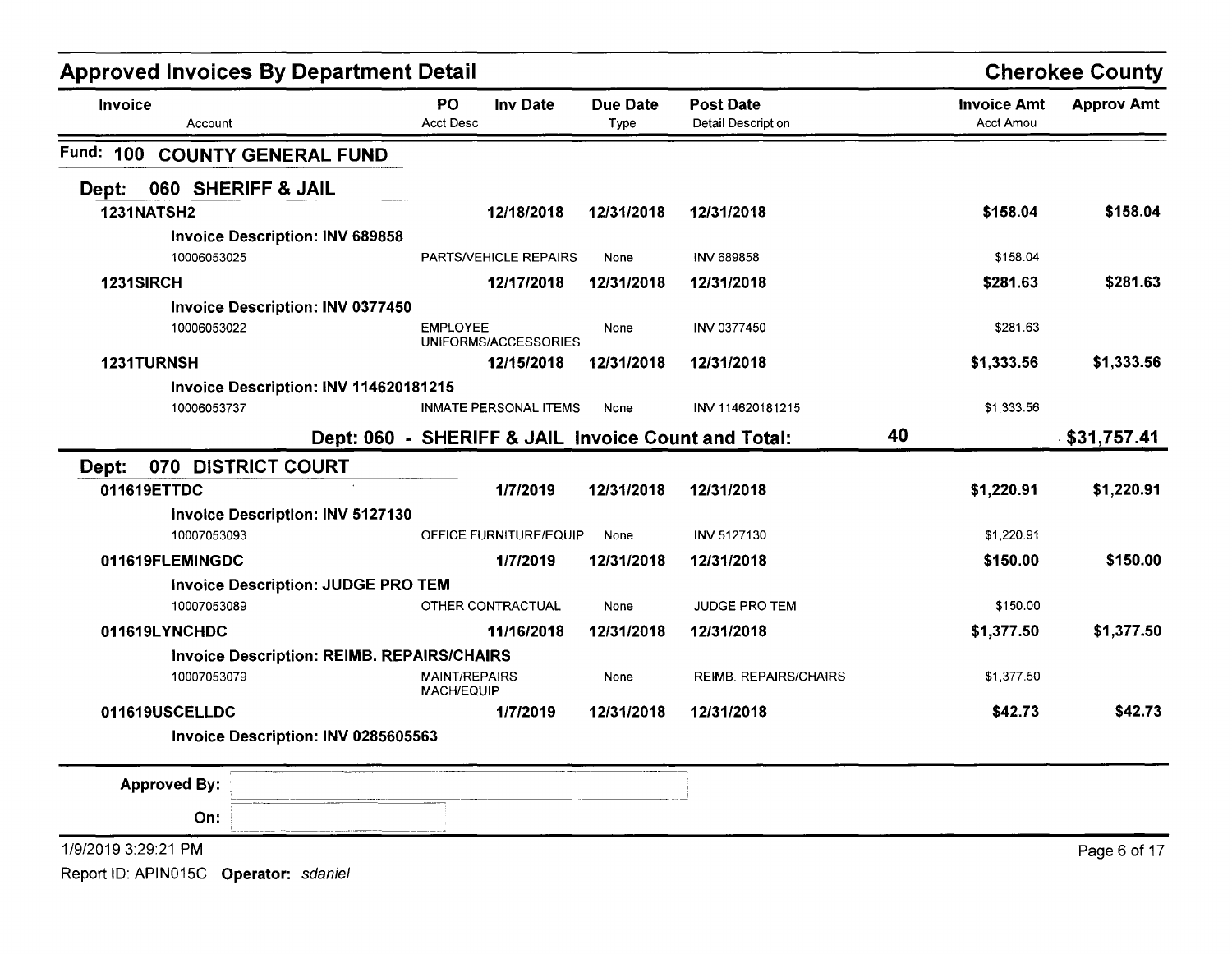| <b>Approved Invoices By Department Detail</b> |                                                     |                         |                                               |   |                                 | <b>Cherokee County</b> |
|-----------------------------------------------|-----------------------------------------------------|-------------------------|-----------------------------------------------|---|---------------------------------|------------------------|
| Invoice<br>Account                            | PO<br><b>Inv Date</b><br><b>Acct Desc</b>           | <b>Due Date</b><br>Type | <b>Post Date</b><br><b>Detail Description</b> |   | <b>Invoice Amt</b><br>Acct Amou | <b>Approv Amt</b>      |
| Fund: 100<br><b>COUNTY GENERAL FUND</b>       |                                                     |                         |                                               |   |                                 |                        |
| 070 DISTRICT COURT<br>Dept:                   |                                                     |                         |                                               |   |                                 |                        |
| 011619USCELLDC                                | 1/7/2019                                            | 12/31/2018              | 12/31/2018                                    |   | \$42.73                         | \$42.73                |
| Invoice Description: INV 0285605563           |                                                     |                         |                                               |   |                                 |                        |
| 10007053084                                   | <b>CELL PHONE CHARGES</b>                           | None                    | INV 0285605563                                |   | \$42.73                         |                        |
|                                               | Dept: 070 - DISTRICT COURT Invoice Count and Total: |                         |                                               | 4 |                                 | \$2,791.14             |
| 080<br><b>COURTHOUSE</b><br>Dept:             |                                                     |                         |                                               |   |                                 |                        |
| 1231CICCH                                     | 12/24/2018                                          | 12/31/2018              | 12/31/2018                                    |   | \$1,215.67                      | \$1,215.67             |
| <b>Invoice Description: INV PSI28332</b>      |                                                     |                         |                                               |   |                                 |                        |
| 10008053089                                   | OTHER CONTRACTUAL                                   | None                    | <b>INV PSI28332</b>                           |   | \$1,215.67                      |                        |
| 1231CULLCH                                    | 12/31/2018                                          | 12/31/2018              | 12/31/2018                                    |   | \$6.50                          | \$6.50                 |
| <b>Invoice Description: INV 134841</b>        |                                                     |                         |                                               |   |                                 |                        |
| 10008053042                                   | <b>BREAKROOM SUPPLIES</b>                           | None                    | INV 134841                                    |   | \$6.50                          |                        |
| 1231FIRSTCH                                   | 12/28/2018                                          | 12/31/2018              | 12/31/2018                                    |   | \$300.00                        | \$300.00               |
| <b>Invoice Description: INV 21304</b>         |                                                     |                         |                                               |   |                                 |                        |
| 10008053089                                   | OTHER CONTRACTUAL                                   | None                    | <b>INV 21304</b>                              |   | \$300.00                        |                        |
|                                               | Dept: 080 - COURTHOUSE Invoice Count and Total:     |                         |                                               | 3 |                                 | \$1,522.17             |
| 330 DEPT OFFICE SUPPLY<br>Dept:               |                                                     |                         |                                               |   |                                 |                        |
| 011619ETTSH                                   | 12/13/2018                                          | 12/31/2018              | 12/31/2018                                    |   | \$115.36                        | \$115.36               |
| <b>Invoice Description: INV 5124720</b>       |                                                     |                         |                                               |   |                                 |                        |
| 10033053622                                   | SHERIFF OFFICE SUPPLY                               | None                    | <b>INV 5124720</b>                            |   | \$115.36                        |                        |
| 011619ETTSH1                                  | 11/26/2018                                          | 12/31/2018              | 12/31/2018                                    |   | \$343.57                        | \$343.57               |
| <b>Invoice Description: INV 5117010</b>       |                                                     |                         |                                               |   |                                 |                        |
| 10033053622                                   | SHERIFF OFFICE SUPPLY                               | None                    | INV 5117010                                   |   | \$343.57                        |                        |
| <b>Approved By:</b>                           |                                                     |                         |                                               |   |                                 |                        |
| On:                                           |                                                     |                         |                                               |   |                                 |                        |
|                                               |                                                     |                         |                                               |   |                                 |                        |
| 1/9/2019 3:29:22 PM                           |                                                     |                         |                                               |   |                                 | Page 7 of 17           |
| Report ID: APIN015C<br>Operator: sdaniel      |                                                     |                         |                                               |   |                                 |                        |

 $\mathcal{L}(\mathcal{L})$  and  $\mathcal{L}(\mathcal{L})$  and  $\mathcal{L}(\mathcal{L})$  are the set of the set of the set of  $\mathcal{L}(\mathcal{L})$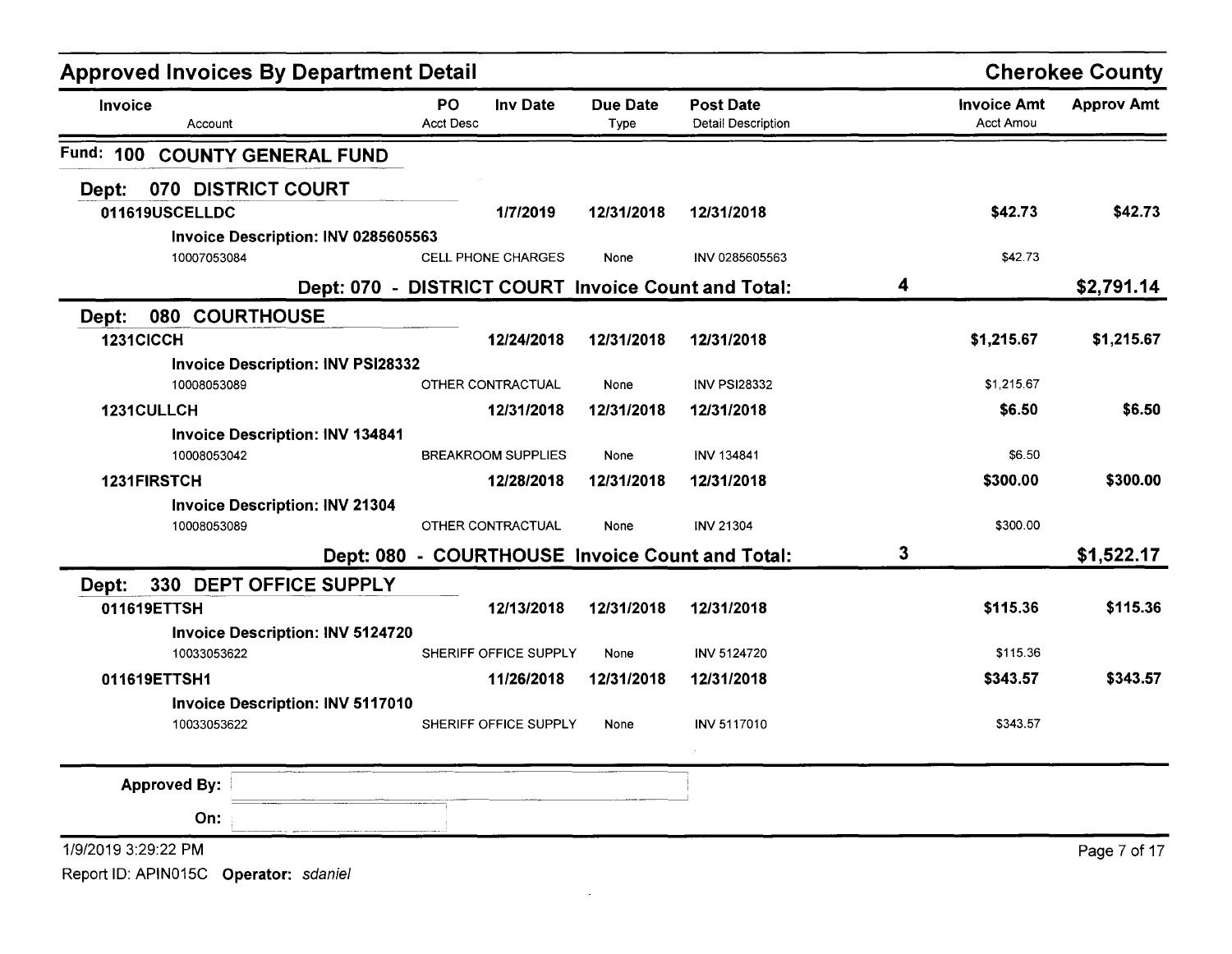| <b>Approved Invoices By Department Detail</b> |                                                         | <b>Cherokee County</b> |                                        |                                        |                   |
|-----------------------------------------------|---------------------------------------------------------|------------------------|----------------------------------------|----------------------------------------|-------------------|
| <b>Invoice</b><br>Account                     | PO.<br><b>Inv Date</b><br>Acct Desc                     | Due Date<br>Type       | <b>Post Date</b><br>Detail Description | <b>Invoice Amt</b><br><b>Acct Amou</b> | <b>Approv Amt</b> |
| Fund: 100<br><b>COUNTY GENERAL FUND</b>       |                                                         |                        |                                        |                                        |                   |
| 330 DEPT OFFICE SUPPLY<br>Dept:               |                                                         |                        |                                        |                                        |                   |
| <b>1231ETTDO</b>                              | 12/26/2018                                              | 12/31/2018             | 12/31/2018                             | \$296.77                               | \$296.77          |
| <b>Invoice Description: INV 5128730</b>       |                                                         |                        |                                        |                                        |                   |
| 10033053631                                   | <b>COURTHOUSE</b>                                       | None                   | INV 5128730                            | \$296.77                               |                   |
| 1231QUILLDO                                   | 12/27/2018                                              | 12/31/2018             | 12/31/2018                             | \$2,102.92                             | \$2,102.92        |
| Invoice Description: INV 3760000, 3762274     |                                                         |                        |                                        |                                        |                   |
| 10033053632                                   | <b>COUNTY CLERK</b>                                     | None                   | INV 3760000, 3762274                   | \$229.10                               |                   |
| 10033053632                                   | <b>COUNTY CLERK</b>                                     | None                   | INV 3760000, 3762274                   | \$1,116.67                             |                   |
| 10033053626                                   | HR OFFICE SUPPLY                                        | None                   | INV 3760000, 3762274                   | \$458.20                               |                   |
| 10033053628                                   | HWY OFFICE SUPPLY                                       | None                   | INV 3760000, 3762274                   | \$298.95                               |                   |
|                                               | Dept: 330 - DEPT OFFICE SUPPLY Invoice Count and Total: |                        |                                        |                                        | \$2,858.62        |
| <b>Fund: 100</b>                              | - COUNTY GENERAL FUND Invoice Count and Total:          |                        |                                        | 56                                     | \$39,609.34       |

| <b>Approved By:</b><br><b>SALE MARKET</b> | ______<br>____________<br>______<br>__________                                                                                                                                                                                                        |              |
|-------------------------------------------|-------------------------------------------------------------------------------------------------------------------------------------------------------------------------------------------------------------------------------------------------------|--------------|
| On:                                       | $\overline{\phantom{a}}$ and $\overline{\phantom{a}}$ and $\overline{\phantom{a}}$ and $\overline{\phantom{a}}$ and $\overline{\phantom{a}}$ and $\overline{\phantom{a}}$ and $\overline{\phantom{a}}$<br>----<br>Systems companies and the companies |              |
| 1/9/2019 3:29:22 PM                       |                                                                                                                                                                                                                                                       | Page 8 of 17 |

 $\mathcal{L}$ 

 $\sim 10^7$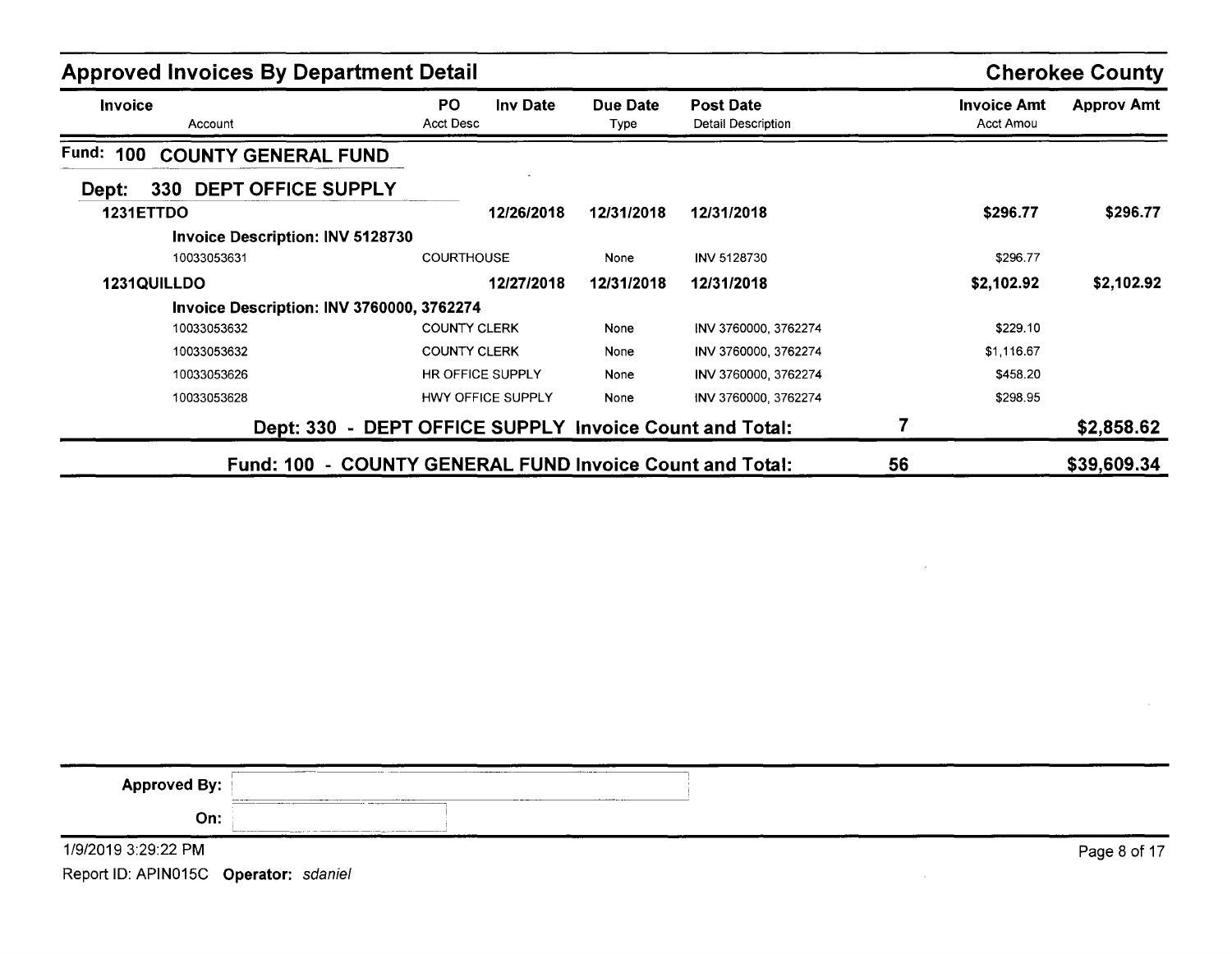| <b>Approved Invoices By Department Detail</b> |                                                       |                         |                                                |                                 | <b>Cherokee County</b> |
|-----------------------------------------------|-------------------------------------------------------|-------------------------|------------------------------------------------|---------------------------------|------------------------|
| <b>Invoice</b><br>Account                     | <b>PO</b><br>Inv Date<br><b>Acct Desc</b>             | <b>Due Date</b><br>Type | <b>Post Date</b><br><b>Detail Description</b>  | <b>Invoice Amt</b><br>Acct Amou | <b>Approv Amt</b>      |
| Fund: 110<br><b>ROAD AND BRIDGE</b>           |                                                       |                         |                                                |                                 |                        |
| 000 NON-DEPARTMENTAL<br>Dept:                 |                                                       |                         |                                                |                                 |                        |
| 12-31-18HWY                                   | 12/26/2018                                            | 12/31/2018              | 12/31/2018                                     | \$51.60                         | \$51.60                |
| Invoice Description: INV# 10188380            |                                                       |                         |                                                |                                 |                        |
| 11000053079                                   | MACHINERY/EQUIPMENT                                   | None                    | INV#10188380                                   | \$51.60                         |                        |
| 11000053089                                   | OTHER CONTRACTUAL                                     | None                    | INV #8403957690                                | \$23.61                         |                        |
| 11000053084                                   | <b>CELL PHONE CHARGES</b>                             | None                    | INV # 0285460460                               | \$51.98                         |                        |
| 11000053079                                   | MACHINERY/EQUIPMENT                                   | None                    | INV#55128106                                   | \$103.52                        |                        |
| 11000053079                                   | MACHINERY/EQUIPMENT                                   | None                    | <b>DEMO</b>                                    | \$60.00                         |                        |
| 11000053079                                   | MACHINERY/EQUIPMENT                                   | None                    | INV # PIJ00355072, PIJ00354952                 | \$72.83                         |                        |
| 11000053079                                   | MACHINERY/EQUIPMENT                                   | None                    | INV #690128                                    | \$45.24                         |                        |
| 11000053042                                   | <b>BREAKROOM SUPPLIES</b>                             | None                    | INV #20037530                                  | \$1.26                          |                        |
| 11000053074                                   | UTILITIES/TELEPHONE BILLS None                        |                         | INV #510148149119141118.<br>510738202155527000 | \$2,036.20                      |                        |
| 11000053074                                   | UTILITIES/TELEPHONE BILLS None                        |                         | INV # 08-88010-00                              | \$110.00                        |                        |
| 11000053079                                   | MACHINERY/EQUIPMENT                                   | None                    | INV #1741                                      | \$1,453.68                      |                        |
| 11000053079                                   | MACHINERY/EQUIPMENT                                   | None                    | INV #6035181142905276                          | \$289.10                        |                        |
| 11000053079                                   | MACHINERY/EQUIPMENT                                   | None                    | INV# 365031, 568852                            | \$571.00                        |                        |
| 12-31-18HWY 1                                 | 12/31/2018                                            | 12/31/2018              | 12/31/2018                                     | \$78.04                         | \$78.04                |
| Invoice Description: INV # 20038726           |                                                       |                         |                                                |                                 |                        |
| 11000053042                                   | <b>BREAKROOM SUPPLIES</b>                             | None                    | INV #20038726                                  | \$78.04                         |                        |
|                                               | Dept: 000 - NON-DEPARTMENTAL Invoice Count and Total: |                         | 14                                             |                                 | \$4,948.06             |
|                                               | Fund: 110 - ROAD AND BRIDGE Invoice Count and Total:  |                         | 14                                             |                                 | \$4,948.06             |

| $-$<br><b>Approved By:</b><br><b>Second Advised Associate</b> | -----<br>$-$<br><b>Construction</b><br>The basic contracts | --------<br>-------- |              |
|---------------------------------------------------------------|------------------------------------------------------------|----------------------|--------------|
| _____<br>On:<br>$1.1$ and $1.1$ and $1.1$ and $1.1$ and $1.1$ |                                                            |                      |              |
| 1/9/2019 3:29:22 PM                                           |                                                            |                      | Page 9 of 17 |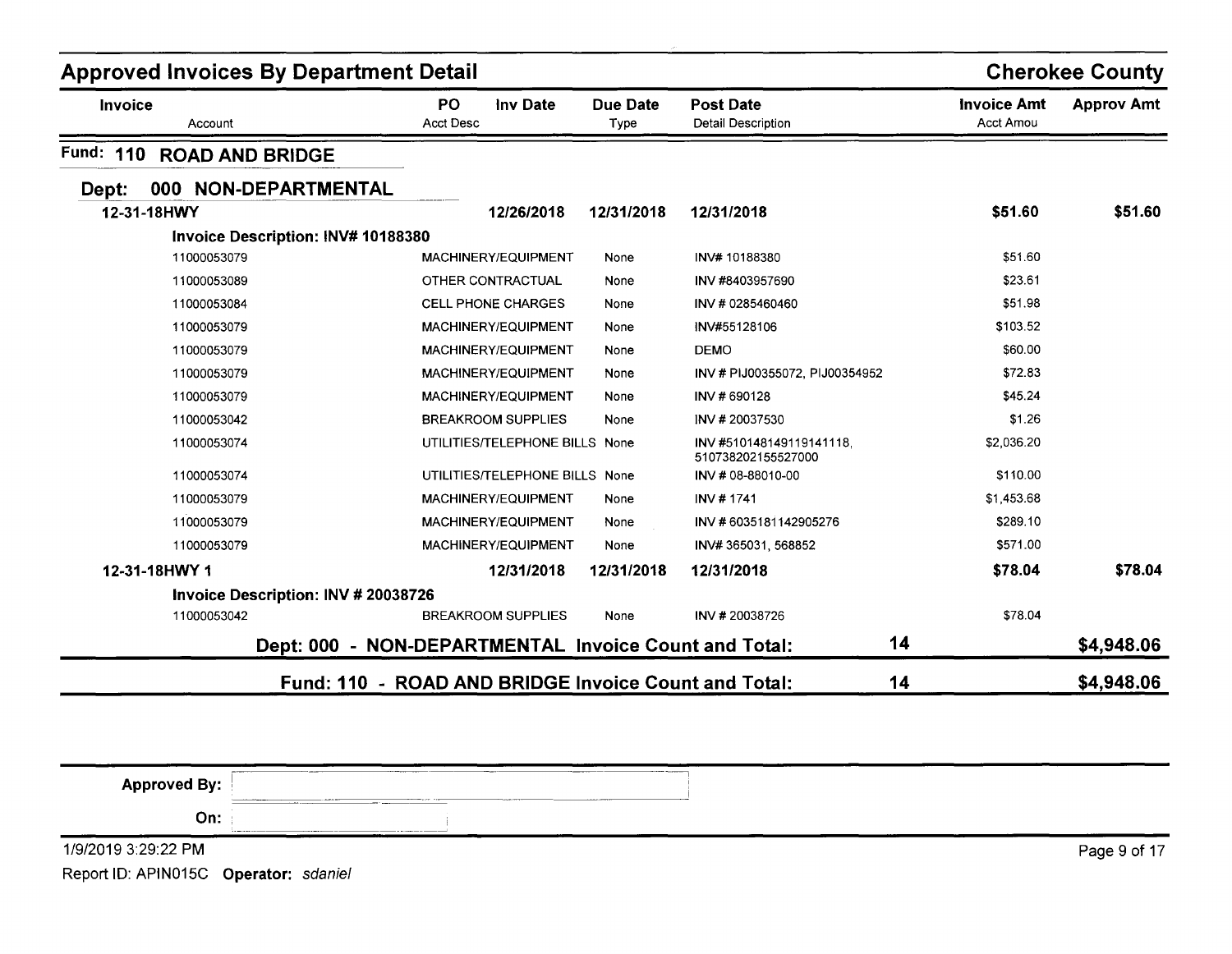| <b>Approved Invoices By Department Detail</b> |                  |                 |                  |                                             |                                 | <b>Cherokee County</b> |
|-----------------------------------------------|------------------|-----------------|------------------|---------------------------------------------|---------------------------------|------------------------|
| <b>Invoice</b><br>Account                     | PO.<br>Acct Desc | <b>Inv Date</b> | Due Date<br>Type | <b>Post Date</b><br>Detail Description      | <b>Invoice Amt</b><br>Acct Amou | <b>Approv Amt</b>      |
| Fund: 140<br><b>HEALTH</b>                    |                  |                 |                  |                                             |                                 |                        |
| 000 NON-DEPARTMENTAL<br>Dept:                 |                  |                 |                  |                                             |                                 |                        |
| 011619THOMPSOHE                               |                  | 1/7/2019        | 12/31/2018       | 12/31/2018                                  | \$5,305.00                      | \$5,305.00             |
| <b>Invoice Description: INV 132134</b>        |                  |                 |                  |                                             |                                 |                        |
| 14000053094                                   | <b>VEHICLES</b>  |                 | None             | <b>INV 132134</b>                           | \$5,305.00                      |                        |
| <b>Dept: 000</b>                              |                  |                 |                  | - NON-DEPARTMENTAL Invoice Count and Total: |                                 | \$5,305.00             |
|                                               |                  |                 |                  | Fund: 140 - HEALTH Invoice Count and Total: |                                 | \$5,305.00             |

| <b>Approved By:</b>                                                                     | ___<br><b>CONTRACTOR</b><br><b>ALCOHOL: YESHING</b>                                                                                                                               |
|-----------------------------------------------------------------------------------------|-----------------------------------------------------------------------------------------------------------------------------------------------------------------------------------|
| On:                                                                                     | <b><i><u>ALLEY COMPANY</u></i></b><br>for any any content of the company and the content of the content of the company and a content of the company of the company of the content |
| 1/9/2019 3:29:22 PM                                                                     | Page 10 of 17                                                                                                                                                                     |
| $\mathbb{R}$ . $\mathbb{R}$ . $\mathbb{R}$ . $\mathbb{R}$ . $\mathbb{R}$ . $\mathbb{R}$ |                                                                                                                                                                                   |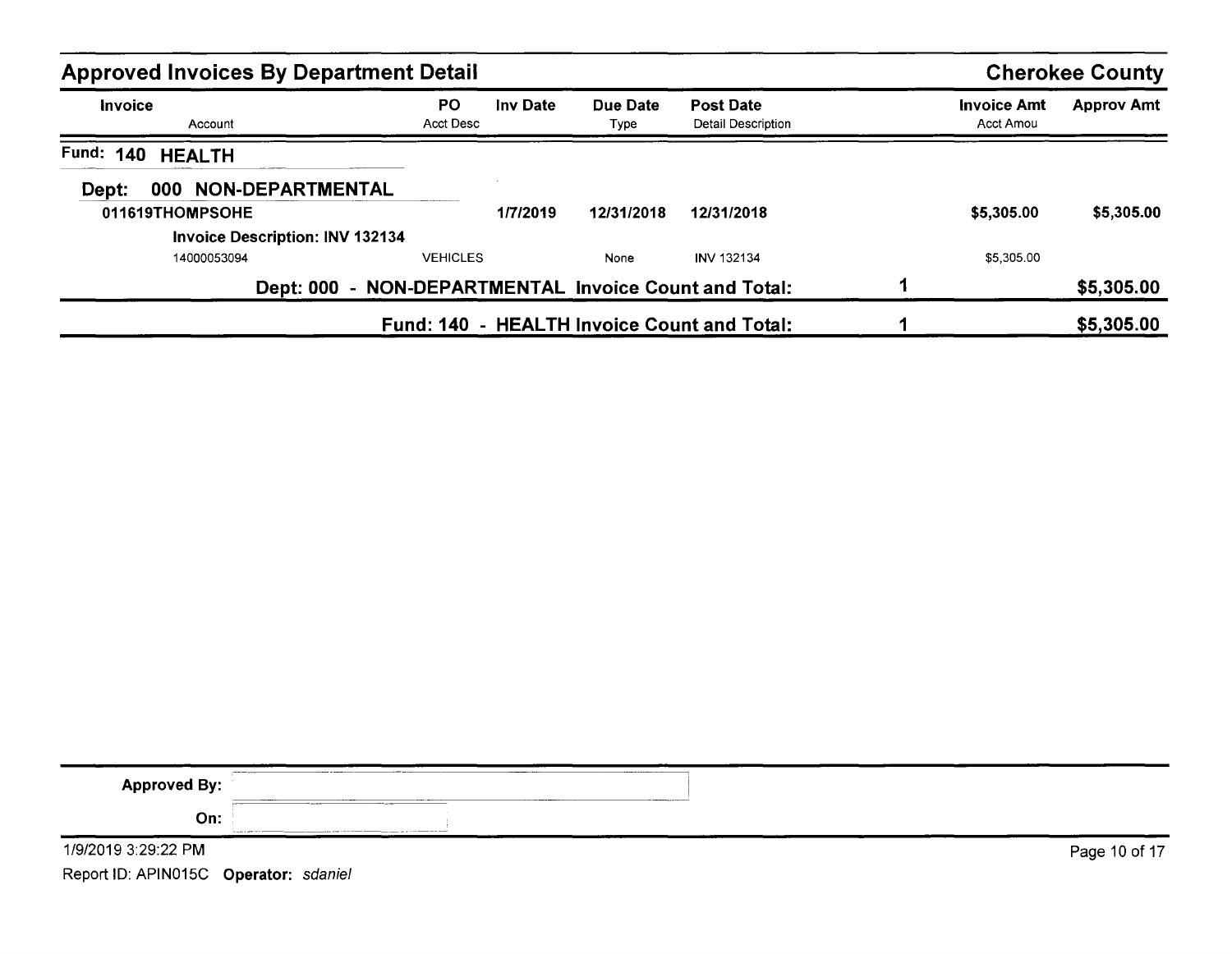| <b>Approved Invoices By Department Detail</b> |                                                       |                  |                                        |                                 | <b>Cherokee County</b> |
|-----------------------------------------------|-------------------------------------------------------|------------------|----------------------------------------|---------------------------------|------------------------|
| <b>Invoice</b><br>Account                     | <b>PO</b><br><b>Inv Date</b><br>Acct Desc             | Due Date<br>Type | Post Date<br><b>Detail Description</b> | <b>Invoice Amt</b><br>Acct Amou | <b>Approv Amt</b>      |
| <b>Fund: 160</b><br><b>DIRECT ELECTION</b>    |                                                       |                  |                                        |                                 |                        |
| 000 NON-DEPARTMENTAL<br>Dept:                 |                                                       |                  |                                        |                                 |                        |
| <b>123119TEELEL</b>                           | 12/21/2018                                            | 12/31/2018       | 12/31/2018                             | \$100.00                        | \$100.00               |
| <b>Invoice Description: INV 304</b>           |                                                       |                  |                                        |                                 |                        |
| 16000053075                                   | <b>DUES/SUBSCRIPTIONS</b>                             | None             | <b>INV 304</b>                         | \$100.00                        |                        |
|                                               | Dept: 000 - NON-DEPARTMENTAL Invoice Count and Total: |                  |                                        |                                 | \$100.00               |
|                                               | Fund: 160 - DIRECT ELECTION Invoice Count and Total:  |                  |                                        |                                 | \$100.00               |

| <b>Approved By:</b>                   |               |
|---------------------------------------|---------------|
| On:                                   |               |
| 1/9/2019 3:29:22 PM                   | Page 11 of 17 |
| Report ID: APIN015C Operator: sdaniel |               |

 $\mathcal{L}(\mathcal{L}(\mathcal{L}))$  and  $\mathcal{L}(\mathcal{L}(\mathcal{L}))$  . The contribution of  $\mathcal{L}(\mathcal{L})$ 

 $\label{eq:2.1} \mathcal{L}(\mathcal{L}^{\mathcal{L}}_{\mathcal{L}}(\mathcal{L}^{\mathcal{L}}_{\mathcal{L}})) = \mathcal{L}(\mathcal{L}^{\mathcal{L}}_{\mathcal{L}}(\mathcal{L}^{\mathcal{L}}_{\mathcal{L}})) = \mathcal{L}(\mathcal{L}^{\mathcal{L}}_{\mathcal{L}}(\mathcal{L}^{\mathcal{L}}_{\mathcal{L}}))$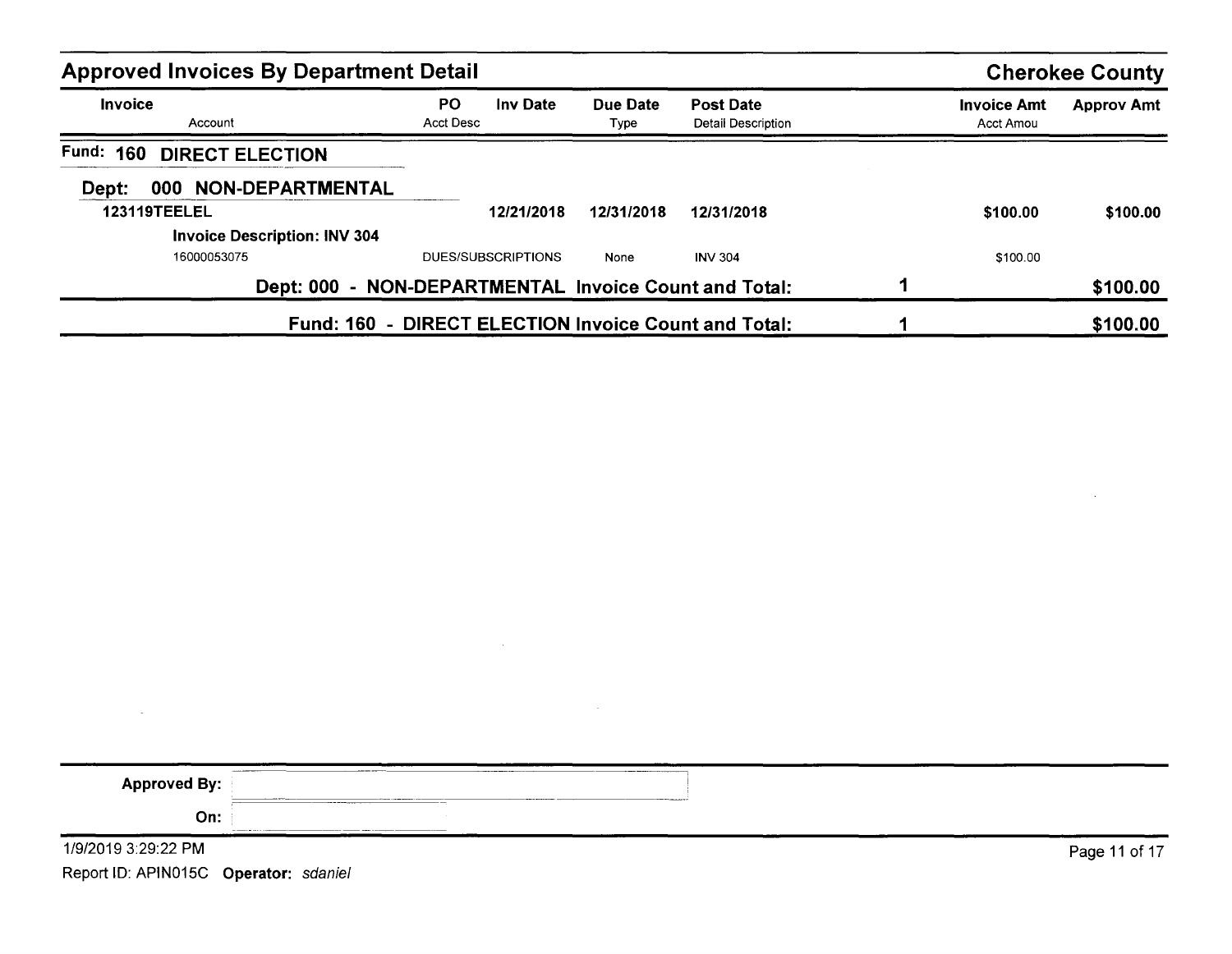| <b>Approved Invoices By Department Detail</b> |                                                          |                  |                                        |                                        | <b>Cherokee County</b> |
|-----------------------------------------------|----------------------------------------------------------|------------------|----------------------------------------|----------------------------------------|------------------------|
| Invoice<br>Account                            | PO.<br><b>Inv Date</b><br>Acct Desc                      | Due Date<br>Type | <b>Post Date</b><br>Detail Description | <b>Invoice Amt</b><br><b>Acct Amou</b> | <b>Approv Amt</b>      |
| Fund: 224<br><b>CHEROKEE COUNTY 911</b>       |                                                          |                  |                                        |                                        |                        |
| NON-DEPARTMENTAL<br>Dept:<br>000              |                                                          |                  |                                        |                                        |                        |
| 123119ATT224                                  | 12/18/2018                                               | 12/31/2018       | 12/31/2018                             | \$616.88                               | \$616.88               |
| <b>Invoice Description: INV SB107903</b>      |                                                          |                  |                                        |                                        |                        |
| 22400053300                                   | MISC PAID OUT                                            | None             | <b>INV SB107903</b>                    | \$616.88                               |                        |
| 123119VER224                                  | 12/18/2018                                               | 12/31/2018       | 12/31/2018                             | \$1,000.25                             | \$1,000.25             |
| Invoice Description: INV 9820585246           |                                                          |                  |                                        |                                        |                        |
| 22400053300                                   | <b>MISC PAID OUT</b>                                     | None             | INV 9820585246                         | \$1,000.25                             |                        |
|                                               | Dept: 000 - NON-DEPARTMENTAL Invoice Count and Total:    |                  |                                        |                                        | \$1,617.13             |
|                                               | Fund: 224 - CHEROKEE COUNTY 911 Invoice Count and Total: |                  |                                        |                                        | \$1,617.13             |

| Approved By:        | $\frac{1}{2}$<br>____<br><b>The contract of the company and contract of the company of the contract of the contract of the contract of the</b><br><b><i><u>COLORESS</u></i></b>                                                                               |               |
|---------------------|---------------------------------------------------------------------------------------------------------------------------------------------------------------------------------------------------------------------------------------------------------------|---------------|
| On:                 | ---------<br>______________<br>The contract of the contract of the contract of the contract of the contract of the contract of the contract of the contract of the contract of the contract of the contract of the contract of the contract of the contract o |               |
| 1/9/2019 3:29:22 PM |                                                                                                                                                                                                                                                               | Page 12 of 17 |

 $\mathcal{A}^{\pm}$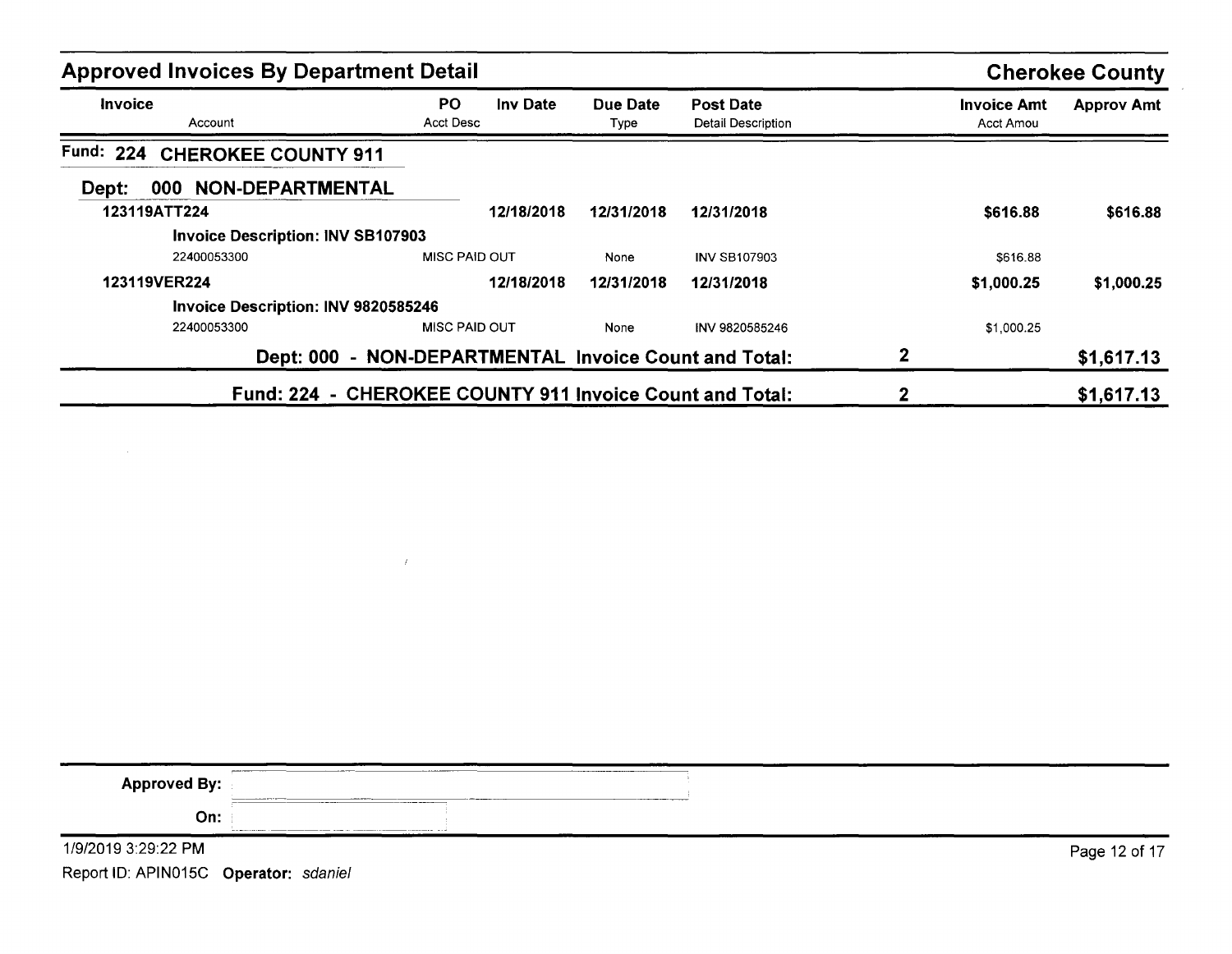| <b>Approved Invoices By Department Detail</b>         |                  |                      |                         |                                        |                                 | <b>Cherokee County</b> |
|-------------------------------------------------------|------------------|----------------------|-------------------------|----------------------------------------|---------------------------------|------------------------|
| <b>Invoice</b><br>Account                             | PO.<br>Acct Desc | <b>Inv Date</b>      | Due Date<br><b>Type</b> | <b>Post Date</b><br>Detail Description | <b>Invoice Amt</b><br>Acct Amou | <b>Approv Amt</b>      |
| <b>Fund: 230</b><br><b>APPRAISER COSTS</b>            |                  |                      |                         |                                        |                                 |                        |
| NON-DEPARTMENTAL<br>000<br>Dept:                      |                  |                      |                         |                                        |                                 |                        |
| 011619COLNEWSAPP                                      |                  | 1/7/2019             | 12/31/2018              | 12/31/2018                             | \$25.70                         | \$25.70                |
| <b>Invoice Description: HELP WANTED AD</b>            |                  |                      |                         |                                        |                                 |                        |
| 23000053078                                           | LEGAL            | PRINTING/ADVERTISING | None                    | <b>HELP WANTED AD</b>                  | \$25.70                         |                        |
| Dept: 000 - NON-DEPARTMENTAL Invoice Count and Total: |                  |                      |                         |                                        |                                 | \$25.70                |
| Fund: 230 - APPRAISER COSTS Invoice Count and Total:  |                  |                      |                         |                                        |                                 | \$25.70                |

| <b>Approved By:</b>                   |                                                                    |               |
|---------------------------------------|--------------------------------------------------------------------|---------------|
| On:                                   | The first continuum company company and a rest from the<br>------- |               |
| 1/9/2019 3:29:22 PM                   |                                                                    | Page 13 of 17 |
| Report ID: APIN015C Operator: sdaniel |                                                                    |               |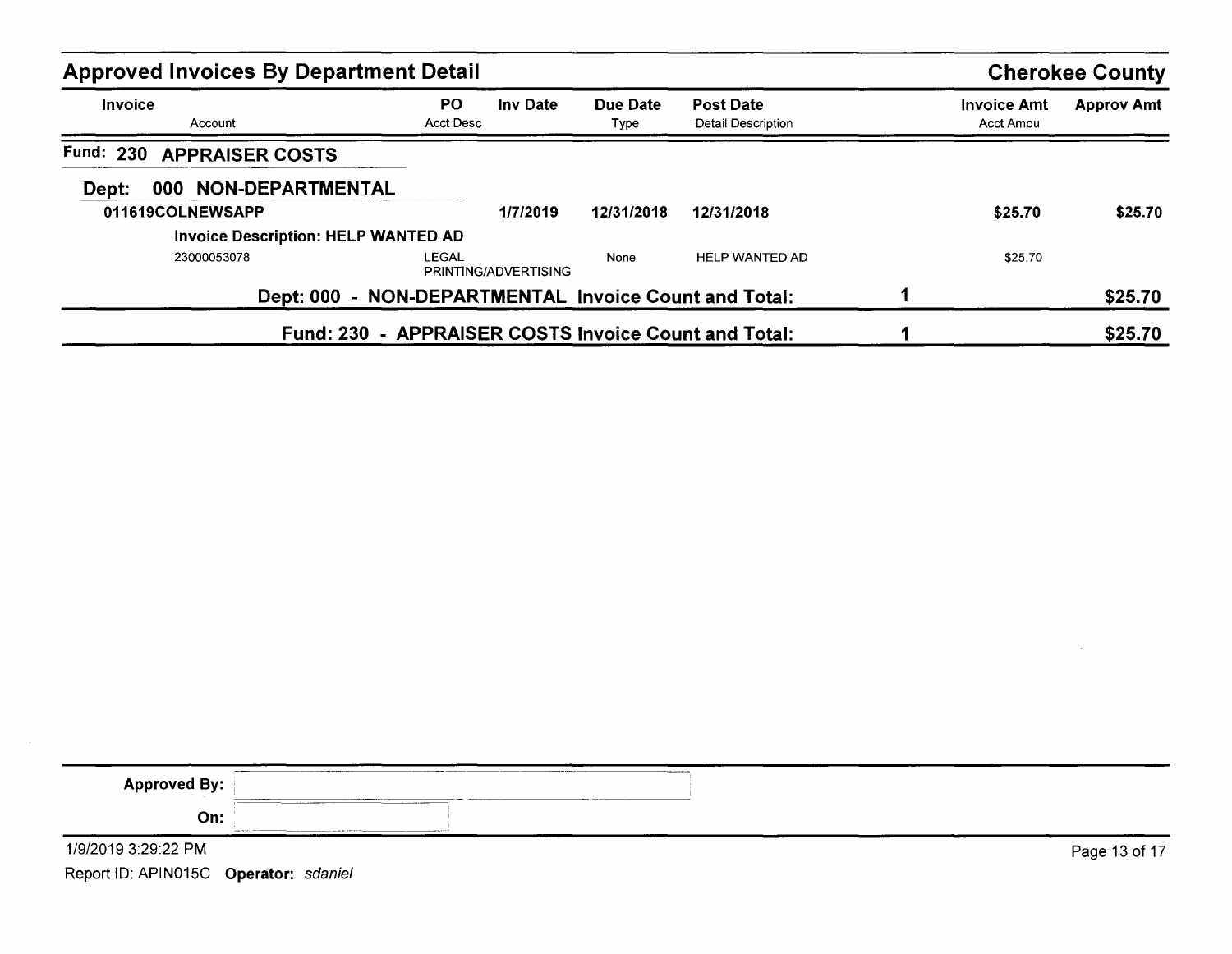| <b>Approved Invoices By Department Detail</b>            |                        |                 |                  |                                             |   |                                 | <b>Cherokee County</b> |
|----------------------------------------------------------|------------------------|-----------------|------------------|---------------------------------------------|---|---------------------------------|------------------------|
| <b>Invoice</b><br>Account                                | PO.<br>Acct Desc       | <b>Inv Date</b> | Due Date<br>Type | <b>Post Date</b><br>Detail Description      |   | <b>Invoice Amt</b><br>Acct Amou | <b>Approv Amt</b>      |
| <b>Fund: 300</b><br><b>SERVICE FOR ELDERLY</b>           |                        |                 |                  |                                             |   |                                 |                        |
| NON-DEPARTMENTAL<br>000<br>Dept:                         |                        |                 |                  |                                             |   |                                 |                        |
| <b>123118CENTEL</b>                                      |                        | 12/24/2018      | 12/31/2018       | 12/31/2018                                  |   | \$40.90                         | \$40.90                |
| Invoice Description: ACCT 320494722, 320497874           |                        |                 |                  |                                             |   |                                 |                        |
| 30000053074                                              | <b>TELEPHONE BILLS</b> |                 | None             | ACCT 320494722, 320497874                   |   | \$13.46                         |                        |
| 30000053074                                              | TELEPHONE BILLS        |                 | None             | ACCT 320494722, 320497874                   |   | \$27.44                         |                        |
| <b>Dept: 000</b>                                         |                        |                 |                  | - NON-DEPARTMENTAL Invoice Count and Total: | 2 |                                 | \$40.90                |
| Fund: 300 - SERVICE FOR ELDERLY Invoice Count and Total: |                        |                 |                  |                                             |   |                                 | \$40.90                |

| <b>Approved By:</b>                   | <b>Send Thomas Andrews</b> |               |
|---------------------------------------|----------------------------|---------------|
| On:                                   | ------                     |               |
| 1/9/2019 3:29:22 PM                   |                            | Page 14 of 17 |
| Report ID: APIN015C Operator: sdaniel |                            |               |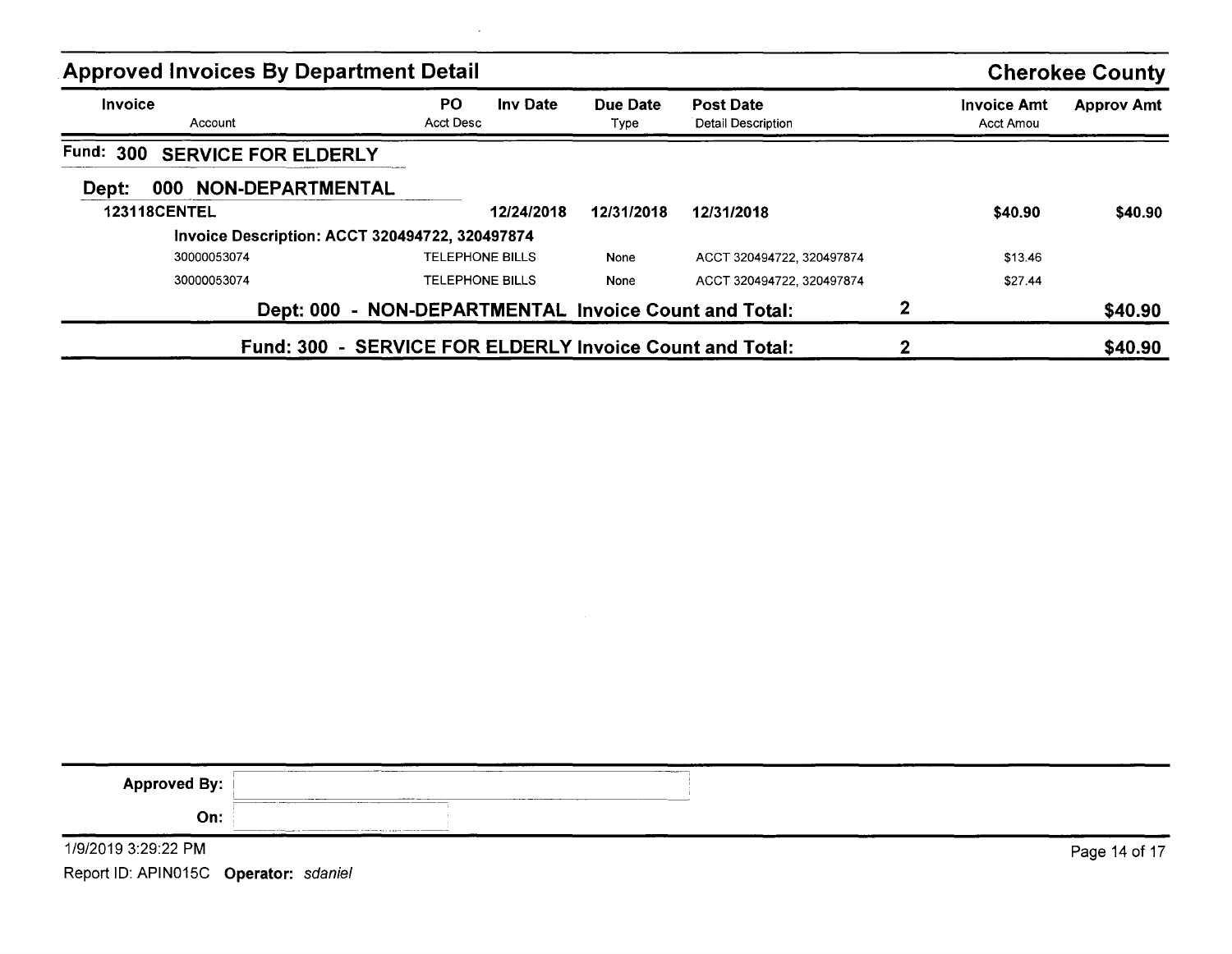| <b>Approved Invoices By Department Detail</b>                 |                                                       |                  |                                                                       |                                        | <b>Cherokee County</b> |
|---------------------------------------------------------------|-------------------------------------------------------|------------------|-----------------------------------------------------------------------|----------------------------------------|------------------------|
| <b>Invoice</b><br>Account                                     | PO.<br><b>Inv Date</b><br><b>Acct Desc</b>            | Due Date<br>Type | <b>Post Date</b><br>Detail Description                                | <b>Invoice Amt</b><br><b>Acct Amou</b> | <b>Approv Amt</b>      |
| <b>Fund: 330</b><br><b>SEWER DISTRICT#1 OPERATION</b>         |                                                       |                  |                                                                       |                                        |                        |
| 000 NON-DEPARTMENTAL<br>Dept:                                 |                                                       |                  |                                                                       |                                        |                        |
| <b>12-31-18SEWER</b>                                          | 12/21/2018                                            | 12/31/2018       | 12/31/2018                                                            | \$465.00                               | \$465.00               |
| <b>Invoice Description: INV# 3466</b>                         |                                                       |                  |                                                                       |                                        |                        |
| 33000053089                                                   | OTHER CONTRACTUAL                                     | None             | INV# 3466                                                             | \$465.00                               |                        |
| 33000053072                                                   | <b>GAS, ELECTRIC, WATER</b>                           | None             | INV# 547731-85-1, 369339-68-4,<br>487490-67-4,535793-78-0,059522-21-9 | \$1,929.73                             |                        |
| 33000053074                                                   | <b>TELEPHONE BILLS</b>                                | None             | INV #438097159                                                        | \$184.84                               |                        |
| 12-31-18SEWER 1                                               | 12/31/2018                                            | 12/31/2018       | 12/31/2018                                                            | \$3.63                                 | \$3.63                 |
| Invoice Description: $INV # 866807-56-3$                      |                                                       |                  |                                                                       |                                        |                        |
| 33000053072                                                   | <b>GAS, ELECTRIC, WATER</b>                           | None             | INV #866807-56-3                                                      | \$3.63                                 |                        |
|                                                               | Dept: 000 - NON-DEPARTMENTAL Invoice Count and Total: |                  | 4                                                                     |                                        | \$2,583.20             |
| id: 330 - SEWER DISTRICT#1 OPERATION Invoice Count and Total: |                                                       |                  | 4                                                                     |                                        | \$2,583.20             |

| <b>Approved By:</b>                       | <b>A PERSONAL AVENUE DE L'ANNO DE L'ANNO DE L'ANNO DE L'ANNO DE L'ANNO DE L'ANNO DE L'ANNO DE L'ANNO DE L'ANNO DE</b><br><b>ALL ALL CONSULTING CONTINUES OF A STATE</b> |               |
|-------------------------------------------|-------------------------------------------------------------------------------------------------------------------------------------------------------------------------|---------------|
| On:                                       |                                                                                                                                                                         |               |
| 1/9/2019 3:29:22 PM                       |                                                                                                                                                                         | Page 15 of 17 |
| $\sim$ $\sim$ $\sim$ $\sim$ $\sim$ $\sim$ |                                                                                                                                                                         |               |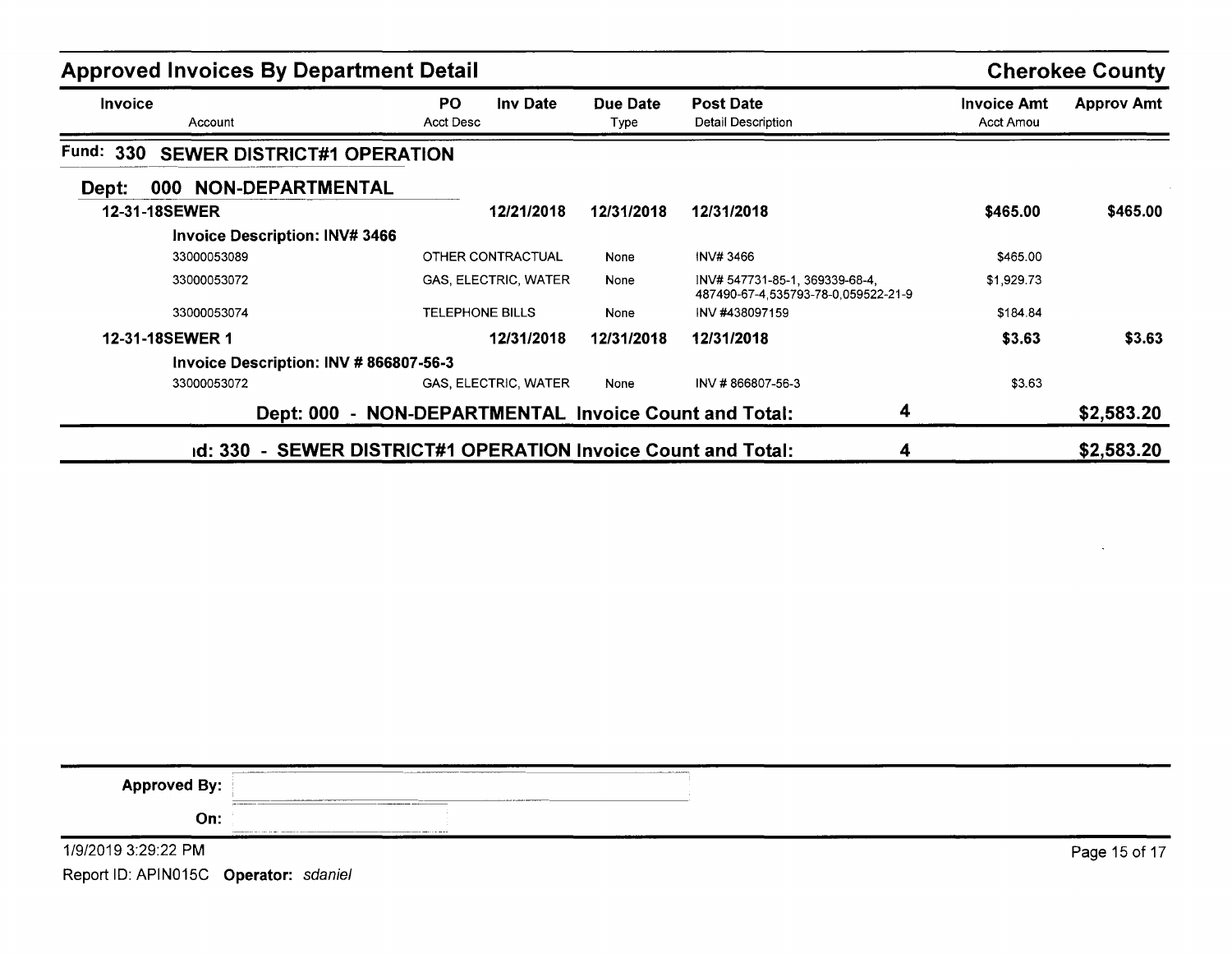| Invoice<br>Account  |                            | PO<br><b>Inv Date</b><br><b>Acct Desc</b> | <b>Due Date</b><br>Type | <b>Post Date</b><br><b>Detail Description</b> | <b>Invoice Amt</b><br>Acct Amou | <b>Approv Amt</b> |
|---------------------|----------------------------|-------------------------------------------|-------------------------|-----------------------------------------------|---------------------------------|-------------------|
|                     |                            | <b>Invoice Count by Dept:</b>             | 81                      |                                               | <b>Grand Total:</b>             | \$54,229.33       |
|                     | Fund                       | <b>Fund Total</b>                         |                         | <b>Fund Name</b>                              |                                 |                   |
|                     |                            | 100 COUNTY GENERAL FUN                    |                         |                                               |                                 |                   |
|                     | 010                        | <b>COMMISSIONERS</b>                      |                         | \$680.00                                      |                                 |                   |
|                     | 060                        | <b>SHERIFF &amp; JAIL</b>                 |                         | \$31,757.41                                   |                                 |                   |
|                     | 070<br>080                 | DISTRICT COURT<br><b>COURTHOUSE</b>       |                         | \$2,791.14                                    |                                 |                   |
|                     | 330                        | DEPT OFFICE SUPPLY                        |                         | \$1,522.17<br>\$2,858.62                      |                                 |                   |
|                     |                            |                                           |                         | \$39,609.34                                   |                                 |                   |
|                     | 110 ROAD AND BRIDGE        |                                           |                         |                                               |                                 |                   |
|                     | 000                        | NON-DEPARTMENTAL                          |                         | \$4,948.06                                    |                                 |                   |
|                     |                            |                                           |                         | \$4,948.06                                    |                                 |                   |
|                     | 140 HEALTH                 |                                           |                         |                                               |                                 |                   |
|                     | 000                        | NON-DEPARTMENTAL                          |                         | \$5,305.00                                    |                                 |                   |
|                     |                            |                                           |                         | \$5,305.00                                    |                                 |                   |
|                     | <b>160 DIRECT ELECTION</b> |                                           |                         |                                               |                                 |                   |
|                     | 000                        | NON-DEPARTMENTAL                          |                         | \$100.00                                      |                                 |                   |
|                     |                            |                                           |                         | \$100.00                                      |                                 |                   |
|                     |                            | 224 CHEROKEE COUNTY 911                   |                         |                                               |                                 |                   |
|                     | 000                        | NON-DEPARTMENTAL                          |                         | \$1,617.13                                    |                                 |                   |
| <b>Approved By:</b> |                            |                                           |                         |                                               |                                 |                   |
| On:                 |                            |                                           |                         |                                               |                                 |                   |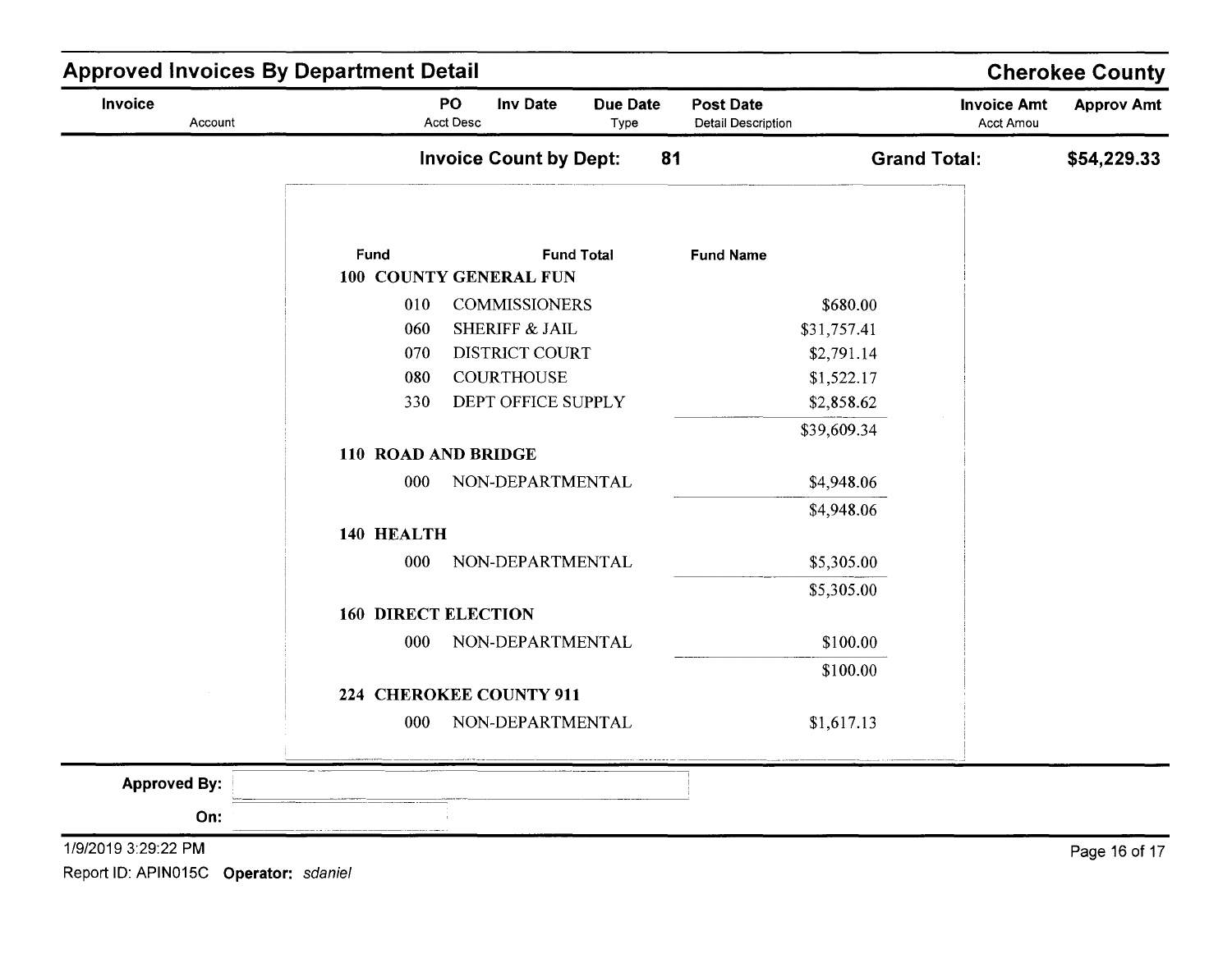| <b>Approved Invoices By Department Detail</b> |                                |                     |                                        |                                 | <b>Cherokee County</b> |
|-----------------------------------------------|--------------------------------|---------------------|----------------------------------------|---------------------------------|------------------------|
| Invoice<br>Account                            | PO.<br>Inv Date<br>Acct Desc   | Due Date<br>Type    | <b>Post Date</b><br>Detail Description | <b>Invoice Amt</b><br>Acct Amou | <b>Approv Amt</b>      |
|                                               |                                |                     | \$1,617.13                             |                                 |                        |
|                                               | <b>230 APPRAISER COSTS</b>     |                     |                                        |                                 |                        |
|                                               | 000                            | NON-DEPARTMENTAL    | \$25.70                                |                                 |                        |
|                                               |                                |                     | \$25.70                                |                                 |                        |
|                                               | <b>300 SERVICE FOR ELDERLY</b> |                     |                                        |                                 |                        |
|                                               | 000                            | NON-DEPARTMENTAL    | \$40.90                                |                                 |                        |
|                                               |                                |                     | \$40.90                                |                                 |                        |
|                                               | 330 SEWER DISTRICT#1 OPE       |                     |                                        |                                 |                        |
|                                               | 000                            | NON-DEPARTMENTAL    | \$2,583.20                             |                                 |                        |
|                                               |                                |                     | \$2,583.20                             |                                 |                        |
|                                               |                                | <b>Grand Total:</b> | \$54,229.33                            |                                 |                        |

| <b>Approved By:</b>                   |                  |       | <b><i><u>ALLEY BERTHERED</u></i></b> |  |               |
|---------------------------------------|------------------|-------|--------------------------------------|--|---------------|
| On:                                   | _______<br>_____ | ----- |                                      |  |               |
| 1/9/2019 3:29:22 PM                   |                  |       |                                      |  | Page 17 of 17 |
| Report ID: APIN015C Operator: sdaniel |                  |       |                                      |  |               |

 $\sim 10^{-1}$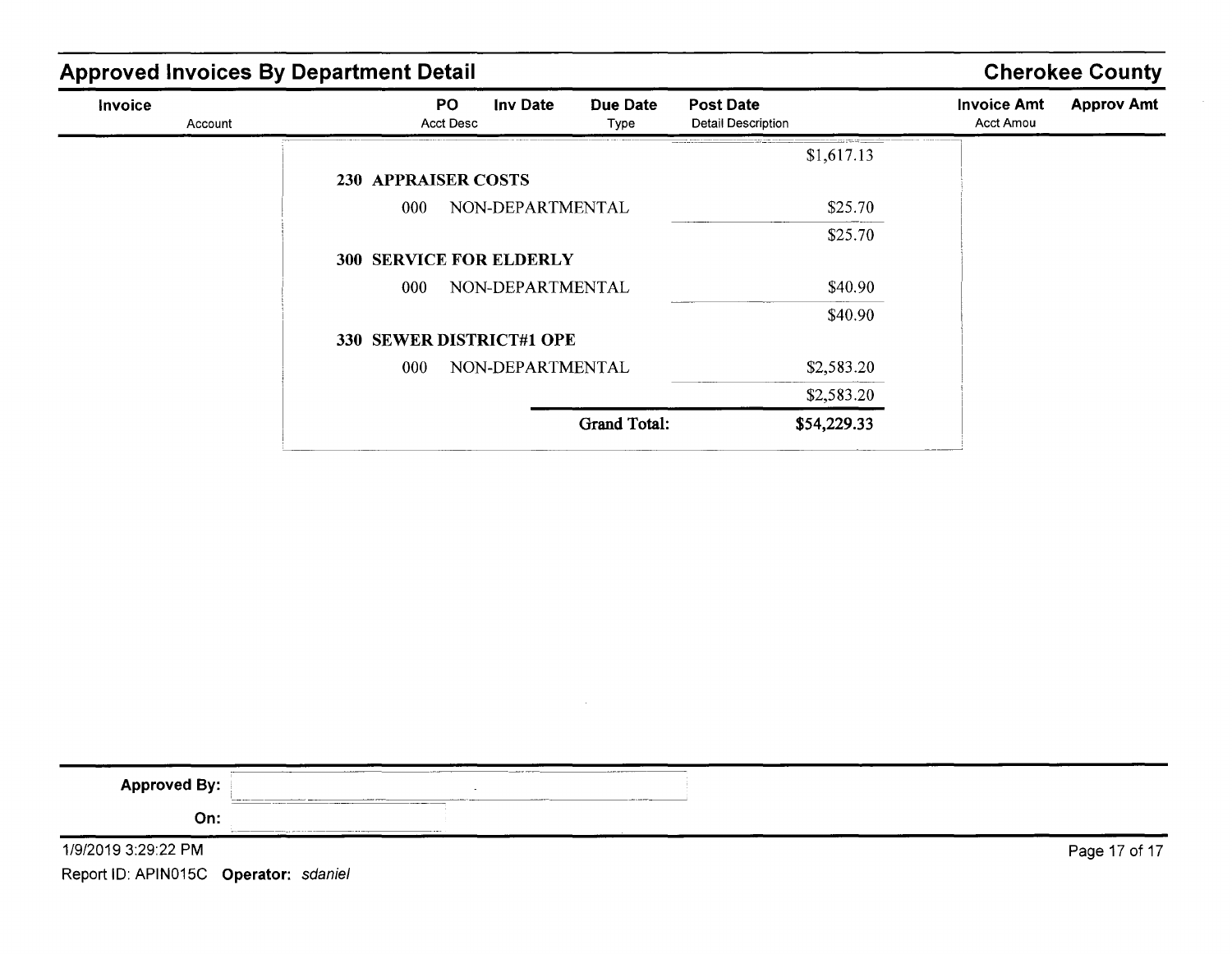| <b>Approved Invoices By Department Detail</b> |                               |                    |                         |                                                    |             |                                 | <b>Cherokee County</b> |
|-----------------------------------------------|-------------------------------|--------------------|-------------------------|----------------------------------------------------|-------------|---------------------------------|------------------------|
| Invoice<br>Account                            | <b>PO</b><br><b>Acct Desc</b> | <b>Inv Date</b>    | <b>Due Date</b><br>Type | <b>Post Date</b><br>Detail Description             |             | <b>Invoice Amt</b><br>Acct Amou | <b>Approv Amt</b>      |
| Fund:<br>100<br><b>COUNTY GENERAL FUND</b>    |                               |                    |                         |                                                    |             |                                 |                        |
| 010 COMMISSIONERS<br>Dept:                    |                               |                    |                         |                                                    |             |                                 |                        |
| 011619COLTEL                                  |                               | 1/3/2019           | 1/16/2019               | 1/16/2019                                          |             | \$2,783.36                      | \$2,783.36             |
| <b>Invoice Description: ACCT 7577</b>         |                               |                    |                         |                                                    |             |                                 |                        |
| 10001053074                                   | <b>TELEPHONE BILLS</b>        |                    | None                    | <b>ACCT 7577</b>                                   |             | \$255.17                        |                        |
| 10001053074                                   | <b>TELEPHONE BILLS</b>        |                    | None                    | <b>ACCT 7577</b>                                   |             | \$84.22                         |                        |
| 011619KACCOMM                                 |                               | 1/3/2019           | 1/16/2019               | 1/16/2019                                          |             | \$4,604.82                      | \$4,604.82             |
| <b>Invoice Description: INV 13378</b>         |                               |                    |                         |                                                    |             |                                 |                        |
| 10001053075                                   |                               | DUES/SUBSCRIPTIONS | None                    | <b>INV 13378</b>                                   |             | \$4,604.82                      |                        |
|                                               |                               |                    |                         | Dept: 010 - COMMISSIONERS Invoice Count and Total: | 3           |                                 | \$4,944.21             |
| Dept: 020 COUNTY CLERK                        |                               |                    |                         |                                                    |             |                                 |                        |
| 011619COLTEL                                  |                               | 1/3/2019           | 1/16/2019               | 1/16/2019                                          |             | \$2,783.36                      | \$2,783.36             |
| <b>Invoice Description: ACCT 7577</b>         |                               |                    |                         |                                                    |             |                                 |                        |
| 10002053074                                   | <b>TELEPHONE BILLS</b>        |                    | None                    | <b>ACCT 7577</b>                                   |             | \$86.14                         |                        |
| 011619COUNTRYCL                               |                               | 1/3/2019           | 1/16/2019               | 1/16/2019                                          |             | \$35.00                         | \$35.00                |
| <b>Invoice Description: INV 011526</b>        |                               |                    |                         |                                                    |             |                                 |                        |
| 10002053081                                   | <b>MISC EXPENSE</b>           |                    | None                    | <b>INV 011526</b>                                  |             | \$35.00                         |                        |
|                                               |                               |                    |                         | Dept: 020 - COUNTY CLERK Invoice Count and Total:  | $\mathbf 2$ |                                 | \$121.14               |
| 030 TREASURER<br>Dept:                        |                               |                    |                         |                                                    |             |                                 |                        |
| 011619COLTEL                                  |                               | 1/3/2019           | 1/16/2019               | 1/16/2019                                          |             | \$2,783.36                      | \$2,783.36             |
| <b>Invoice Description: ACCT 7577</b>         |                               |                    |                         |                                                    |             |                                 |                        |
| 10003053074                                   | <b>TELEPHONE BILLS</b>        |                    | None                    | <b>ACCT 7577</b>                                   |             | \$172.16                        |                        |
| 011619CORPTR                                  |                               | 1/7/2019           | 1/16/2019               | 1/16/2019                                          |             | \$103.08                        | \$103.08               |
| <b>Invoice Description: INV 2012988</b>       |                               |                    |                         |                                                    |             |                                 |                        |
| <b>Approved By:</b>                           |                               |                    |                         |                                                    |             |                                 |                        |
| On:                                           |                               |                    |                         |                                                    |             |                                 |                        |
| 1/9/2019 3:20:23 PM                           |                               |                    |                         |                                                    |             |                                 | Page 1 of 26           |
| Report ID: APIN015C Operator: sdaniel         |                               |                    |                         |                                                    |             |                                 |                        |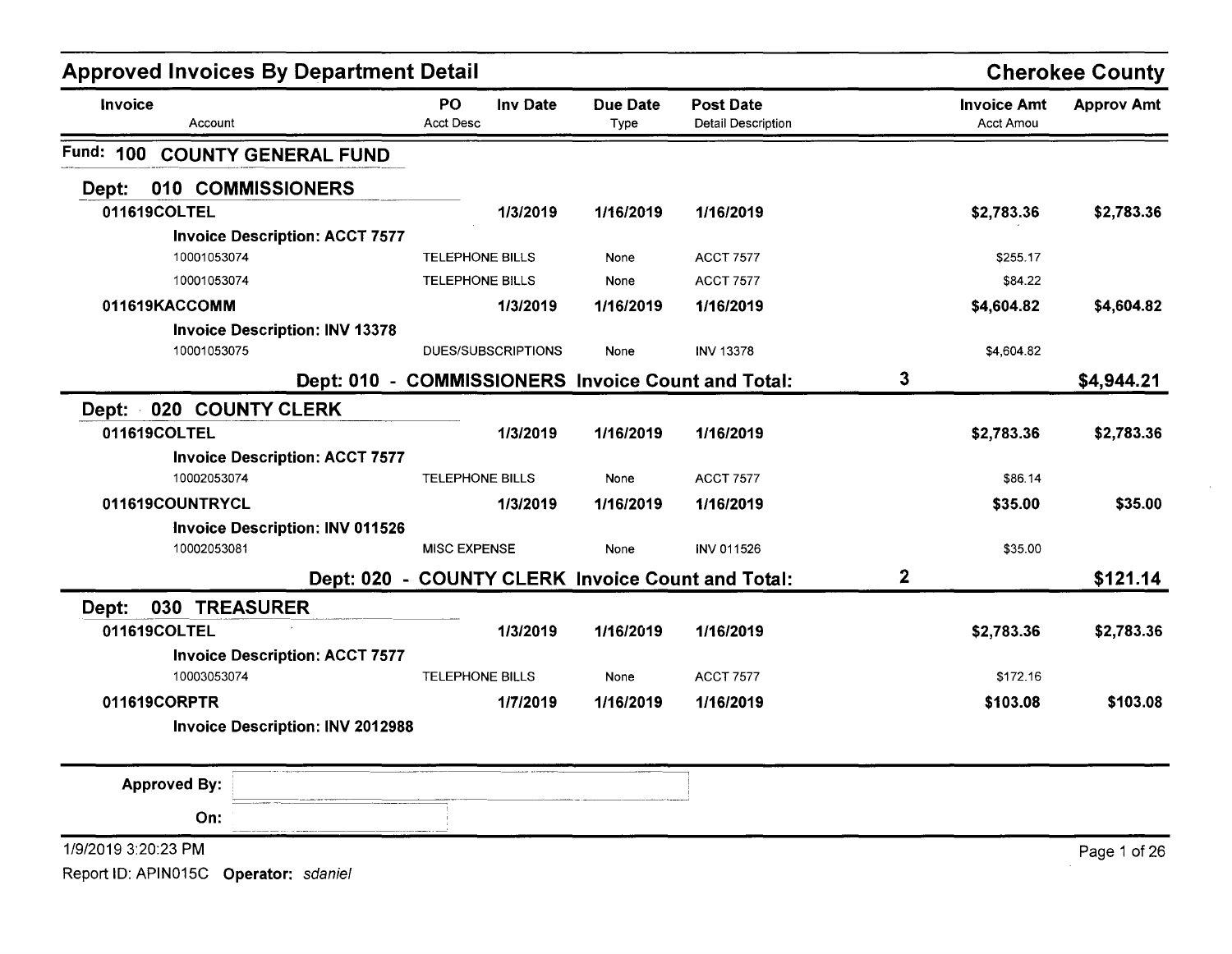| <b>Approved Invoices By Department Detail</b> |                                                        |                                |                                               |              |                                        | <b>Cherokee County</b> |
|-----------------------------------------------|--------------------------------------------------------|--------------------------------|-----------------------------------------------|--------------|----------------------------------------|------------------------|
| Invoice<br>Account                            | <b>Inv Date</b><br>PO.<br><b>Acct Desc</b>             | <b>Due Date</b><br>Type        | <b>Post Date</b><br><b>Detail Description</b> |              | <b>Invoice Amt</b><br><b>Acct Amou</b> | <b>Approv Amt</b>      |
| Fund: 100<br><b>COUNTY GENERAL FUND</b>       |                                                        |                                |                                               |              |                                        |                        |
| 030 TREASURER<br>Dept:                        |                                                        |                                |                                               |              |                                        |                        |
| 011619CORPTR                                  | 1/7/2019                                               | 1/16/2019                      | 1/16/2019                                     |              | \$103.08                               | \$103.08               |
| Invoice Description: INV 2012988              |                                                        |                                |                                               |              |                                        |                        |
| 10003053079                                   | <b>MAINT/REPAIRS</b><br><b>MACH/EQUIP</b>              | None                           | <b>INV 2012988</b>                            |              | \$103.08                               |                        |
|                                               | Dept: 030 - TREASURER Invoice Count and Total:         |                                |                                               | $\mathbf{2}$ |                                        | \$275.24               |
| 040 ATTORNEY<br>Dept:                         |                                                        |                                |                                               |              |                                        |                        |
| 011619TDSATT                                  | 1/7/2019                                               | 1/16/2019                      | 1/16/2019                                     |              | \$21.60                                | \$21.60                |
| Invoice Description: INV 93091, 91894         |                                                        |                                |                                               |              |                                        |                        |
| 10004053021                                   |                                                        | PRINTING/OFFICE SUPPLIES None  | INV 93091, 91894                              |              | \$10.80                                |                        |
| 10004053021                                   |                                                        | PRINTING/OFFICE SUPPLIES None  | INV 93091, 91894                              |              | \$10.80                                |                        |
|                                               | Dept: 040 - ATTORNEY Invoice Count and Total:          |                                |                                               | $\mathbf 2$  |                                        | \$21.60                |
| 050 REGISTER OF DEEDS<br>Dept:                |                                                        |                                |                                               |              |                                        |                        |
| 011619COLTEL                                  | 1/3/2019                                               | 1/16/2019                      | 1/16/2019                                     |              | \$2,783.36                             | \$2,783.36             |
| <b>Invoice Description: ACCT 7577</b>         |                                                        |                                |                                               |              |                                        |                        |
| 10005053074                                   |                                                        | UTILITIES/TELEPHONE BILLS None | <b>ACCT 7577</b>                              |              | \$85.57                                |                        |
|                                               | Dept: 050 - REGISTER OF DEEDS Invoice Count and Total: |                                |                                               | 1            |                                        | \$85.57                |
| 060 SHERIFF & JAIL<br>Dept:                   |                                                        |                                |                                               |              |                                        |                        |
| 011619CRAWSH                                  | 1/7/2019                                               | 1/16/2019                      | 1/16/2019                                     |              | \$42.88                                | \$42.88                |
| <b>Invoice Description: ACCT 121787</b>       |                                                        |                                |                                               |              |                                        |                        |
| 10006053074                                   | <b>TELEPHONE BILLS</b>                                 | None                           | ACCT 121787                                   |              | \$42.88                                |                        |
| 011619HATFIELD                                | 1/4/2019                                               | 1/16/2019                      | 1/16/2019                                     |              | \$4.28                                 | \$4.28                 |
| <b>Invoice Description: INV 15982</b>         |                                                        |                                |                                               |              |                                        |                        |
| 10006053025                                   | PARTS/VEHICLE REPAIRS                                  | None                           | <b>INV 15982</b>                              |              | \$4.28                                 |                        |
| <b>Approved By:</b>                           |                                                        |                                |                                               |              |                                        |                        |
| On:                                           |                                                        |                                |                                               |              |                                        |                        |
| 1/9/2019 3:20:23 PM                           |                                                        |                                |                                               |              |                                        | Page 2 of 26           |
| Report ID: APIN015C Operator: sdaniel         |                                                        |                                |                                               |              |                                        |                        |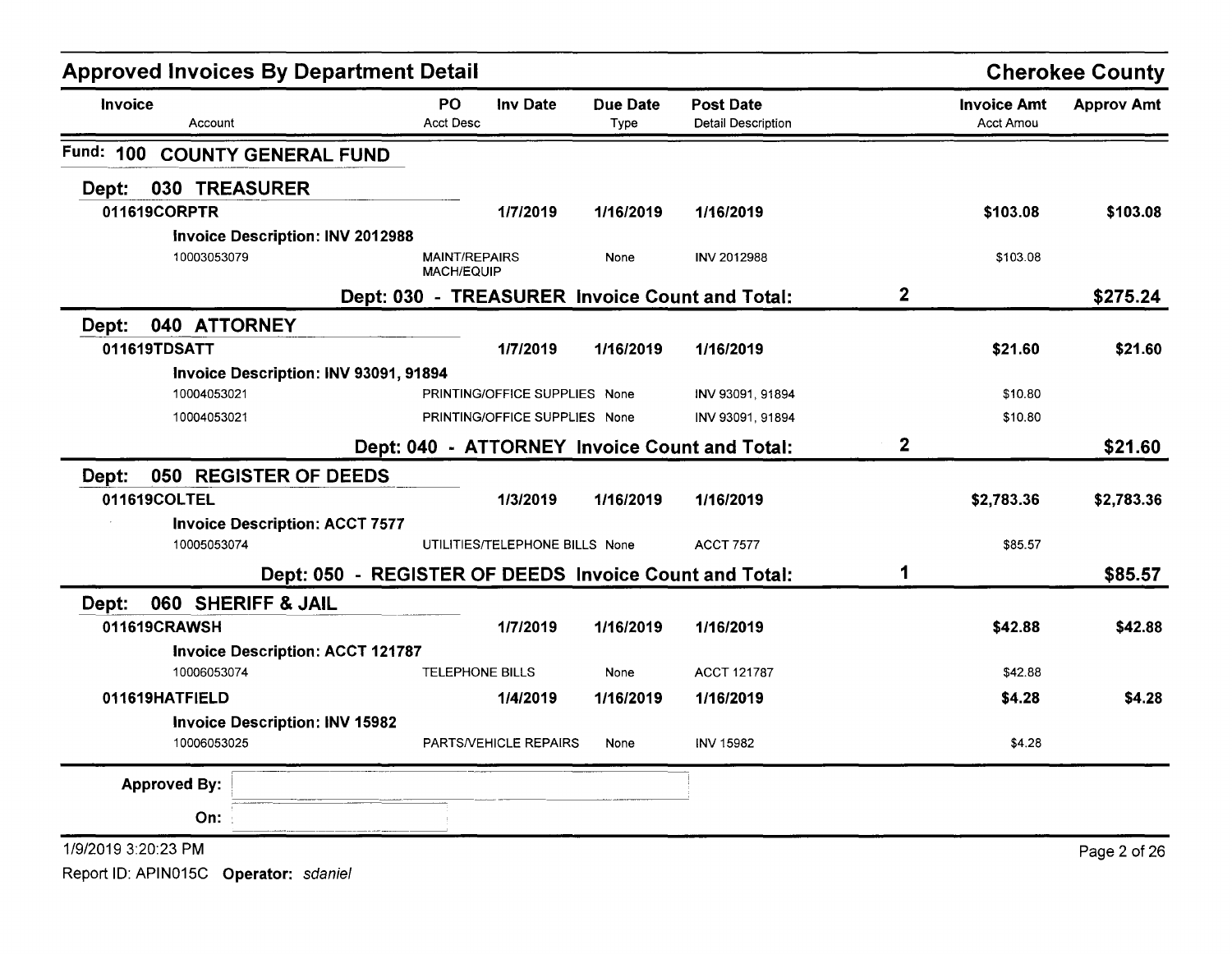| <b>Approved Invoices By Department Detail</b>        |                                                     |                         |                                               |                                        | <b>Cherokee County</b> |
|------------------------------------------------------|-----------------------------------------------------|-------------------------|-----------------------------------------------|----------------------------------------|------------------------|
| <b>Invoice</b><br>Account                            | <b>PO</b><br>Inv Date<br><b>Acct Desc</b>           | <b>Due Date</b><br>Type | <b>Post Date</b><br><b>Detail Description</b> | <b>Invoice Amt</b><br><b>Acct Amou</b> | <b>Approv Amt</b>      |
| Fund:<br>100<br><b>COUNTY GENERAL FUND</b>           |                                                     |                         |                                               |                                        |                        |
| 060 SHERIFF & JAIL<br>Dept:                          |                                                     |                         |                                               |                                        |                        |
| 011619HENSH                                          | 1/7/2019                                            | 1/16/2019               | 1/16/2019                                     | \$466.33                               | \$466.33               |
| <b>Invoice Description: INV 276593</b>               |                                                     |                         |                                               |                                        |                        |
| 10006053040                                          | <b>JANITORIAL SUPPLIES</b>                          | None                    | <b>INV 276593</b>                             | \$466.33                               |                        |
| 011619NATSH2                                         | 1/4/2019                                            | 1/16/2019               | 1/16/2019                                     | \$43.98                                | \$43.98                |
| <b>Invoice Description: INV 690886</b>               |                                                     |                         |                                               |                                        |                        |
| 10006053025                                          | PARTS/VEHICLE REPAIRS                               | None                    | <b>INV 690886</b>                             | \$43.98                                |                        |
| 011619OBERBECKSH                                     | 1/4/2019                                            | 1/16/2019               | 1/16/2019                                     | \$32.29                                | \$32.29                |
| <b>Invoice Description: REIMB. TRANSPORT CHARGES</b> |                                                     |                         |                                               |                                        |                        |
| 10006053073                                          | <b>TRANSPORTATION</b>                               | None                    | REIMB. TRANSPORT CHARGES                      | \$32.29                                |                        |
| 011619OBERSH1                                        | 1/7/2019                                            | 1/16/2019               | 1/16/2019                                     | \$218.75                               | \$218.75               |
| <b>Invoice Description: CONTRACT LABOR</b>           |                                                     |                         |                                               |                                        |                        |
| 10006053073                                          | <b>TRANSPORTATION</b>                               | None                    | <b>CONTRACT LABOR</b>                         | \$218.75                               |                        |
| 011619TRUEVALSH                                      | 1/4/2019                                            | 1/16/2019               | 1/16/2019                                     | \$39.46                                | \$39.46                |
| <b>Invoice Description: TRANS A363971</b>            |                                                     |                         |                                               |                                        |                        |
| 10006053080                                          | <b>MAINTENANCE/BLDGS &amp;</b><br><b>GROUNDS</b>    | None                    | <b>TRANS A363971</b>                          | \$39.46                                |                        |
| <b>11619NATSH</b>                                    | 1/3/2019                                            | 1/16/2019               | 1/16/2019                                     | \$148.95                               | \$148.95               |
| Invoice Description: INV 690780, 690787, 690860      |                                                     |                         |                                               |                                        |                        |
| 10006053025                                          | PARTS/VEHICLE REPAIRS                               | None                    | INV 690780, 690787, 690860                    | \$35.49                                |                        |
| 10006053025                                          | PARTS/VEHICLE REPAIRS                               | None                    | INV 690780, 690787, 690860                    | \$79.98                                |                        |
| 10006053025                                          | PARTS/VEHICLE REPAIRS                               | None                    | INV 690780, 690787, 690860                    | \$33.48                                |                        |
|                                                      | Dept: 060 - SHERIFF & JAIL Invoice Count and Total: |                         | 10                                            |                                        | \$996.92               |

| <b>Approved By:</b>                   | --------      |              |
|---------------------------------------|---------------|--------------|
| On:                                   | $-$<br>______ |              |
| 1/9/2019 3:20:23 PM                   |               | Page 3 of 26 |
| Report ID: APIN015C Operator: sdaniel |               |              |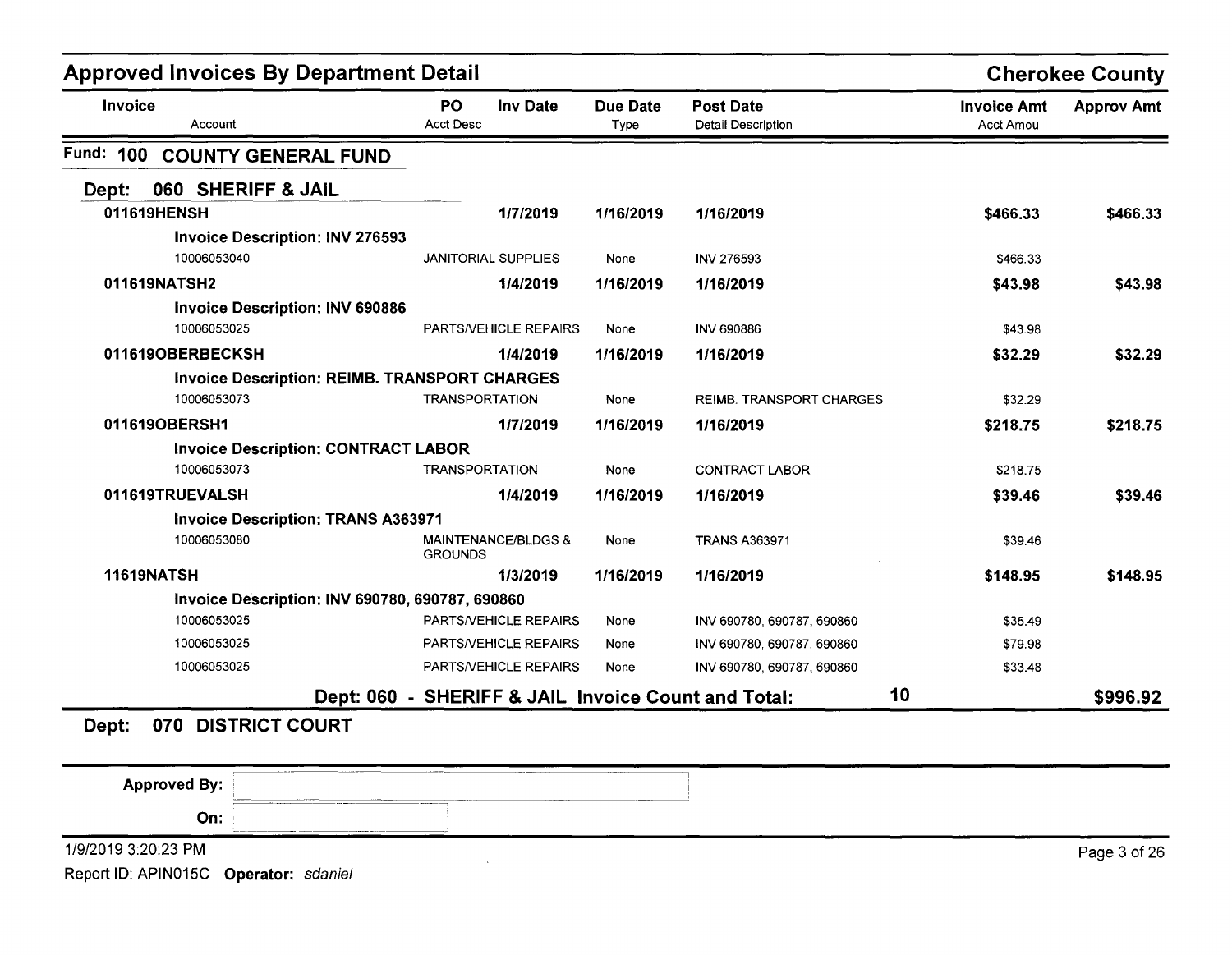| <b>Approved Invoices By Department Detail</b>        |                                           |                         |                                               |                                 | <b>Cherokee County</b> |
|------------------------------------------------------|-------------------------------------------|-------------------------|-----------------------------------------------|---------------------------------|------------------------|
| Invoice<br>Account                                   | <b>Inv Date</b><br>PO<br><b>Acct Desc</b> | <b>Due Date</b><br>Type | <b>Post Date</b><br><b>Detail Description</b> | <b>Invoice Amt</b><br>Acct Amou | <b>Approv Amt</b>      |
| Fund: 100<br><b>COUNTY GENERAL FUND</b>              |                                           |                         |                                               |                                 |                        |
| 070 DISTRICT COURT<br>Dept:                          |                                           |                         |                                               |                                 |                        |
| 011619ADVDC                                          | 1/7/2019                                  | 1/16/2019               | 1/16/2019                                     | \$894.00                        | \$894.00               |
| Invoice Description: INV 34531 - ANNUAL SOFTWARE     |                                           |                         |                                               |                                 |                        |
| 10007053089                                          | OTHER CONTRACTUAL                         | None                    | INV 34531 - ANNUAL SOFTWARE                   | \$894.00                        |                        |
| 011619COLTEL                                         | 1/3/2019                                  | 1/16/2019               | 1/16/2019                                     | \$2,783.36                      | \$2,783.36             |
| <b>Invoice Description: ACCT 7577</b>                |                                           |                         |                                               |                                 |                        |
| 10007053074                                          | TELEPHONE BILLS                           | None                    | <b>ACCT 7577</b>                              | \$495.21                        |                        |
| 011619LEGALDC                                        | 1/7/2019                                  | 1/16/2019               | 1/16/2019                                     | \$8.75                          | \$8.75                 |
| <b>Invoice Description: INV 0485924</b>              |                                           |                         |                                               |                                 |                        |
| 10007053021                                          | PRINTING/OFFICE SUPPLIES None             |                         | INV 0485924                                   | \$8.75                          |                        |
| 011619PRICEBDC                                       | 1/7/2019                                  | 1/16/2019               | 1/16/2019                                     | \$30.24                         | \$30.24                |
| <b>Invoice Description: MILEAGE</b>                  |                                           |                         |                                               |                                 |                        |
| 10007053073                                          | <b>TRANSPORTATION</b>                     | None                    | <b>MILEAGE</b>                                | \$30.24                         |                        |
| 11619BINGHAM                                         | 1/3/2019                                  | 1/16/2019               | 1/16/2019                                     | \$2,750.00                      | \$2,750.00             |
| <b>Invoice Description: MONTHLY ATTY/CO CONRACT</b>  |                                           |                         |                                               |                                 |                        |
| 10007053089                                          | OTHER CONTRACTUAL                         | None                    | MONTHLY ATTY/CO CONRACT                       | \$2,750.00                      |                        |
| 11619DERFELT                                         | 1/3/2019                                  | 1/16/2019               | 1/16/2019                                     | \$2,750.00                      | \$2,750.00             |
| Invoice Description: MONTHLY ATTY/CO CONTRACT        |                                           |                         |                                               |                                 |                        |
| 10007053089                                          | OTHER CONTRACTUAL                         | None                    | MONTHLY ATTY/CO CONTRACT                      | \$2,750.00                      |                        |
| 11619GAYOSO                                          | 1/3/2019                                  | 1/16/2019               | 1/16/2019                                     | \$2,750.00                      | \$2,750.00             |
| <b>Invoice Description: MONTHLY ATTY/CO CONTRACT</b> |                                           |                         |                                               |                                 |                        |
| 10007053089                                          | OTHER CONTRACTUAL                         | None                    | MONTHLY ATTY/CO CONTRACT                      | \$2,750.00                      |                        |
| 11619STEELE                                          | 1/3/2019                                  | 1/16/2019               | 1/16/2019                                     | \$2,750.00                      | \$2,750.00             |
| <b>Invoice Description: MONTHLY ATTY/CO CONTRACT</b> |                                           |                         |                                               |                                 |                        |

| <b>Approved By:</b>                                                                                                                                                                                                                                                                      | The company of the company of<br>______<br><b>COMMAND STRUCTURES IN THE WORLD</b><br>---<br>the color of the second was a program to the<br><b>AAA KAARTA JALLE SUULUU LUULUU</b> |              |
|------------------------------------------------------------------------------------------------------------------------------------------------------------------------------------------------------------------------------------------------------------------------------------------|-----------------------------------------------------------------------------------------------------------------------------------------------------------------------------------|--------------|
| On:                                                                                                                                                                                                                                                                                      | <b><i><u>ALLEN ATACTES COMMUNISTICS</u></i></b>                                                                                                                                   |              |
| 1/9/2019 3:20:24 PM                                                                                                                                                                                                                                                                      |                                                                                                                                                                                   | Page 4 of 26 |
| $D_{\text{total}}$ in Anistoten, $A = \{x_1, x_2, y_3, z_4, z_5, z_6, z_7, z_8, z_9, z_1, z_2, z_6, z_7, z_8, z_9, z_1, z_2, z_6, z_7, z_8, z_9, z_1, z_2, z_6, z_7, z_8, z_9, z_9, z_1, z_2, z_4, z_6, z_7, z_8, z_9, z_9, z_1, z_2, z_4, z_6, z_9, z_9, z_1, z_2, z_4, z_6, z_9, z_9,$ |                                                                                                                                                                                   |              |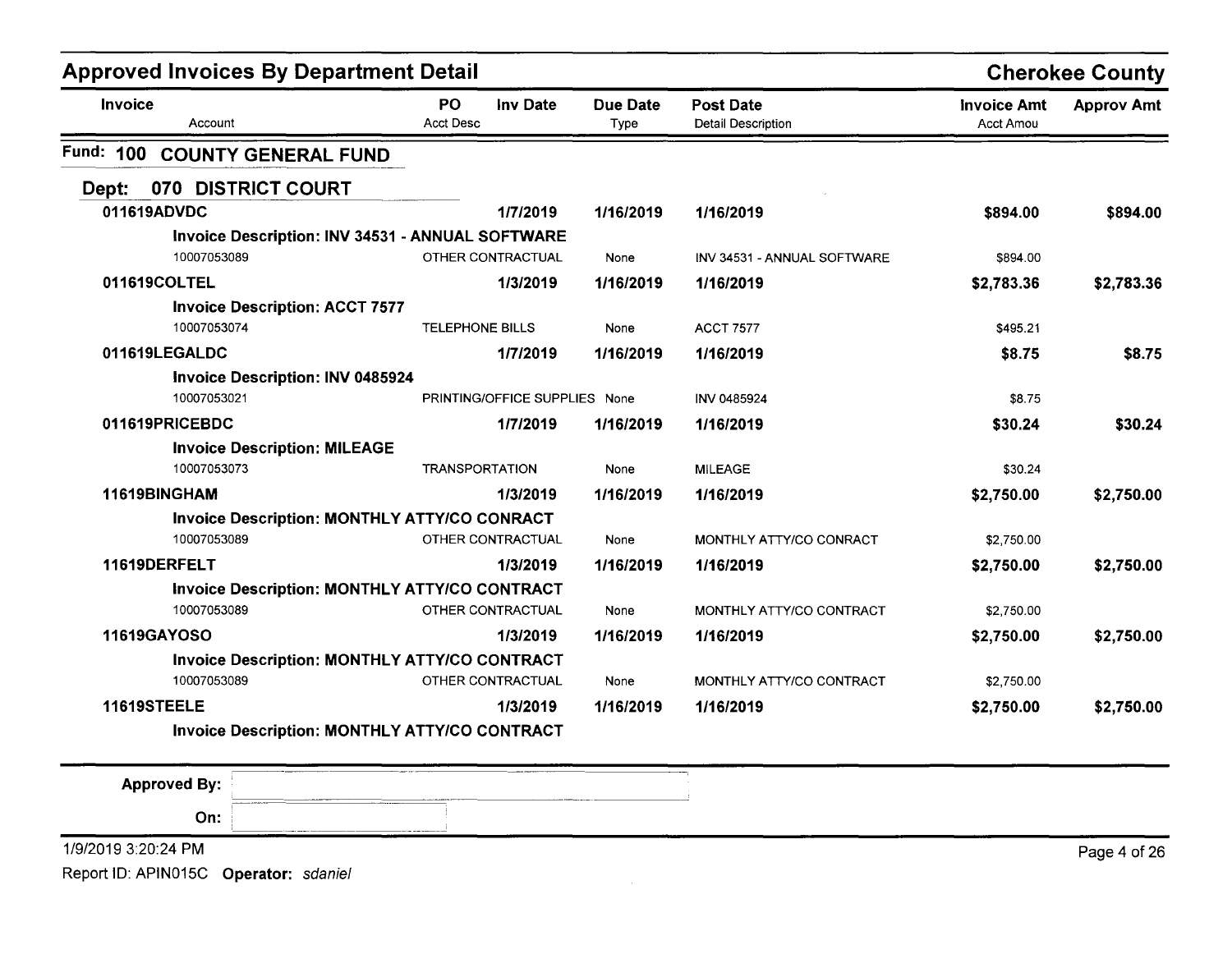| Invoice<br>Account<br>Fund: 100<br>Dept:<br>11619STEELE<br>10007053089 | <b>COUNTY GENERAL FUND</b><br>070 DISTRICT COURT | PO<br><b>Inv Date</b><br><b>Acct Desc</b><br>1/3/2019<br><b>Invoice Description: MONTHLY ATTY/CO CONTRACT</b><br>OTHER CONTRACTUAL | <b>Due Date</b><br>Type<br>1/16/2019 | <b>Post Date</b><br>Detail Description<br>1/16/2019 | <b>Invoice Amt</b><br><b>Acct Amou</b><br>\$2,750.00 | <b>Approv Amt</b><br>\$2,750.00 |
|------------------------------------------------------------------------|--------------------------------------------------|------------------------------------------------------------------------------------------------------------------------------------|--------------------------------------|-----------------------------------------------------|------------------------------------------------------|---------------------------------|
|                                                                        |                                                  |                                                                                                                                    |                                      |                                                     |                                                      |                                 |
|                                                                        |                                                  |                                                                                                                                    |                                      |                                                     |                                                      |                                 |
|                                                                        |                                                  |                                                                                                                                    |                                      |                                                     |                                                      |                                 |
|                                                                        |                                                  |                                                                                                                                    |                                      |                                                     |                                                      |                                 |
|                                                                        |                                                  |                                                                                                                                    |                                      |                                                     |                                                      |                                 |
|                                                                        |                                                  |                                                                                                                                    | None                                 | MONTHLY ATTY/CO CONTRACT                            | \$2,750.00                                           |                                 |
|                                                                        |                                                  | Dept: 070 - DISTRICT COURT Invoice Count and Total:                                                                                |                                      | 8                                                   |                                                      | \$12,428.20                     |
| Dept:                                                                  | 080 COURTHOUSE                                   |                                                                                                                                    |                                      |                                                     |                                                      |                                 |
| 011619COLTEL                                                           |                                                  | 1/3/2019                                                                                                                           | 1/16/2019                            | 1/16/2019                                           | \$2,783.36                                           | \$2,783.36                      |
|                                                                        | <b>Invoice Description: ACCT 7577</b>            |                                                                                                                                    |                                      |                                                     |                                                      |                                 |
| 10008053074                                                            |                                                  | UTILITIES/TELEPHONE BILLS None                                                                                                     |                                      | <b>ACCT 7577</b>                                    | \$1,018.08                                           |                                 |
| 011619LIGHTCH                                                          |                                                  | 1/4/2019                                                                                                                           | 1/16/2019                            | 1/16/2019                                           | \$221.00                                             | \$221.00                        |
|                                                                        | <b>Invoice Description: INV 3065</b>             |                                                                                                                                    |                                      |                                                     |                                                      |                                 |
| 10008053080                                                            |                                                  | <b>MAINTENANCE/BLDGS &amp;</b><br><b>GROUNDS</b>                                                                                   | None                                 | <b>INV 3065</b>                                     | \$221.00                                             |                                 |
| 011619MAXTONKCH                                                        |                                                  | 1/7/2019                                                                                                                           | 1/16/2019                            | 1/16/2019                                           | \$320.00                                             | \$320.00                        |
|                                                                        | <b>Invoice Description: CORONER BILLING</b>      |                                                                                                                                    |                                      |                                                     |                                                      |                                 |
| 10008053089                                                            |                                                  | OTHER CONTRACTUAL                                                                                                                  | None                                 | <b>CORONER BILLING</b>                              | \$320.00                                             |                                 |
| 011619MENSE                                                            |                                                  | 1/4/2019                                                                                                                           | 1/16/2019                            | 1/16/2019                                           | \$750.00                                             | \$750.00                        |
|                                                                        | <b>Invoice Description: INV 3441</b>             |                                                                                                                                    |                                      |                                                     |                                                      |                                 |
| 10008053089                                                            |                                                  | OTHER CONTRACTUAL                                                                                                                  | None                                 | <b>INV 3441</b>                                     | \$750.00                                             |                                 |
| 011619SEKRPCCH                                                         |                                                  | 1/7/2019                                                                                                                           | 1/16/2019                            | 1/16/2019                                           | \$5,640.45                                           | \$5,640.45                      |
|                                                                        | <b>Invoice Description: 2019 SEKRPC DUES</b>     |                                                                                                                                    |                                      |                                                     |                                                      |                                 |
| 10008053075                                                            |                                                  | DUES/SUBSCRIPTIONS                                                                                                                 | None                                 | 2019 SEKRPC DUES                                    | \$5,640.45                                           |                                 |
| 011619STOCKTONCH                                                       |                                                  | 1/7/2019                                                                                                                           | 1/16/2019                            | 1/16/2019                                           | \$9,375.00                                           | \$9,375.00                      |
|                                                                        | <b>Invoice Description: INV 779961</b>           |                                                                                                                                    |                                      |                                                     |                                                      |                                 |

1/9/20193:20:24 PM Page 5 of26

Report 10: APIN015C Operator: sdaniel

On: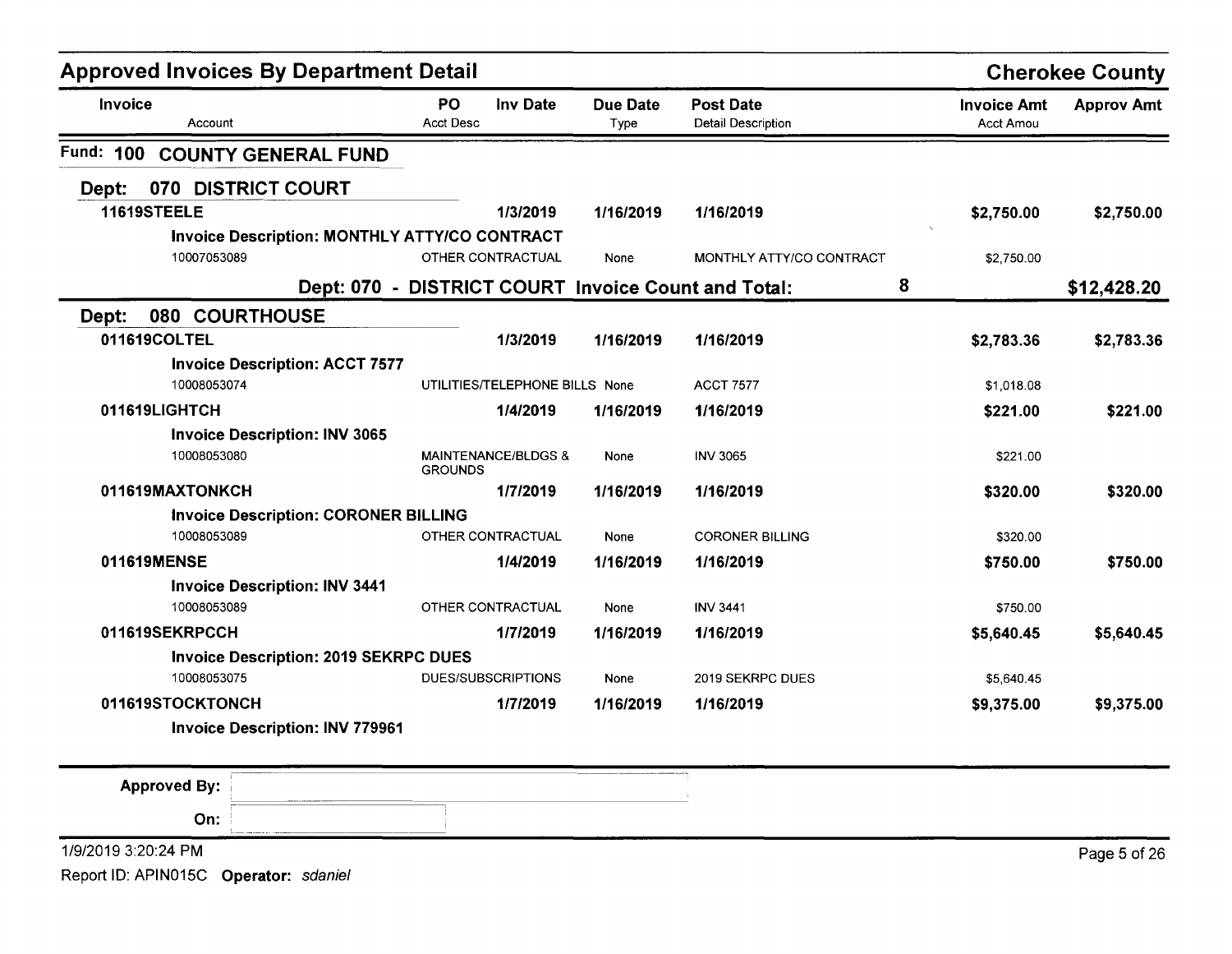| <b>Approved Invoices By Department Detail</b>              |                               |                      |                  |                                                     |   |                                 | <b>Cherokee County</b> |
|------------------------------------------------------------|-------------------------------|----------------------|------------------|-----------------------------------------------------|---|---------------------------------|------------------------|
| <b>Invoice</b><br>Account                                  | <b>PO</b><br><b>Acct Desc</b> | <b>Inv Date</b>      | Due Date<br>Type | <b>Post Date</b><br><b>Detail Description</b>       |   | <b>Invoice Amt</b><br>Acct Amou | <b>Approv Amt</b>      |
| Fund: 100<br><b>COUNTY GENERAL FUND</b>                    |                               |                      |                  |                                                     |   |                                 |                        |
| 080 COURTHOUSE<br>Dept:                                    |                               |                      |                  |                                                     |   |                                 |                        |
| 011619STOCKTONCH                                           |                               | 1/7/2019             | 1/16/2019        | 1/16/2019                                           |   | \$9,375.00                      | \$9,375.00             |
| <b>Invoice Description: INV 779961</b>                     |                               |                      |                  |                                                     |   |                                 |                        |
| 10008053080                                                | <b>GROUNDS</b>                | MAINTENANCE/BLDGS &  | None             | <b>INV 779961</b>                                   |   | \$9,375.00                      |                        |
| 011619STRONGCH                                             |                               | 1/3/2019             | 1/16/2019        | 1/16/2019                                           |   | \$4,477.00                      | \$4,477.00             |
| <b>Invoice Description: INV 28469</b><br>10008053089       | OTHER CONTRACTUAL             |                      | None             | <b>INV 28469</b>                                    |   | \$4,477.00                      |                        |
|                                                            |                               |                      |                  | Dept: 080 - COURTHOUSE Invoice Count and Total:     | 7 |                                 | \$21,801.53            |
| 090 EMERGENCY PREPAREDNE<br>Dept:                          |                               |                      |                  |                                                     |   |                                 |                        |
| 011619COLTEL                                               |                               | 1/3/2019             | 1/16/2019        | 1/16/2019                                           |   | \$2,783.36                      | \$2,783.36             |
| <b>Invoice Description: ACCT 7577</b>                      |                               |                      |                  |                                                     |   |                                 |                        |
| 10009053074                                                | <b>TELEPHONE BILLS</b>        |                      | None             | <b>ACCT 7577</b>                                    |   | \$82.13                         |                        |
| 10009053074                                                | <b>TELEPHONE BILLS</b>        |                      | None             | <b>ACCT 7577</b>                                    |   | \$84.65                         |                        |
| 011619HEARTEP                                              |                               | 1/7/2019             | 1/16/2019        | 1/16/2019                                           |   | \$45.15                         | \$45.15                |
| <b>Invoice Description: ACCT 50891200</b>                  |                               |                      |                  |                                                     |   |                                 |                        |
| 10009053072                                                |                               | GAS, ELECTRIC, WATER | None             | ACCT 50891200                                       |   | \$45.15                         |                        |
| ept: 090 - EMERGENCY PREPAREDNESS Invoice Count and Total: |                               |                      |                  |                                                     | 3 |                                 | \$211.93               |
| 095 HUMAN RESOURCE<br>Dept:                                |                               |                      |                  |                                                     |   |                                 |                        |
| 011619COLTEL                                               |                               | 1/3/2019             | 1/16/2019        | 1/16/2019                                           |   | \$2,783.36                      | \$2,783.36             |
| <b>Invoice Description: ACCT 7577</b>                      |                               |                      |                  |                                                     |   |                                 |                        |
| 10009553074                                                | <b>TELEPHONE BILLS</b>        |                      | None             | <b>ACCT 7577</b>                                    |   | \$38.33                         |                        |
|                                                            |                               |                      |                  | Dept: 095 - HUMAN RESOURCE Invoice Count and Total: | 1 |                                 | \$38.33                |
| <b>150 COMPUTER PROGRAMMING</b><br>Dept:                   |                               |                      |                  |                                                     |   |                                 |                        |
| <b>Approved By:</b>                                        |                               |                      |                  |                                                     |   |                                 |                        |
| On:                                                        |                               |                      |                  |                                                     |   |                                 |                        |
| 1/9/2019 3:20:24 PM                                        |                               |                      |                  |                                                     |   |                                 | Page 6 of 26           |
| Report ID: APIN015C Operator: sdaniel                      |                               |                      |                  |                                                     |   |                                 |                        |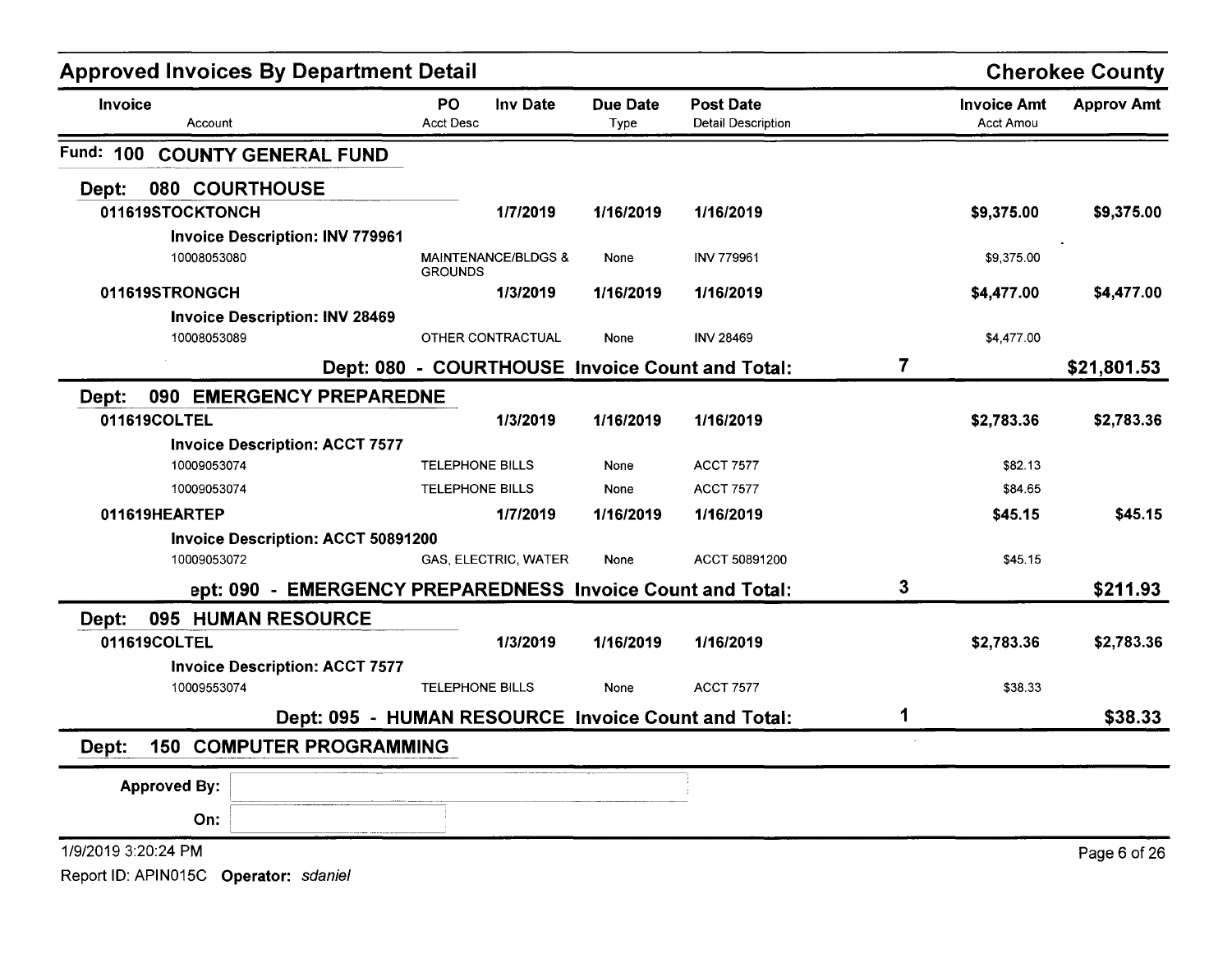| <b>Approved Invoices By Department Detail</b> |                                                           |                        |                   |                         |                                               |             |                                        | <b>Cherokee County</b> |
|-----------------------------------------------|-----------------------------------------------------------|------------------------|-------------------|-------------------------|-----------------------------------------------|-------------|----------------------------------------|------------------------|
| Invoice<br>Account                            |                                                           | PO<br><b>Acct Desc</b> | <b>Inv Date</b>   | <b>Due Date</b><br>Type | <b>Post Date</b><br><b>Detail Description</b> |             | <b>Invoice Amt</b><br><b>Acct Amou</b> | <b>Approv Amt</b>      |
| Fund: 100 COUNTY GENERAL FUND                 |                                                           |                        |                   |                         |                                               |             |                                        |                        |
| Dept:                                         | <b>150 COMPUTER PROGRAMMING</b>                           |                        |                   |                         |                                               |             |                                        |                        |
| 011619COLTEL                                  |                                                           |                        | 1/3/2019          | 1/16/2019               | 1/16/2019                                     |             | \$2,783.36                             | \$2,783.36             |
|                                               | <b>Invoice Description: ACCT 7577</b>                     |                        |                   |                         |                                               |             |                                        |                        |
| 10015053074                                   |                                                           | <b>TELEPHONE BILLS</b> |                   | None                    | <b>ACCT 7577</b>                              |             | \$110.00                               |                        |
| 011619NEXTECHCOMP                             |                                                           |                        | 1/7/2019          | 1/16/2019               | 1/16/2019                                     |             | \$2.50                                 | \$2.50                 |
|                                               | Invoice Description: ACCT 0000403167                      |                        |                   |                         |                                               |             |                                        |                        |
| 10015053089                                   |                                                           |                        | OTHER CONTRACTUAL | None                    | ACCT 0000403167                               |             | \$2.50                                 |                        |
|                                               | Dept: 150 - COMPUTER PROGRAMMING Invoice Count and Total: |                        |                   |                         |                                               | $\mathbf 2$ |                                        | \$112.50               |
| Dept:                                         | <b>180 GENEOLOGY SOCIETY</b>                              |                        |                   |                         |                                               |             |                                        |                        |
| 11619GENEOLOGY                                |                                                           |                        | 1/3/2019          | 1/16/2019               | 1/16/2019                                     |             | \$2,000.00                             | \$2,000.00             |
|                                               | <b>Invoice Description: QUARTERLY DISTRIBUTION</b>        |                        |                   |                         |                                               |             |                                        |                        |
| 10018053089                                   |                                                           |                        | OTHER CONTRACTUAL | None                    | <b>QUARTERLY DISTRIBUTION</b>                 |             | \$2,000.00                             |                        |
|                                               | Dept: 180 - GENEOLOGY SOCIETY Invoice Count and Total:    |                        |                   |                         |                                               | 1           |                                        | \$2,000.00             |
| Dept:                                         | 230 ECONOMIC DEVELOPMENT                                  |                        |                   |                         |                                               |             |                                        |                        |
| <b>11619ECON</b>                              |                                                           |                        | 1/3/2019          | 1/16/2019               | 1/16/2019                                     |             | \$13,750.00                            | \$13,750.00            |
|                                               | <b>Invoice Description: QUARTERLY DISTRIBUTION</b>        |                        |                   |                         |                                               |             |                                        |                        |
| 10023053089                                   |                                                           |                        | OTHER CONTRACTUAL | None                    | <b>QUARTERLY DISTRIBUTION</b>                 |             | \$13,750.00                            |                        |
|                                               | Dept: 230 - ECONOMIC DEVELOPMENT Invoice Count and Total: |                        |                   |                         |                                               | 1           |                                        | \$13,750.00            |
| Dept:                                         | 330 DEPT OFFICE SUPPLY                                    |                        |                   |                         |                                               |             |                                        |                        |
| 011619BVPSDO                                  |                                                           |                        | 1/7/2019          | 1/16/2019               | 1/16/2019                                     |             | \$9,000.00                             | \$9,000.00             |
|                                               | Invoice Description: MAINTENANCE 1108181702               |                        |                   |                         |                                               |             |                                        |                        |
| 10033053625                                   |                                                           | E/P OFFICE SUPPLY      |                   | None                    | MAINTENANCE 1108181702                        |             | \$9,000.00                             |                        |
|                                               |                                                           |                        |                   |                         |                                               |             |                                        |                        |
| <b>Approved By:</b>                           |                                                           |                        |                   |                         |                                               |             |                                        |                        |
| On:                                           |                                                           |                        |                   |                         |                                               |             |                                        |                        |
| 1/9/2019 3:20:24 PM                           |                                                           |                        |                   |                         |                                               |             |                                        | Page 7 of 26           |
|                                               |                                                           |                        |                   |                         |                                               |             |                                        |                        |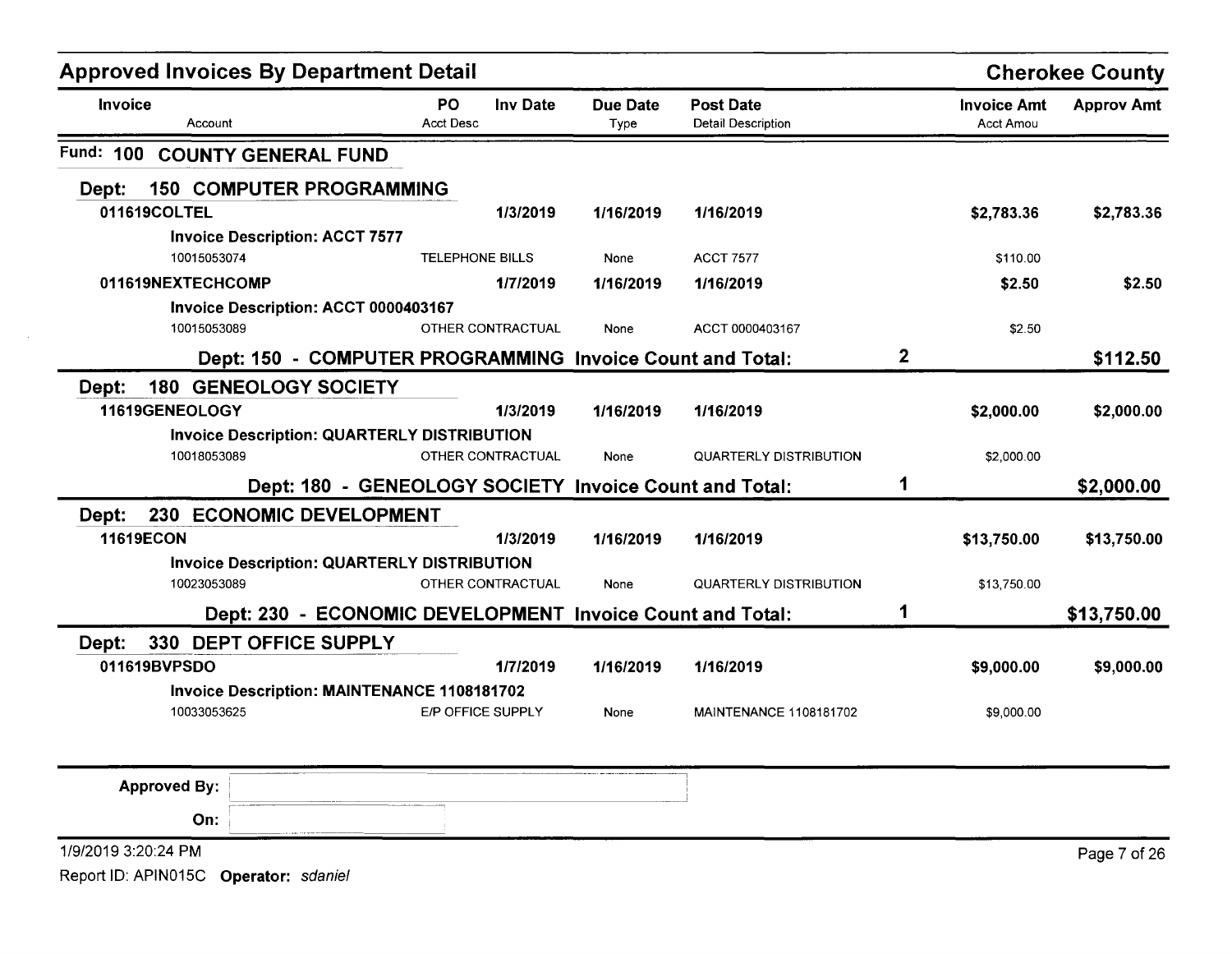| <b>Approved Invoices By Department Detail</b>            |                                                         |                  |                                               |    |                                 | <b>Cherokee County</b> |
|----------------------------------------------------------|---------------------------------------------------------|------------------|-----------------------------------------------|----|---------------------------------|------------------------|
| Invoice<br>Account                                       | PO.<br><b>Inv Date</b><br><b>Acct Desc</b>              | Due Date<br>Type | <b>Post Date</b><br><b>Detail Description</b> |    | <b>Invoice Amt</b><br>Acct Amou | <b>Approv Amt</b>      |
| Fund: 100<br><b>COUNTY GENERAL FUND</b>                  |                                                         |                  |                                               |    |                                 |                        |
| 330 DEPT OFFICE SUPPLY<br>Dept:                          |                                                         |                  |                                               |    |                                 |                        |
| 011619ETTDO                                              | 1/7/2019                                                | 1/16/2019        | 1/16/2019                                     |    | \$195.45                        | \$195.45               |
| <b>Invoice Description: INV 5131180</b>                  |                                                         |                  |                                               |    |                                 |                        |
| 10033053623                                              | <b>TREASURER OFFICE</b><br><b>SUPPLY</b>                | None             | <b>INV 5131180</b>                            |    | \$195.45                        |                        |
| 011619ETTDO1                                             | 1/4/2019                                                | 1/16/2019        | 1/16/2019                                     |    | \$107.68                        | \$107.68               |
| <b>Invoice Description: INV 5131160</b>                  |                                                         |                  |                                               |    |                                 |                        |
| 10033053631                                              | <b>COURTHOUSE</b>                                       | None             | INV 5131160                                   |    | \$107.68                        |                        |
| 011619OFFMAXATT                                          | 1/7/2019                                                | 1/16/2019        | 1/16/2019                                     |    | \$106.93                        | \$106.93               |
| <b>Invoice Description: ACCT 6011 5685 1007 5203</b>     |                                                         |                  |                                               |    |                                 |                        |
| 10033053630                                              | <b>ATTY OFFICE SUPPLY</b>                               | None             | ACCT 6011 5685 1007 5203                      |    | \$106.93                        |                        |
|                                                          | Dept: 330 - DEPT OFFICE SUPPLY Invoice Count and Total: |                  |                                               | 4  |                                 | \$9,410.06             |
| Fund: 100 - COUNTY GENERAL FUND Invoice Count and Total: |                                                         |                  |                                               | 47 |                                 | \$66,197.23            |

| <b>Approved By:</b> | ______<br>_______                                                                                                                                                                                                                                                                                                                                                                                                                                                                                  |              |
|---------------------|----------------------------------------------------------------------------------------------------------------------------------------------------------------------------------------------------------------------------------------------------------------------------------------------------------------------------------------------------------------------------------------------------------------------------------------------------------------------------------------------------|--------------|
| On:                 | ________<br>$\begin{array}{cccccccccccccc} \multicolumn{3}{c}{} & \multicolumn{3}{c}{} & \multicolumn{3}{c}{} & \multicolumn{3}{c}{} & \multicolumn{3}{c}{} & \multicolumn{3}{c}{} & \multicolumn{3}{c}{} & \multicolumn{3}{c}{} & \multicolumn{3}{c}{} & \multicolumn{3}{c}{} & \multicolumn{3}{c}{} & \multicolumn{3}{c}{} & \multicolumn{3}{c}{} & \multicolumn{3}{c}{} & \multicolumn{3}{c}{} & \multicolumn{3}{c}{} & \multicolumn{3}{c}{} & \multicolumn{3}{c}{} & \multicolumn{3}{c}{} & \$ |              |
| 1/9/2019 3:20:24 PM |                                                                                                                                                                                                                                                                                                                                                                                                                                                                                                    | Page 8 of 26 |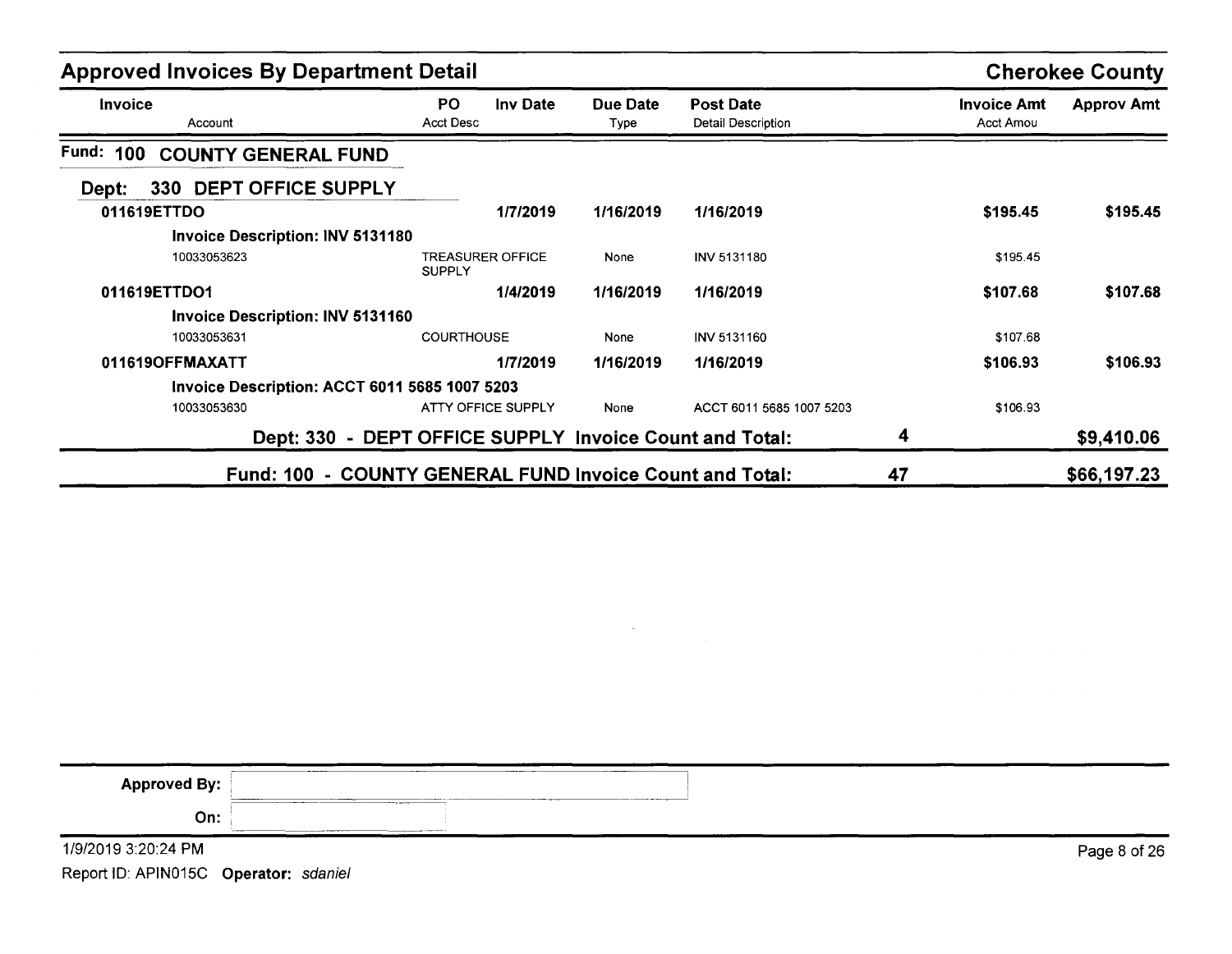| <b>Approved Invoices By Department Detail</b>        |                 |                        |                  |                                             |                                        | <b>Cherokee County</b> |
|------------------------------------------------------|-----------------|------------------------|------------------|---------------------------------------------|----------------------------------------|------------------------|
| <b>Invoice</b><br>Account                            | PO<br>Acct Desc | <b>Inv Date</b>        | Due Date<br>Type | <b>Post Date</b><br>Detail Description      | <b>Invoice Amt</b><br><b>Acct Amou</b> | <b>Approv Amt</b>      |
| Fund: 103<br><b>TECHNOLOGY FUND</b>                  |                 |                        |                  |                                             |                                        |                        |
| 000 NON-DEPARTMENTAL<br>Dept:                        |                 |                        |                  |                                             |                                        |                        |
| 011619CORP103                                        |                 | 1/7/2019               | 1/16/2019        | 1/16/2019                                   | \$22.60                                | \$22.60                |
| <b>Invoice Description: INV 2021320</b>              |                 |                        |                  |                                             |                                        |                        |
| 10300053083                                          |                 | EQUIPMENT LEASE/RENTAL | None             | <b>INV 2021320</b>                          | \$22.60                                |                        |
| <b>Dept: 000</b>                                     |                 |                        |                  | - NON-DEPARTMENTAL Invoice Count and Total: |                                        | \$22.60                |
| Fund: 103 - TECHNOLOGY FUND Invoice Count and Total: |                 |                        |                  |                                             |                                        | \$22.60                |

| <b>Approved By:</b>                   |       |              |
|---------------------------------------|-------|--------------|
| On:                                   | _____ |              |
| 1/9/2019 3:20:24 PM                   |       | Page 9 of 26 |
| Report ID: APIN015C Operator: sdaniel |       |              |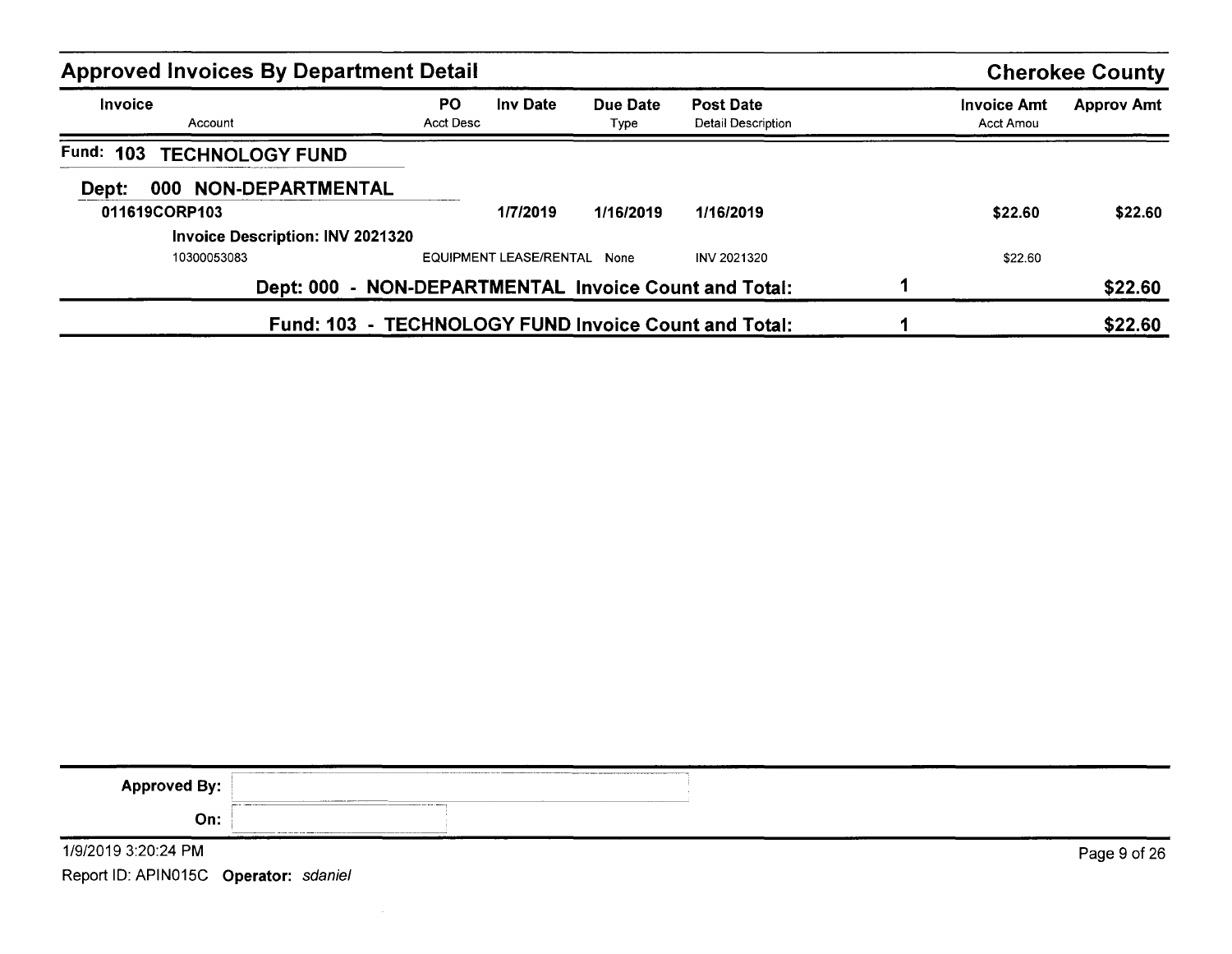| <b>Approved Invoices By Department Detail</b>         |                               |                                |                  |                                               |                                        | <b>Cherokee County</b> |
|-------------------------------------------------------|-------------------------------|--------------------------------|------------------|-----------------------------------------------|----------------------------------------|------------------------|
| Invoice<br>Account                                    | <b>PO</b><br><b>Acct Desc</b> | <b>Inv Date</b>                | Due Date<br>Type | <b>Post Date</b><br><b>Detail Description</b> | <b>Invoice Amt</b><br><b>Acct Amou</b> | <b>Approv Amt</b>      |
| Fund:<br>110<br><b>ROAD AND BRIDGE</b>                |                               |                                |                  |                                               |                                        |                        |
| NON-DEPARTMENTAL<br>000<br>Dept:                      |                               |                                |                  |                                               |                                        |                        |
| 1-16-18HWY                                            |                               | 1/2/2019                       | 1/16/2019        | 1/16/2019                                     | \$28.23                                | \$28.23                |
| Invoice Description: INV # PIJ00355199                |                               |                                |                  |                                               |                                        |                        |
| 11000053079                                           |                               | MACHINERY/EQUIPMENT            | None             | INV # PIJ00355199                             | \$28.23                                |                        |
| 11000053079                                           |                               | MACHINERY/EQUIPMENT            | None             | INV #691007, 690950                           | \$34.10                                |                        |
| 1-16-19HWY                                            |                               | 1/3/2019                       | 1/16/2019        | 1/16/2019                                     | \$50.00                                | \$50.00                |
| Invoice Description: INV #7888 DOT ANNUAL FEE         |                               |                                |                  |                                               |                                        |                        |
| 11000053089                                           |                               | <b>OTHER CONTRACTUAL</b>       | None             | INV #7888                                     | \$50.00                                |                        |
| 11000053079                                           |                               | MACHINERY/EQUIPMENT            | None             | INV #690795                                   | \$29.79                                |                        |
| 11000053074                                           |                               | UTILITIES/TELEPHONE BILLS None |                  | <b>INV #2586</b>                              | \$211.40                               |                        |
| 1-16-2019HHWY                                         |                               | 1/4/2019                       | 1/16/2019        | 1/16/2019                                     | \$13.78                                | \$13.78                |
| Invoice Description: INV#690908, 690921               |                               |                                |                  |                                               |                                        |                        |
| 11000053079                                           |                               | MACHINERY/EQUIPMENT            | None             | INV#690908, 690921                            | \$13.78                                |                        |
| 1-16-2019HWY                                          |                               | 1/3/2019                       | 1/16/2019        | 1/16/2019                                     | \$88.03                                | \$88.03                |
| Invoice Description: INV#PIJ00355260                  |                               |                                |                  |                                               |                                        |                        |
| 11000053079                                           |                               | MACHINERY/EQUIPMENT            | None             | INV#PIJ00355260                               | \$88.03                                |                        |
| Dept: 000 - NON-DEPARTMENTAL Invoice Count and Total: |                               |                                |                  |                                               | 7                                      | \$455.33               |
| Fund: 110 - ROAD AND BRIDGE Invoice Count and Total:  |                               |                                |                  |                                               |                                        | \$455.33               |

| <b>Approved By:</b> | <b>The Company's Company's Company's Company's Company's Company's Company's Company's Company's Company's Company's Company's Company's Company's Company's Company's Company's Company's Company's Company's Company's Company</b> |               |
|---------------------|--------------------------------------------------------------------------------------------------------------------------------------------------------------------------------------------------------------------------------------|---------------|
| On:                 |                                                                                                                                                                                                                                      |               |
| 1/9/2019 3:20:24 PM |                                                                                                                                                                                                                                      | Page 10 of 26 |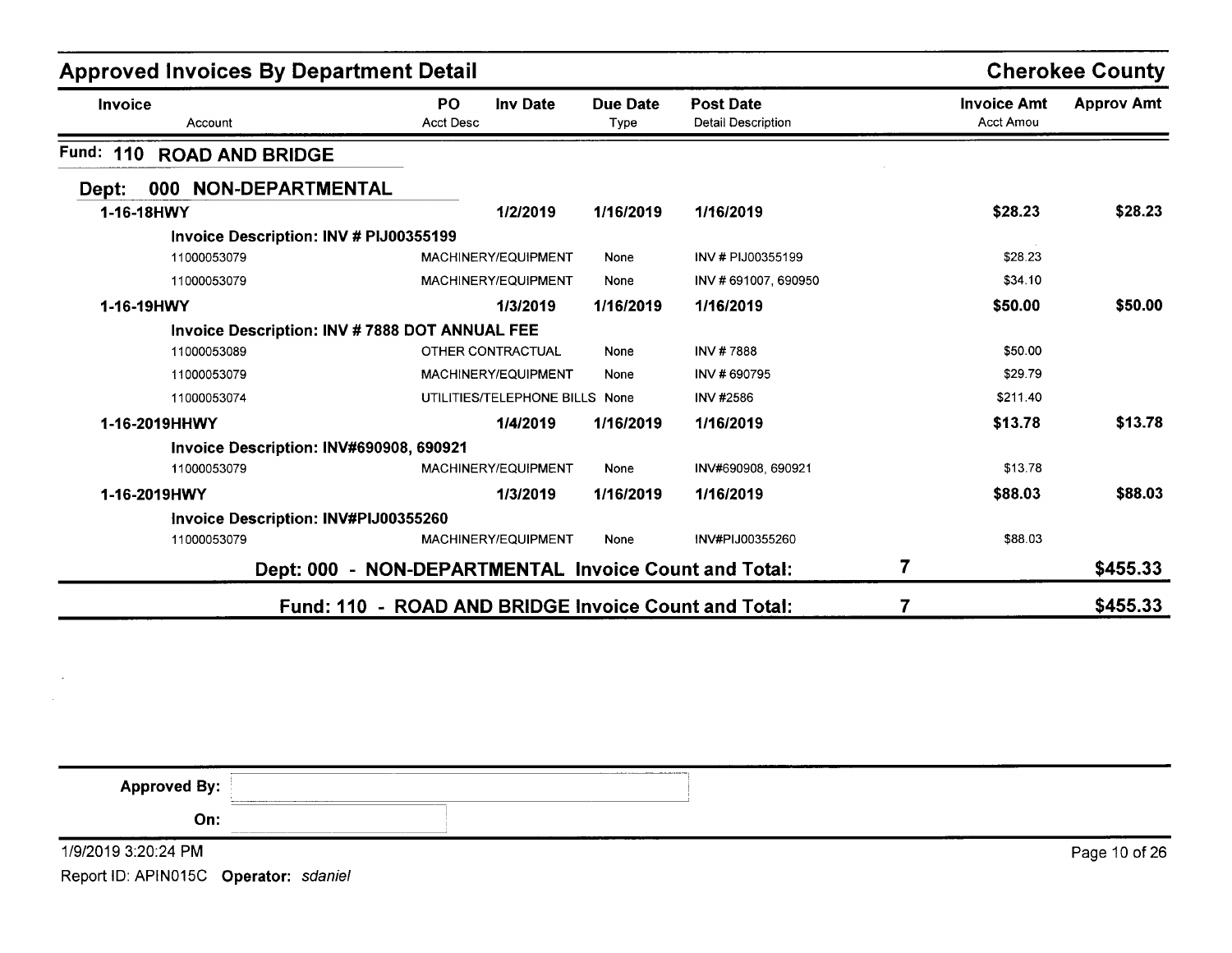| <b>Approved Invoices By Department Detail</b> |                                                        |                  |                                        |                                 | <b>Cherokee County</b> |
|-----------------------------------------------|--------------------------------------------------------|------------------|----------------------------------------|---------------------------------|------------------------|
| <b>Invoice</b><br>Account                     | <b>PO</b><br><b>Inv Date</b><br>Acct Desc              | Due Date<br>Type | <b>Post Date</b><br>Detail Description | <b>Invoice Amt</b><br>Acct Amou | <b>Approv Amt</b>      |
| Fund:<br>120<br><b>EXTENSION COUNCIL</b>      |                                                        |                  |                                        |                                 |                        |
| NON-DEPARTMENTAL<br>Dept:<br>000              |                                                        |                  |                                        |                                 |                        |
| 11619EXT                                      | 1/3/2019                                               | 1/16/2019        | 1/16/2019                              | \$66,176.50                     | \$66,176.50            |
|                                               | <b>Invoice Description: QUARTERLY DISTRIBUTION</b>     |                  |                                        |                                 |                        |
| 12000053089                                   | OTHER CONTRACTUAL                                      | None             | QUARTERLY DISTRIBUTION                 | \$66,176.50                     |                        |
| <b>Dept: 000</b>                              | - NON-DEPARTMENTAL Invoice Count and Total:            |                  |                                        |                                 | \$66,176.50            |
|                                               | Fund: 120 - EXTENSION COUNCIL Invoice Count and Total: |                  |                                        |                                 | \$66,176.50            |

| <b>Approved By:</b> | <b>CONTRACTOR CONTRACTOR</b>                   |               |
|---------------------|------------------------------------------------|---------------|
| On:                 | <b>Advised Municipal Services Construction</b> |               |
| 1/9/2019 3:20:24 PM |                                                | Page 11 of 26 |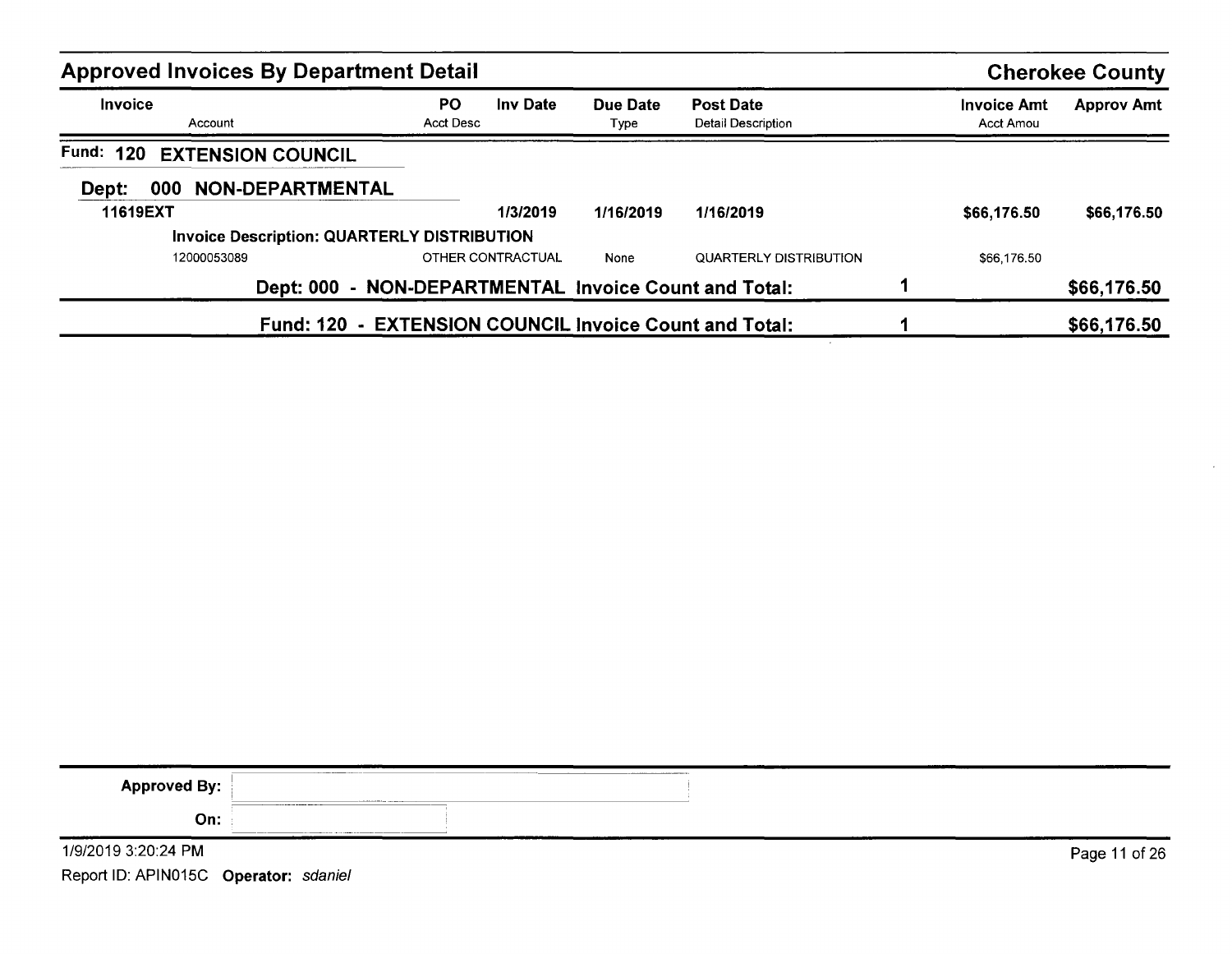| <b>Approved Invoices By Department Detail</b>      |                                                         |                  |                                               |                                        | <b>Cherokee County</b> |
|----------------------------------------------------|---------------------------------------------------------|------------------|-----------------------------------------------|----------------------------------------|------------------------|
| <b>Invoice</b><br>Account                          | PO.<br>Inv Date<br><b>Acct Desc</b>                     | Due Date<br>Type | <b>Post Date</b><br><b>Detail Description</b> | <b>Invoice Amt</b><br><b>Acct Amou</b> | <b>Approv Amt</b>      |
| <b>Fund: 130</b><br><b>NOXIOUS WEED</b>            |                                                         |                  |                                               |                                        |                        |
| 000 NON-DEPARTMENTAL<br>Dept:                      |                                                         |                  |                                               |                                        |                        |
| 11619COLTELNX                                      | 1/3/2019                                                | 1/16/2019        | 1/16/2019                                     | \$109.83                               | \$109.83               |
| <b>Invoice Description: ACCT 2293</b>              |                                                         |                  |                                               |                                        |                        |
| 13000053074                                        | <b>TELEPHONE BILLS</b>                                  | None             | <b>ACCT 2293</b>                              | \$109.83                               |                        |
| <b>11619COWEED</b>                                 | 1/3/2019                                                | 1/16/2019        | 1/16/2019                                     | \$250.00                               | \$250.00               |
| <b>Invoice Description: 81ST ANNUAL CONFERENCE</b> |                                                         |                  |                                               |                                        |                        |
| 13000053088                                        | PROFESSIONAL<br><b>DEVELOPMENT</b>                      | None             | <b>81ST ANNUAL CONFERENCE</b>                 | \$250.00                               |                        |
| 11619SEKWDA                                        | 1/3/2019                                                | 1/16/2019        | 1/16/2019                                     | \$140.00                               | \$140.00               |
|                                                    | <b>Invoice Description: 2019 DUES - CHEROKEE COUNTY</b> |                  |                                               |                                        |                        |
| 13000053088                                        | <b>PROFESSIONAL</b><br><b>DEVELOPMENT</b>               | None             | 2019 DUES - CHEROKEE COUNTY                   | \$140.00                               |                        |
|                                                    | Dept: 000 - NON-DEPARTMENTAL Invoice Count and Total:   |                  | 3                                             |                                        | \$499.83               |
|                                                    | Fund: 130 - NOXIOUS WEED Invoice Count and Total:       |                  | 3                                             |                                        | \$499.83               |

| <b>Approved By:</b>                   |                                                   |               |
|---------------------------------------|---------------------------------------------------|---------------|
| On:                                   | continuously contained between the print state of |               |
| 1/9/2019 3:20:24 PM                   |                                                   | Page 12 of 26 |
| Report ID: APIN015C Operator: sdaniel |                                                   |               |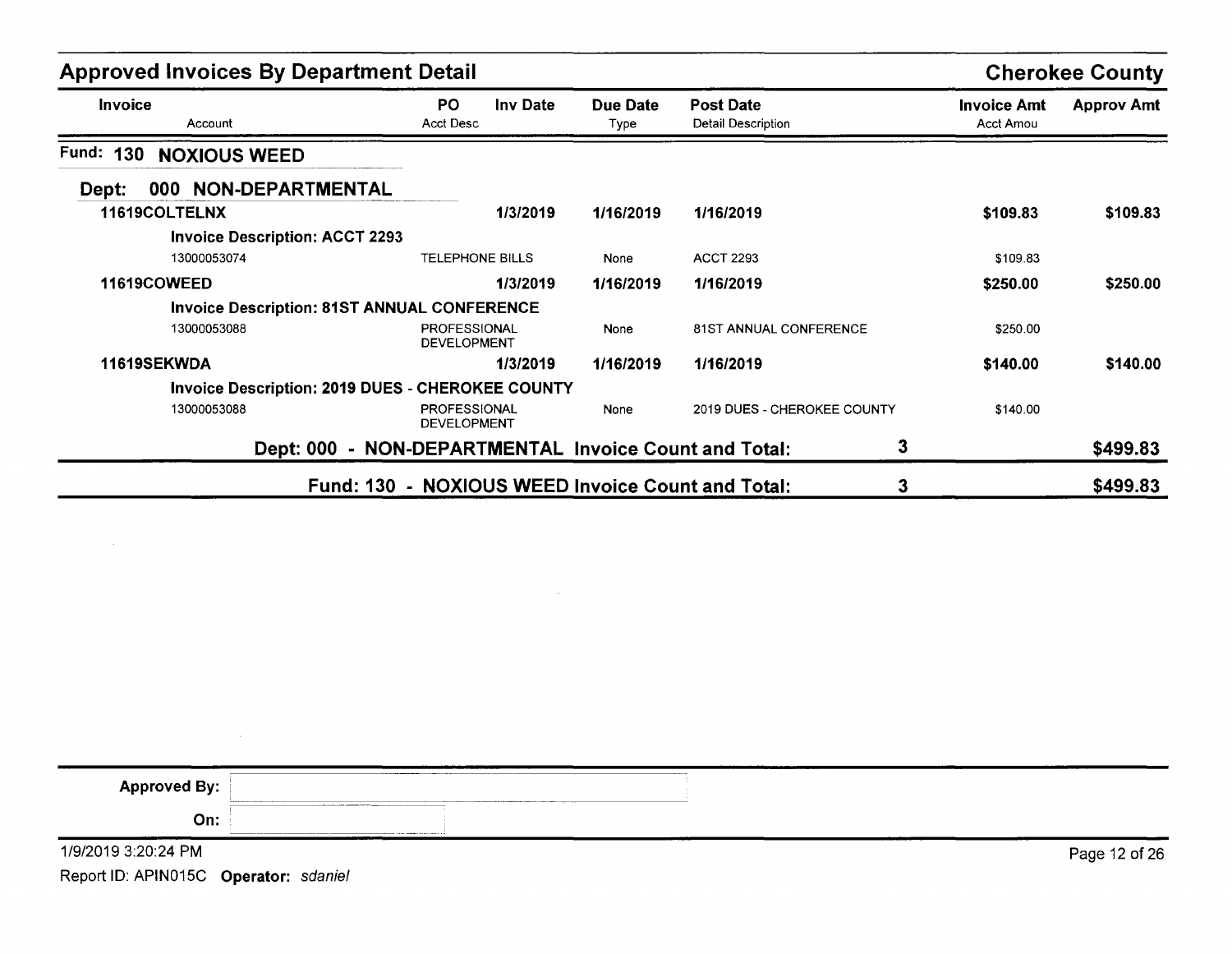|                            | <b>Approved Invoices By Department Detail</b>         |                               |                         |                                        |                                        | <b>Cherokee County</b> |
|----------------------------|-------------------------------------------------------|-------------------------------|-------------------------|----------------------------------------|----------------------------------------|------------------------|
| <b>Invoice</b><br>Account  | <b>PO</b><br><b>Acct Desc</b>                         | Inv Date                      | <b>Due Date</b><br>Type | <b>Post Date</b><br>Detail Description | <b>Invoice Amt</b><br><b>Acct Amou</b> | <b>Approv Amt</b>      |
| Fund: 140<br><b>HEALTH</b> |                                                       |                               |                         |                                        |                                        |                        |
| Dept:                      | 000 NON-DEPARTMENTAL                                  |                               |                         |                                        |                                        |                        |
| 0116194STATEHE             |                                                       | 1/4/2019                      | 1/16/2019               | 1/16/2019                              | \$34.53                                | \$34.53                |
|                            | <b>Invoice Description: INV UPS15825</b>              |                               |                         |                                        |                                        |                        |
| 14000053021                |                                                       | PRINTING/OFFICE SUPPLIES None |                         | <b>INV UPS15825</b>                    | \$34.53                                |                        |
| 011619COLTELHE             |                                                       | 1/4/2019                      | 1/16/2019               | 1/16/2019                              | \$450.52                               | \$450.52               |
|                            | Invoice Description: ACCT 2060, 2311                  |                               |                         |                                        |                                        |                        |
| 14000053072                |                                                       | GAS, ELECTRIC, WATER          | None                    | ACCT 2060, 2311                        | \$51.01                                |                        |
| 14000053072                |                                                       | GAS, ELECTRIC, WATER          | None                    | ACCT 2060, 2311                        | \$399.51                               |                        |
| 011619COLUMBUSHE           |                                                       | 1/4/2019                      | 1/16/2019               | 1/16/2019                              | \$55.00                                | \$55.00                |
|                            | Invoice Description: ACCT 07-17240-00                 |                               |                         |                                        |                                        |                        |
| 14000053072                |                                                       | GAS, ELECTRIC, WATER          | None                    | ACCT 07-17240-00                       | \$55.00                                |                        |
| 011619CRAWHE               |                                                       | 1/7/2019                      | 1/16/2019               | 1/16/2019                              | \$21.25                                | \$21.25                |
|                            | <b>Invoice Description: ACCT 129793</b>               |                               |                         |                                        |                                        |                        |
| 14000053076                |                                                       | PROFESSIONAL SERVICES         | None                    | <b>ACCT 129793</b>                     | \$21.25                                |                        |
| 011619KSGASHE              |                                                       | 1/7/2019                      | 1/16/2019               | 1/16/2019                              | \$113.19                               | \$113.19               |
|                            | <b>Invoice Description: ACCT 510080477 1188672 27</b> |                               |                         |                                        |                                        |                        |
| 14000053072                |                                                       | GAS, ELECTRIC, WATER          | None                    | ACCT 510080477 1188672 27              | \$113.19                               |                        |
| 011619MCCARTYSHE           |                                                       | 1/4/2019                      | 1/16/2019               | 1/16/2019                              | \$59.20                                | \$59.20                |
|                            | Invoice Description: INV P53210-00, 013927-00         |                               |                         |                                        |                                        |                        |
| 14000053021                |                                                       | PRINTING/OFFICE SUPPLIES None |                         | INV P53210-00, 013927-00               | \$37.72                                |                        |
| 14000053021                |                                                       | PRINTING/OFFICE SUPPLIES None |                         | INV P53210-00, 013927-00               | \$21.48                                |                        |
| 011619MCKESSHE             |                                                       | 1/7/2019                      | 1/16/2019               | 1/16/2019                              | \$270.67                               | \$270.67               |
|                            | Invoice Description: INV 43895720                     |                               |                         |                                        |                                        |                        |
| 14000053043                | <b>SUPPLIES</b>                                       | <b>HEALTH DEPT MED</b>        | None                    | INV 43895720                           | \$270.67                               |                        |
| <b>Approved By:</b>        |                                                       |                               |                         |                                        |                                        |                        |
| On:                        |                                                       |                               |                         |                                        |                                        |                        |
| 1/9/2019 3:20:24 PM        |                                                       |                               |                         |                                        |                                        | Page 13 of 26          |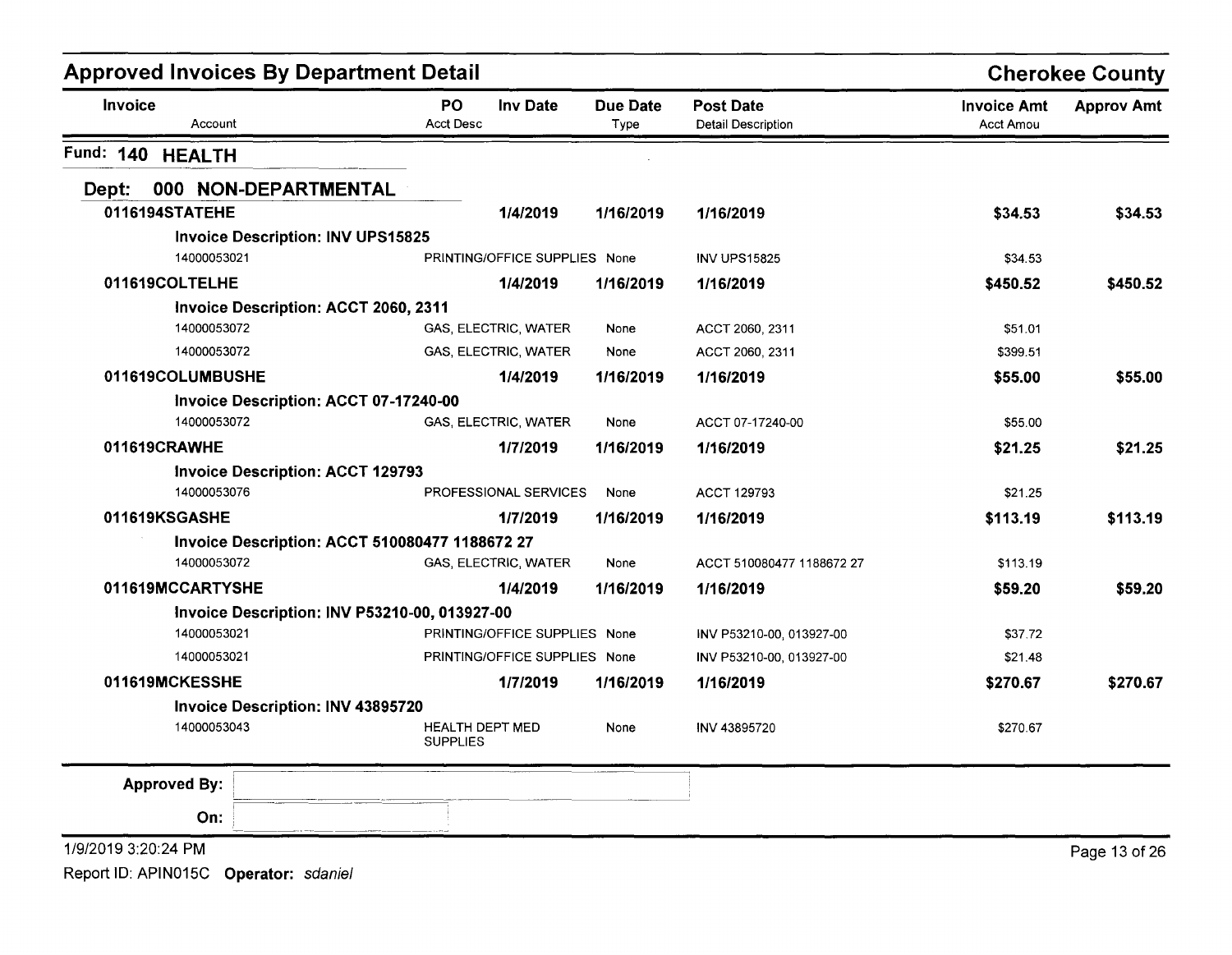| <b>Approved Invoices By Department Detail</b>         |                                         |                              |                  | <b>Cherokee County</b>                      |    |                                 |                   |
|-------------------------------------------------------|-----------------------------------------|------------------------------|------------------|---------------------------------------------|----|---------------------------------|-------------------|
| <b>Invoice</b><br>Account                             | PO.<br>Acct Desc                        | Inv Date                     | Due Date<br>Type | <b>Post Date</b><br>Detail Description      |    | <b>Invoice Amt</b><br>Acct Amou | <b>Approv Amt</b> |
| Fund:<br>140<br><b>HEALTH</b>                         |                                         |                              |                  |                                             |    |                                 |                   |
| <b>NON-DEPARTMENTAL</b><br>000<br>Dept:               |                                         |                              |                  |                                             |    |                                 |                   |
| 011619MEDWASTEHE                                      |                                         | 1/4/2019                     | 1/16/2019        | 1/16/2019                                   |    | \$99.00                         | \$99.00           |
| <b>Invoice Description: INV W31144</b>                |                                         |                              |                  |                                             |    |                                 |                   |
| 14000053182                                           | <b>PROFESSIONAL</b><br><b>CONTRACTS</b> |                              | None             | <b>INV W31144</b>                           |    | \$99.00                         |                   |
| 011619STRONGHE                                        |                                         | 1/4/2019                     | 1/16/2019        | 1/16/2019                                   |    | \$100.00                        | \$100.00          |
| <b>Invoice Description: INV 28410</b>                 |                                         |                              |                  |                                             |    |                                 |                   |
| 14000053021                                           |                                         | PRINTING/OFFICE SUPPLIES     | None             | <b>INV 28410</b>                            |    | \$100.00                        |                   |
| 011619WEXHE                                           |                                         | 1/4/2019                     | 1/16/2019        | 1/16/2019                                   |    | \$221.94                        | \$221.94          |
| <b>Invoice Description: INV 5721674</b>               |                                         |                              |                  |                                             |    |                                 |                   |
| 14000053025                                           |                                         | <b>PARTS/VEHICLE REPAIRS</b> | None             | <b>INV 5721674</b>                          |    | \$221.94                        |                   |
| Dept: 000 - NON-DEPARTMENTAL Invoice Count and Total: |                                         |                              |                  |                                             | 12 |                                 | \$1,425.30        |
|                                                       |                                         |                              |                  | Fund: 140 - HEALTH Invoice Count and Total: | 12 |                                 | \$1,425.30        |

| <b>Approved By:</b> | $-$<br>$\frac{1}{2} \left( \frac{1}{2} \left( \frac{1}{2} \left( \frac{1}{2} \left( \frac{1}{2} \left( \frac{1}{2} \left( \frac{1}{2} \left( \frac{1}{2} \left( \frac{1}{2} \left( \frac{1}{2} \right) \right) - \frac{1}{2} \left( \frac{1}{2} \left( \frac{1}{2} \left( \frac{1}{2} \right) \right) - \frac{1}{2} \left( \frac{1}{2} \left( \frac{1}{2} \left( \frac{1}{2} \right) \right) - \frac{1}{2} \left( \frac{1}{2} \left( \frac{1}{2} \$<br>_______<br>---------------<br>----<br><b><i>PARKER</i></b><br>$- -$ |
|---------------------|----------------------------------------------------------------------------------------------------------------------------------------------------------------------------------------------------------------------------------------------------------------------------------------------------------------------------------------------------------------------------------------------------------------------------------------------------------------------------------------------------------------------------|
| On:                 | the company's control and<br>--------                                                                                                                                                                                                                                                                                                                                                                                                                                                                                      |
| 1/9/2019 3:20:24 PM | Page 14 of 26                                                                                                                                                                                                                                                                                                                                                                                                                                                                                                              |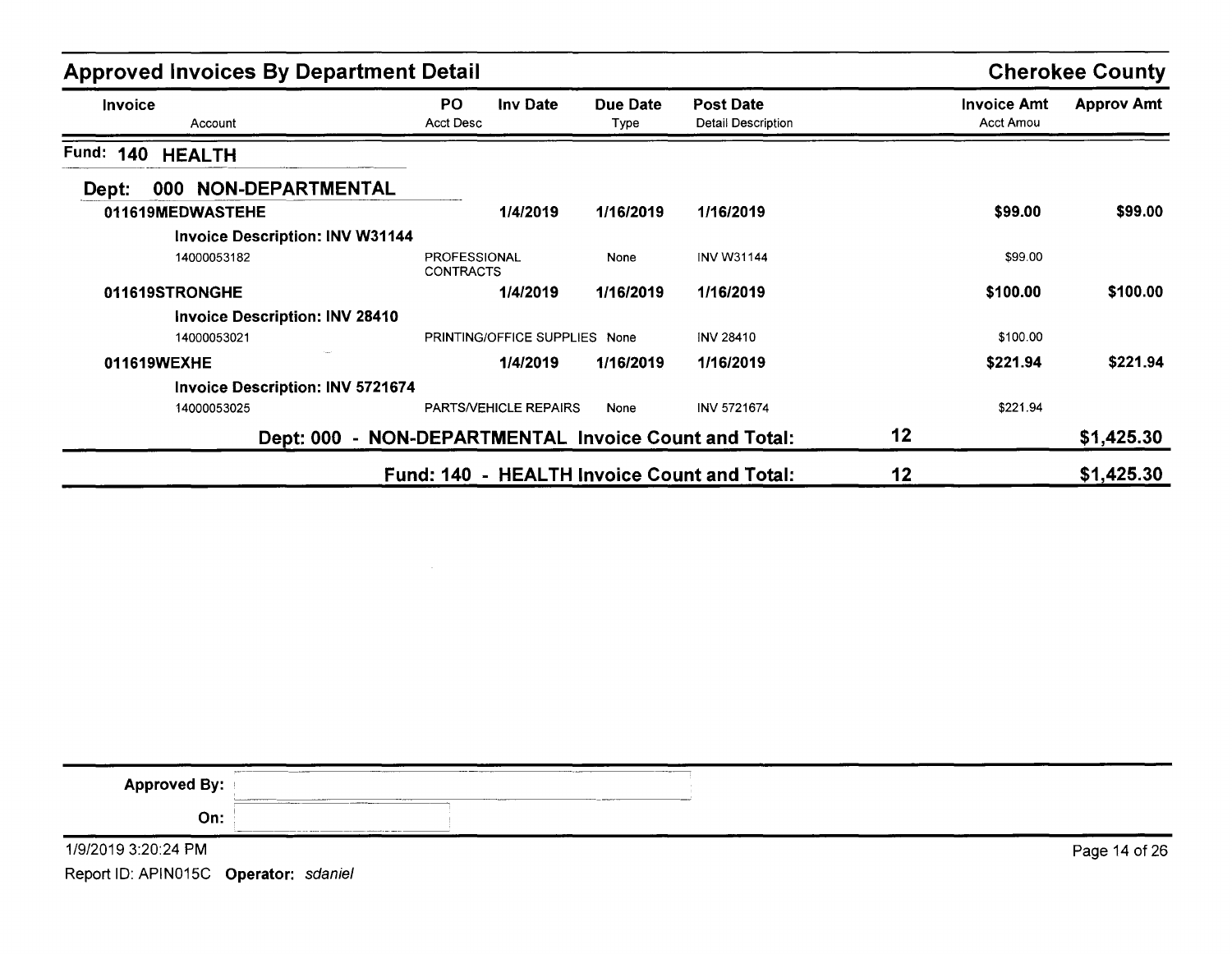| <b>Approved Invoices By Department Detail</b> |                                                       |                  |                                        |                                 | <b>Cherokee County</b> |
|-----------------------------------------------|-------------------------------------------------------|------------------|----------------------------------------|---------------------------------|------------------------|
| Invoice<br>Account                            | <b>PO</b><br><b>Inv Date</b><br>Acct Desc             | Due Date<br>Type | <b>Post Date</b><br>Detail Description | <b>Invoice Amt</b><br>Acct Amou | <b>Approv Amt</b>      |
| Fund: 150 FAIR                                |                                                       |                  |                                        |                                 |                        |
| <b>NON-DEPARTMENTAL</b><br>000<br>Dept:       |                                                       |                  |                                        |                                 |                        |
| <b>11619FAIR</b>                              | 1/3/2019                                              | 1/16/2019        | 1/16/2019                              | \$3,000.00                      | \$3,000.00             |
|                                               | Invoice Description: QUARTERLY DISTRIBUTION           |                  |                                        |                                 |                        |
| 15000053089                                   | OTHER CONTRACTUAL                                     | None             | QUARTERLY DISTRIBUTION                 | \$3,000.00                      |                        |
|                                               | Dept: 000 - NON-DEPARTMENTAL Invoice Count and Total: |                  |                                        |                                 | \$3,000.00             |
|                                               | Fund: 150 - FAIR Invoice Count and Total:             |                  |                                        |                                 | \$3,000.00             |

| <b>Approved By:</b>                   | ________________<br><b><i><u>ANTIQUE STATION COMPANY</u></i></b>                                                                                                                                                                                     |               |
|---------------------------------------|------------------------------------------------------------------------------------------------------------------------------------------------------------------------------------------------------------------------------------------------------|---------------|
| On:                                   | ----<br>____<br><b>Contract Contract Contract Contract Contract Contract Contract Contract Contract Contract Contract Contract Contract Contract Contract Contract Contract Contract Contract Contract Contract Contract Contract Contract Contr</b> |               |
| 1/9/2019 3:20:24 PM                   |                                                                                                                                                                                                                                                      | Page 15 of 26 |
| Report ID: APIN015C Operator: sdaniel |                                                                                                                                                                                                                                                      |               |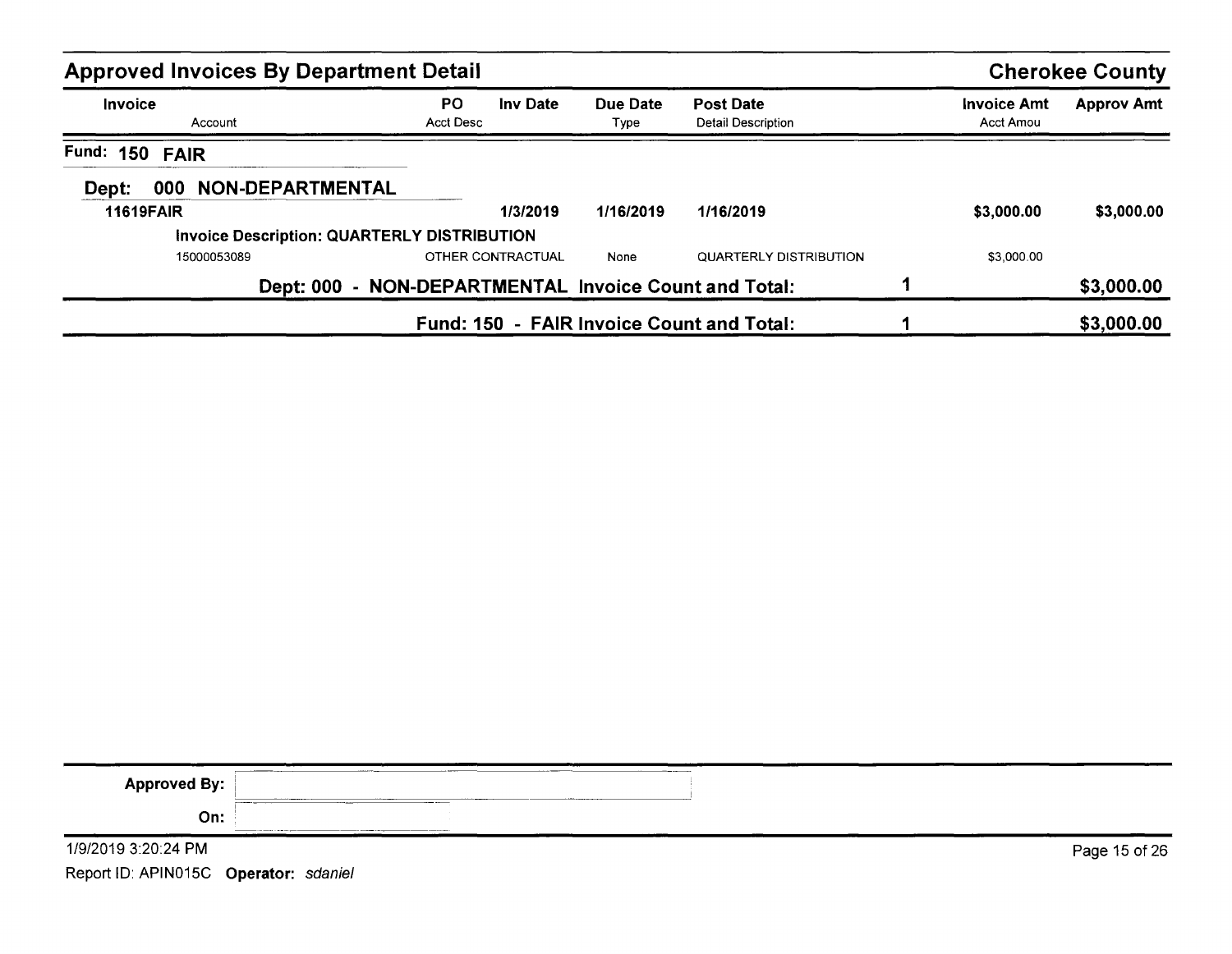| <b>Approved Invoices By Department Detail</b>      |                                                        |                  |                                               |                                 | <b>Cherokee County</b> |
|----------------------------------------------------|--------------------------------------------------------|------------------|-----------------------------------------------|---------------------------------|------------------------|
| <b>Invoice</b><br>Account                          | <b>PO</b><br><b>Inv Date</b><br>Acct Desc              | Due Date<br>Type | <b>Post Date</b><br><b>Detail Description</b> | <b>Invoice Amt</b><br>Acct Amou | <b>Approv Amt</b>      |
| <b>Fund: 180</b><br><b>SOIL CONSERVATION</b>       |                                                        |                  |                                               |                                 |                        |
| <b>NON-DEPARTMENTAL</b><br>Dept:<br>000            |                                                        |                  |                                               |                                 |                        |
| <b>11619SOIL</b>                                   | 1/3/2019                                               | 1/16/2019        | 1/16/2019                                     | \$6,250.00                      | \$6,250.00             |
| <b>Invoice Description: QUARTERLY DISTRIBUTION</b> |                                                        |                  |                                               |                                 |                        |
| 18000053089                                        | OTHER CONTRACTUAL                                      | None             | <b>QUARTERLY DISTRIBUTION</b>                 | \$6,250.00                      |                        |
|                                                    | Dept: 000 - NON-DEPARTMENTAL Invoice Count and Total:  |                  |                                               |                                 | \$6,250.00             |
|                                                    | Fund: 180 - SOIL CONSERVATION Invoice Count and Total: |                  |                                               |                                 | \$6,250.00             |

| <b>Approved By:</b> | ----------                           |               |
|---------------------|--------------------------------------|---------------|
| On:                 | <b><i><u>PARADOR COMPANY</u></i></b> |               |
| 1/9/2019 3:20:24 PM |                                      | Page 16 of 26 |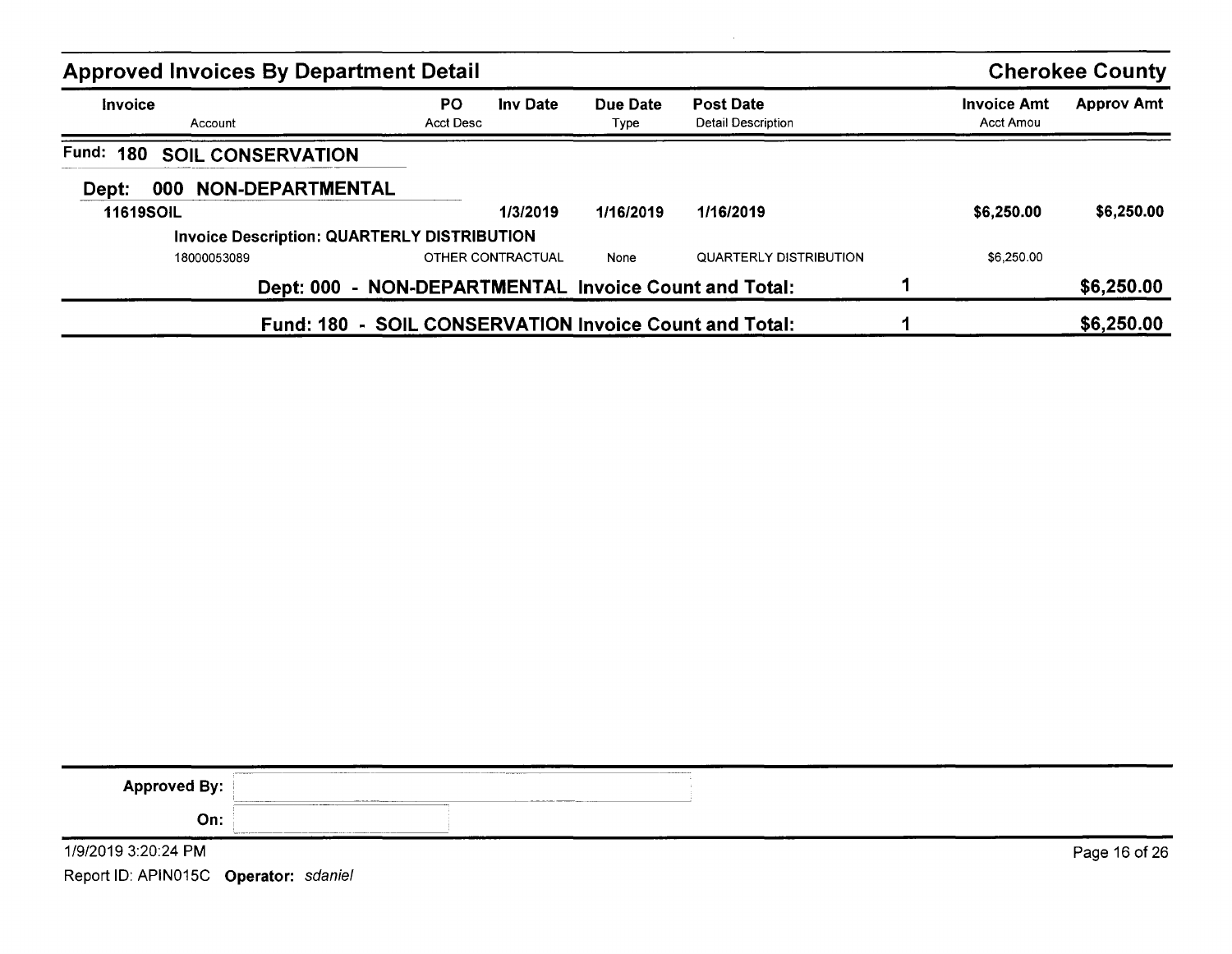| <b>Approved Invoices By Department Detail</b>      |                                                       |                  |                                        |                                 | <b>Cherokee County</b> |
|----------------------------------------------------|-------------------------------------------------------|------------------|----------------------------------------|---------------------------------|------------------------|
| <b>Invoice</b><br>Account                          | PO<br>Inv Date<br>Acct Desc                           | Due Date<br>Type | <b>Post Date</b><br>Detail Description | <b>Invoice Amt</b><br>Acct Amou | <b>Approv Amt</b>      |
| Fund: 200<br><b>MENTAL HEALTH</b>                  |                                                       |                  |                                        |                                 |                        |
| NON-DEPARTMENTAL<br>Dept:<br>000                   |                                                       |                  |                                        |                                 |                        |
| 11619FAMILYLIFE                                    | 1/3/2019                                              | 1/16/2019        | 1/16/2019                              | \$30,364.25                     | \$30,364.25            |
| <b>Invoice Description: QUARTERLY DISTRIBUTION</b> |                                                       |                  |                                        |                                 |                        |
| 20000053089                                        | OTHER CONTRACTUAL                                     | None             | <b>QUARTERLY DISTRIBUTION</b>          | \$30,364.25                     |                        |
|                                                    | Dept: 000 - NON-DEPARTMENTAL Invoice Count and Total: |                  |                                        |                                 | \$30,364.25            |
|                                                    | Fund: 200 - MENTAL HEALTH Invoice Count and Total:    |                  |                                        |                                 | \$30,364.25            |

| <b>Approved By:</b> | <b>CONTRACTOR INTERNATIONAL CONTRACTOR</b><br><b>Second Holland and Second Second Second Second Second Second Second Second Second Second Second Second Second Second Second Second Second Second Second Second Second Second Second Second Second Second Second Second Second</b><br>______ |               |
|---------------------|----------------------------------------------------------------------------------------------------------------------------------------------------------------------------------------------------------------------------------------------------------------------------------------------|---------------|
| On:                 | __________________<br><b>CONTINUES AND COMPANY CONTINUES OF THE CONTINUES.</b>                                                                                                                                                                                                               |               |
| 1/9/2019 3:20:24 PM |                                                                                                                                                                                                                                                                                              | Page 17 of 26 |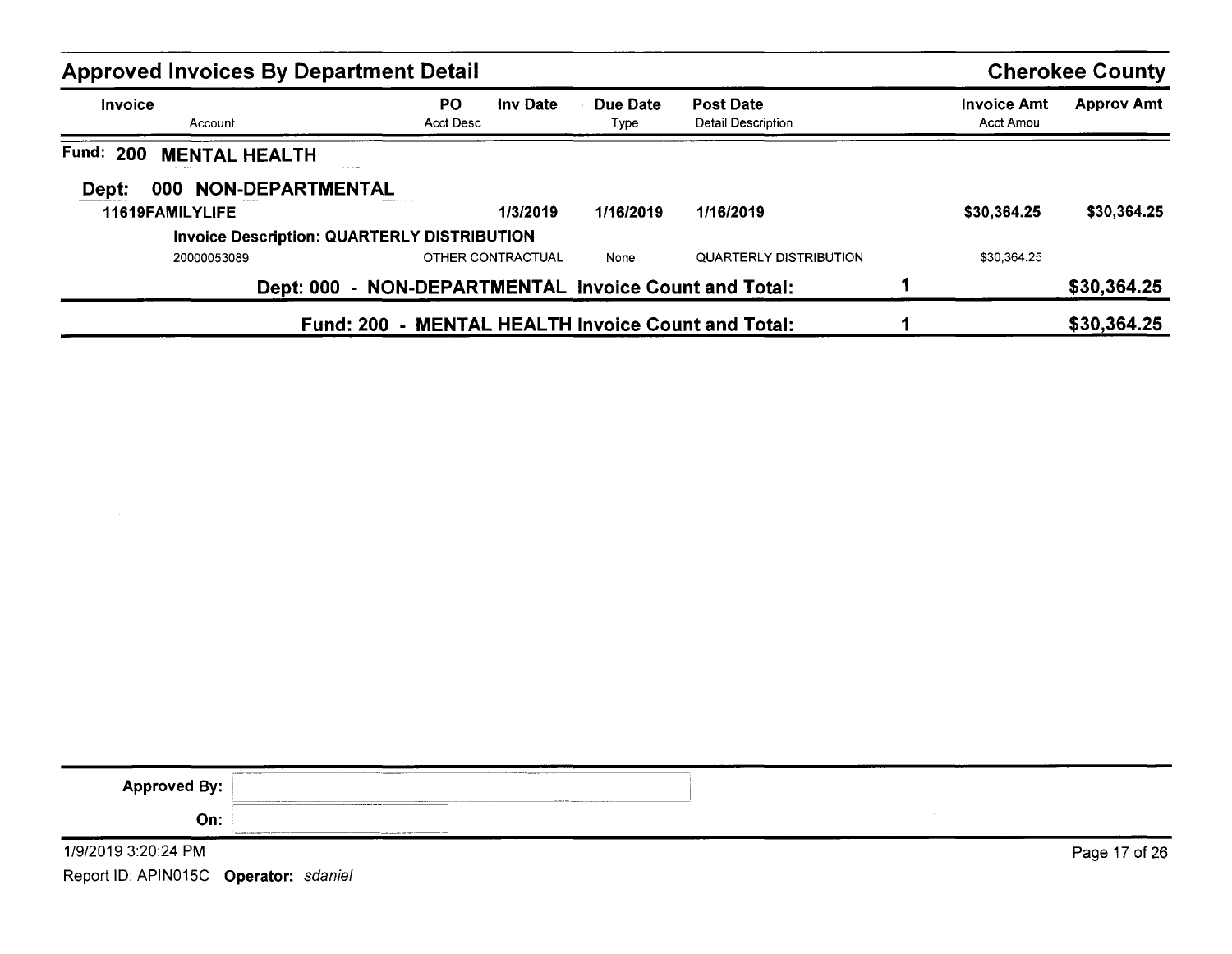| <b>Approved Invoices By Department Detail</b>      |                                                         |                  |                                               |                                 | <b>Cherokee County</b> |
|----------------------------------------------------|---------------------------------------------------------|------------------|-----------------------------------------------|---------------------------------|------------------------|
| Invoice<br>Account                                 | <b>PO</b><br><b>Inv Date</b><br>Acct Desc               | Due Date<br>Type | <b>Post Date</b><br><b>Detail Description</b> | <b>Invoice Amt</b><br>Acct Amou | <b>Approv Amt</b>      |
| <b>MENTAL RETARDATION</b><br><b>Fund: 210</b>      |                                                         |                  |                                               |                                 |                        |
| 000 NON-DEPARTMENTAL<br>Dept:                      |                                                         |                  |                                               |                                 |                        |
| 011619CLASSMR                                      | 1/3/2019                                                | 1/16/2019        | 1/16/2019                                     | \$27.864.25                     | \$27,864.25            |
| <b>Invoice Description: QUARTERLY DISTRIBUTION</b> |                                                         |                  |                                               |                                 |                        |
| 21000053089                                        | <b>OTHER CONTRACTUAL</b>                                | None             | QUARTERLY DISTRIBUTION                        | \$27,864.25                     |                        |
|                                                    | Dept: 000 - NON-DEPARTMENTAL Invoice Count and Total:   |                  |                                               |                                 | \$27,864.25            |
|                                                    | Fund: 210 - MENTAL RETARDATION Invoice Count and Total: |                  |                                               |                                 | \$27,864.25            |

| <b>Approved By:</b> | _______<br>-----<br>----<br><b>And Address and Company</b><br>------<br><b>CAN BE AN INCOME.</b>    |               |
|---------------------|-----------------------------------------------------------------------------------------------------|---------------|
| On:                 | $      -$<br><u> 1980 - Andrea Andrea Maria (h. 1980).</u><br>1900 - Andrea Andrea Maria (h. 1980). |               |
| 1/9/2019 3:20:24 PM |                                                                                                     | Page 18 of 26 |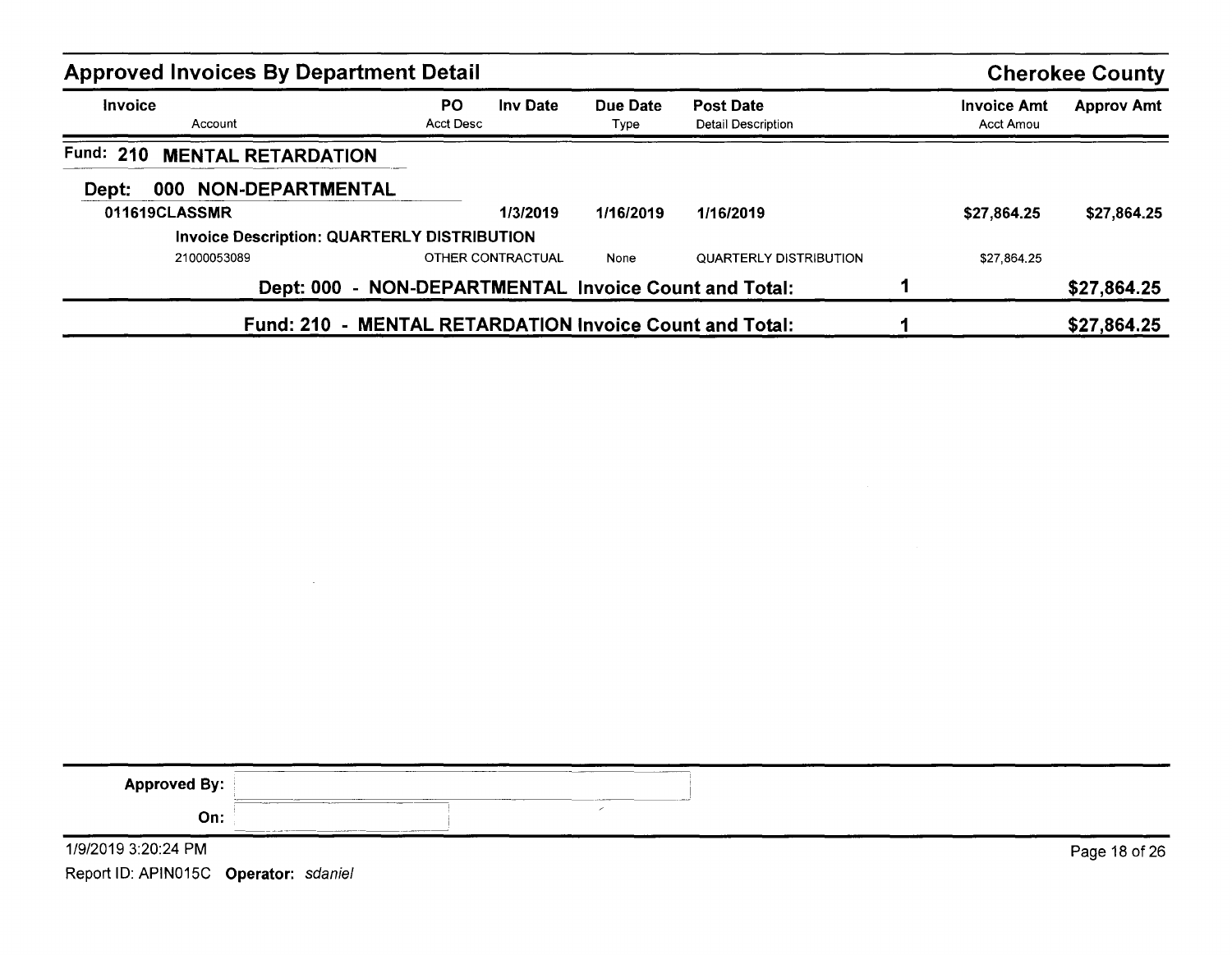| <b>Approved Invoices By Department Detail</b> |                                                          |                  |                                        |                                        | <b>Cherokee County</b> |
|-----------------------------------------------|----------------------------------------------------------|------------------|----------------------------------------|----------------------------------------|------------------------|
| <b>Invoice</b><br>Account                     | <b>PO</b><br><b>Inv Date</b><br><b>Acct Desc</b>         | Due Date<br>Type | <b>Post Date</b><br>Detail Description | <b>Invoice Amt</b><br><b>Acct Amou</b> | <b>Approv Amt</b>      |
| Fund:<br>220<br><b>AMBULANCE</b>              |                                                          |                  |                                        |                                        |                        |
| NON-DEPARTMENTAL<br>000<br>Dept:              |                                                          |                  |                                        |                                        |                        |
| 11619AMB1                                     | 1/3/2019                                                 | 1/16/2019        | 1/16/2019                              | \$16,877.33                            | \$16,877.33            |
| <b>Invoice Description: MONTHLY SUBSIDY</b>   |                                                          |                  |                                        |                                        |                        |
| 22000053089                                   | OTHER CONTRACTUAL                                        | None             | <b>MONTHLY SUBSIDY</b>                 | \$16,877.33                            |                        |
| 11619AMB2                                     | 1/3/2019                                                 | 1/16/2019        | 1/16/2019                              | \$16,877.33                            | \$16,877.33            |
| <b>Invoice Description: MONTHLY SUBSIDY</b>   |                                                          |                  |                                        |                                        |                        |
| 22000053089                                   | <b>OTHER CONTRACTUAL</b>                                 | None             | <b>MONTHLY SUBSIDY</b>                 | \$16,877.33                            |                        |
| 11619AMB3                                     | 1/3/2019                                                 | 1/16/2019        | 1/16/2019                              | \$14,477.33                            | \$14,477.33            |
| <b>Invoice Description: MONTHLY SUBSIDY</b>   |                                                          |                  |                                        |                                        |                        |
| 22000053089                                   | OTHER CONTRACTUAL                                        | None             | <b>MONTHLY SUBSIDY</b>                 | \$14,477.33                            |                        |
| <b>Dept: 000</b>                              | - NON-DEPARTMENTAL Invoice Count and Total:              |                  |                                        | 3                                      | \$48,231.99            |
|                                               | - AMBULANCE Invoice Count and Total:<br><b>Fund: 220</b> |                  |                                        | 3                                      | \$48,231.99            |

| -----------<br><b>Approved By:</b>    |               |
|---------------------------------------|---------------|
| On:<br>the age of the state           |               |
| 1/9/2019 3:20:24 PM                   | Page 19 of 26 |
| Report ID: APIN015C Operator: sdaniel |               |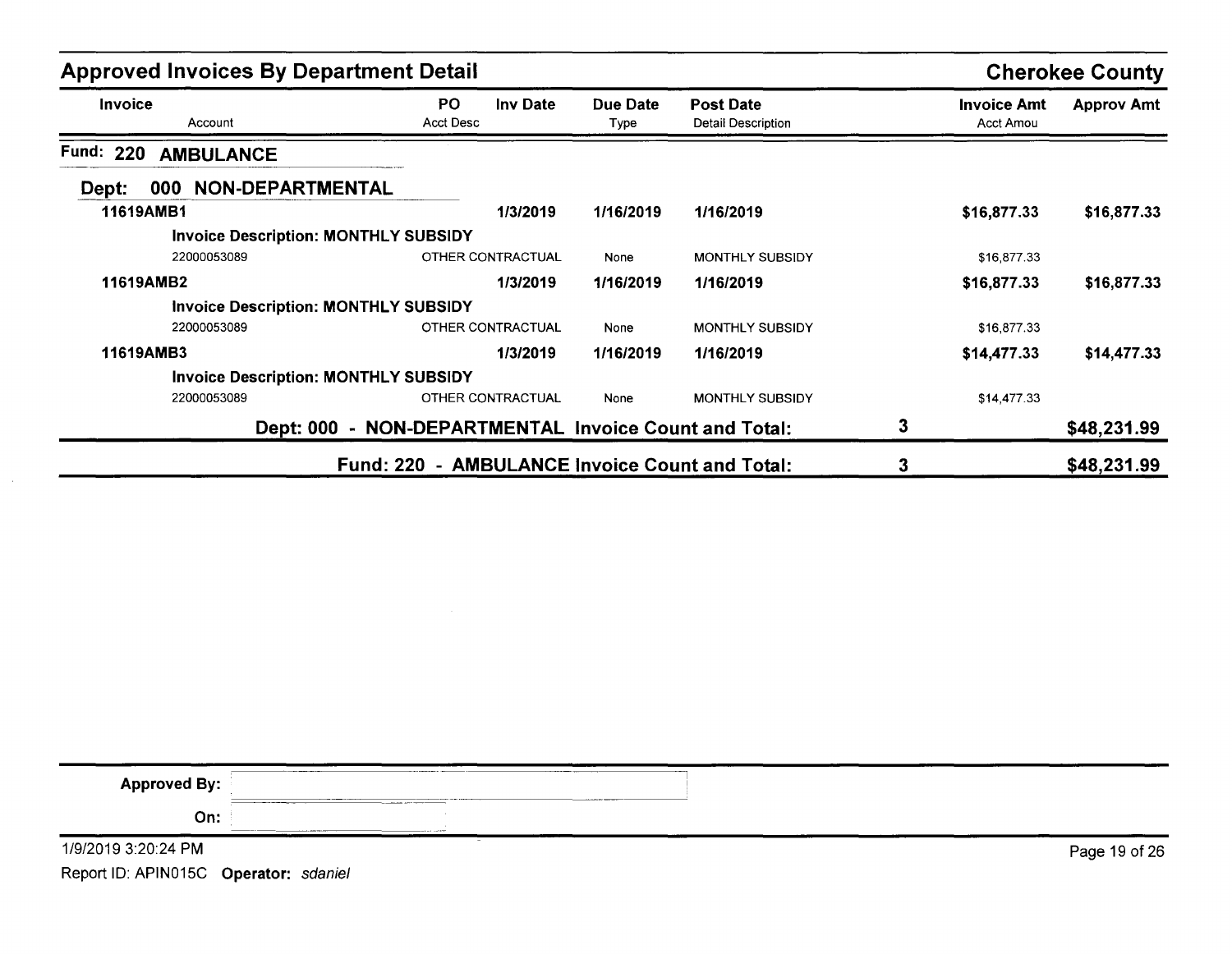| <b>Approved Invoices By Department Detail</b> | <b>Cherokee County</b>                                   |                  |                                               |                                 |                   |
|-----------------------------------------------|----------------------------------------------------------|------------------|-----------------------------------------------|---------------------------------|-------------------|
| Invoice<br>Account                            | <b>PO</b><br><b>Inv Date</b><br><b>Acct Desc</b>         | Due Date<br>Type | <b>Post Date</b><br><b>Detail Description</b> | <b>Invoice Amt</b><br>Acct Amou | <b>Approv Amt</b> |
| Fund:<br>224<br><b>CHEROKEE COUNTY 911</b>    |                                                          |                  |                                               |                                 |                   |
| 000 NON-DEPARTMENTAL<br>Dept:                 |                                                          |                  |                                               |                                 |                   |
| 011619AT&T224                                 | 1/4/2019                                                 | 1/16/2019        | 1/16/2019                                     | \$2,107.88                      | \$2,107.88        |
| Invoice Description: INV SB106079, SB107903   |                                                          |                  |                                               |                                 |                   |
| 22400053300                                   | <b>MISC PAID OUT</b>                                     | None             | INV SB106079, SB107903                        | \$2,107.88                      |                   |
| 011619COLTEL224                               | 1/7/2019                                                 | 1/16/2019        | 1/16/2019                                     | \$506.72                        | \$506.72          |
| Invoice Description: ACCT 000000173           |                                                          |                  |                                               |                                 |                   |
| 22400053300                                   | MISC PAID OUT                                            | None             | ACCT 000000173                                | \$506.72                        |                   |
| 011619STRONG224                               | 1/9/2019                                                 | 1/16/2019        | 1/16/2019                                     | \$125.00                        | \$125.00          |
| <b>Invoice Description: INV 27818</b>         |                                                          |                  |                                               |                                 |                   |
| 22400053300                                   | <b>MISC PAID OUT</b>                                     | None             | <b>INV 27818</b>                              | \$125.00                        |                   |
| 11619STRONG224                                | 1/3/2019                                                 | 1/16/2019        | 1/16/2019                                     | \$110.00                        | \$110.00          |
| <b>Invoice Description: INV 28505</b>         |                                                          |                  |                                               |                                 |                   |
| 22400053300                                   | <b>MISC PAID OUT</b>                                     | None             | <b>INV 28505</b>                              | \$110.00                        |                   |
|                                               | Dept: 000 - NON-DEPARTMENTAL Invoice Count and Total:    |                  |                                               | 4                               | \$2,849.60        |
|                                               | Fund: 224 - CHEROKEE COUNTY 911 Invoice Count and Total: |                  |                                               | 4                               | \$2,849.60        |

| <b>PERMIT REPORT OF STATISTICS</b><br><b>Approved By:</b> | ________<br>and the following as a second contract of |               |
|-----------------------------------------------------------|-------------------------------------------------------|---------------|
| On:                                                       |                                                       |               |
| 1/9/2019 3:20:25 PM                                       |                                                       | Page 20 of 26 |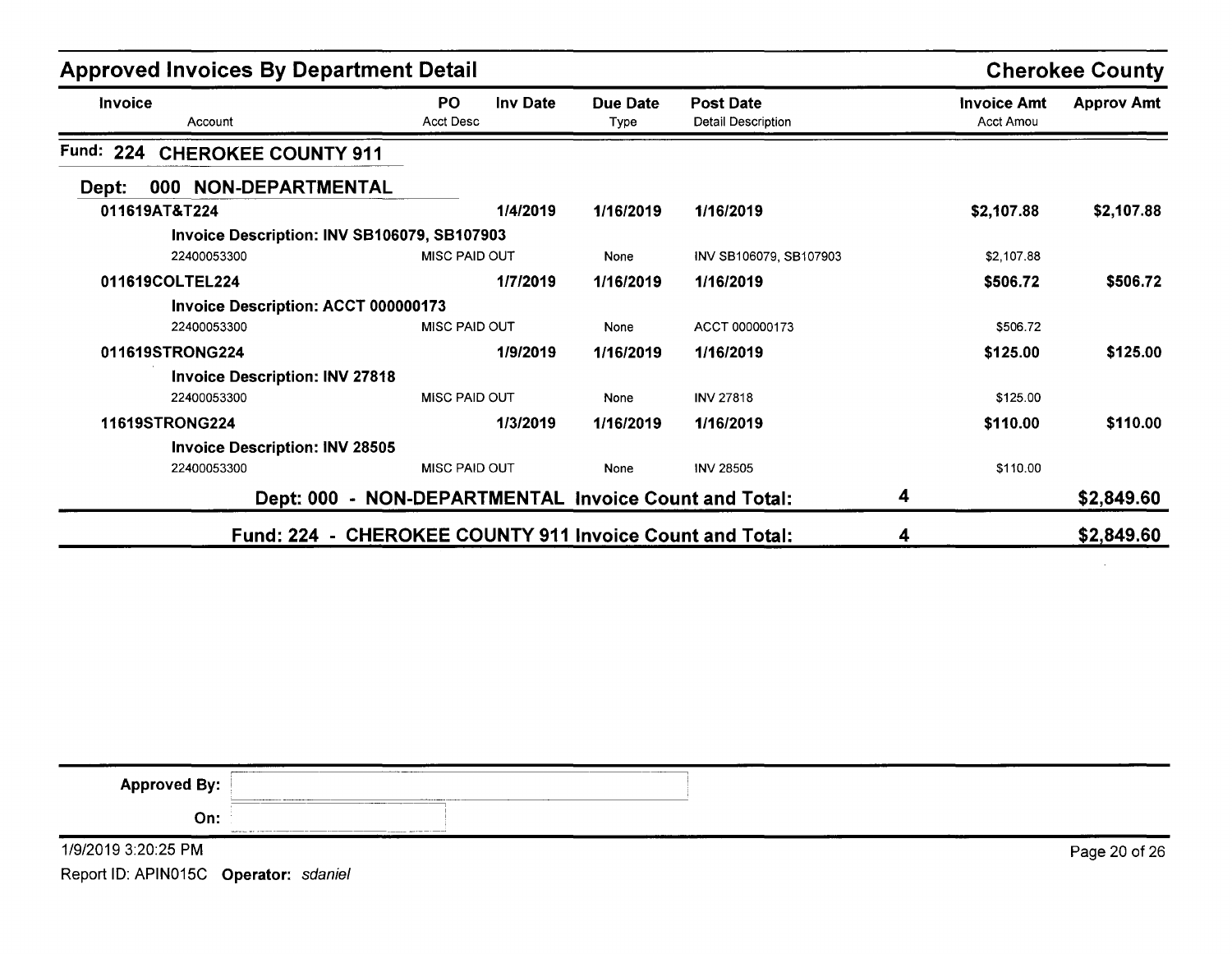| <b>Approved Invoices By Department Detail</b>         |                        |                 |                  |                                                      |  |                                 | <b>Cherokee County</b> |
|-------------------------------------------------------|------------------------|-----------------|------------------|------------------------------------------------------|--|---------------------------------|------------------------|
| Invoice<br>Account                                    | PO.<br>Acct Desc       | <b>Inv Date</b> | Due Date<br>Type | <b>Post Date</b><br>Detail Description               |  | <b>Invoice Amt</b><br>Acct Amou | <b>Approv Amt</b>      |
| Fund:<br>230<br><b>APPRAISER COSTS</b>                |                        |                 |                  |                                                      |  |                                 |                        |
| 000 NON-DEPARTMENTAL<br>Dept:                         |                        |                 |                  |                                                      |  |                                 |                        |
| 011619COLTEL                                          |                        | 1/3/2019        | 1/16/2019        | 1/16/2019                                            |  | \$2,783.36                      | \$2,783.36             |
| <b>Invoice Description: ACCT 7577</b>                 |                        |                 |                  |                                                      |  |                                 |                        |
| 23000053074                                           | <b>TELEPHONE BILLS</b> |                 | None             | <b>ACCT 7577</b>                                     |  | \$271.70                        |                        |
| Dept: 000 - NON-DEPARTMENTAL Invoice Count and Total: |                        |                 |                  |                                                      |  |                                 | \$271.70               |
|                                                       |                        |                 |                  | Fund: 230 - APPRAISER COSTS Invoice Count and Total: |  |                                 | \$271.70               |

| <b>Approved By:</b> |                                                                                                                    |               |
|---------------------|--------------------------------------------------------------------------------------------------------------------|---------------|
| On:<br>_____        | the contract of the company we are the property of the contract of the contract of the contract of the contract of |               |
| 1/9/2019 3:20:25 PM |                                                                                                                    | Page 21 of 26 |

 $\sim 10^{-1}$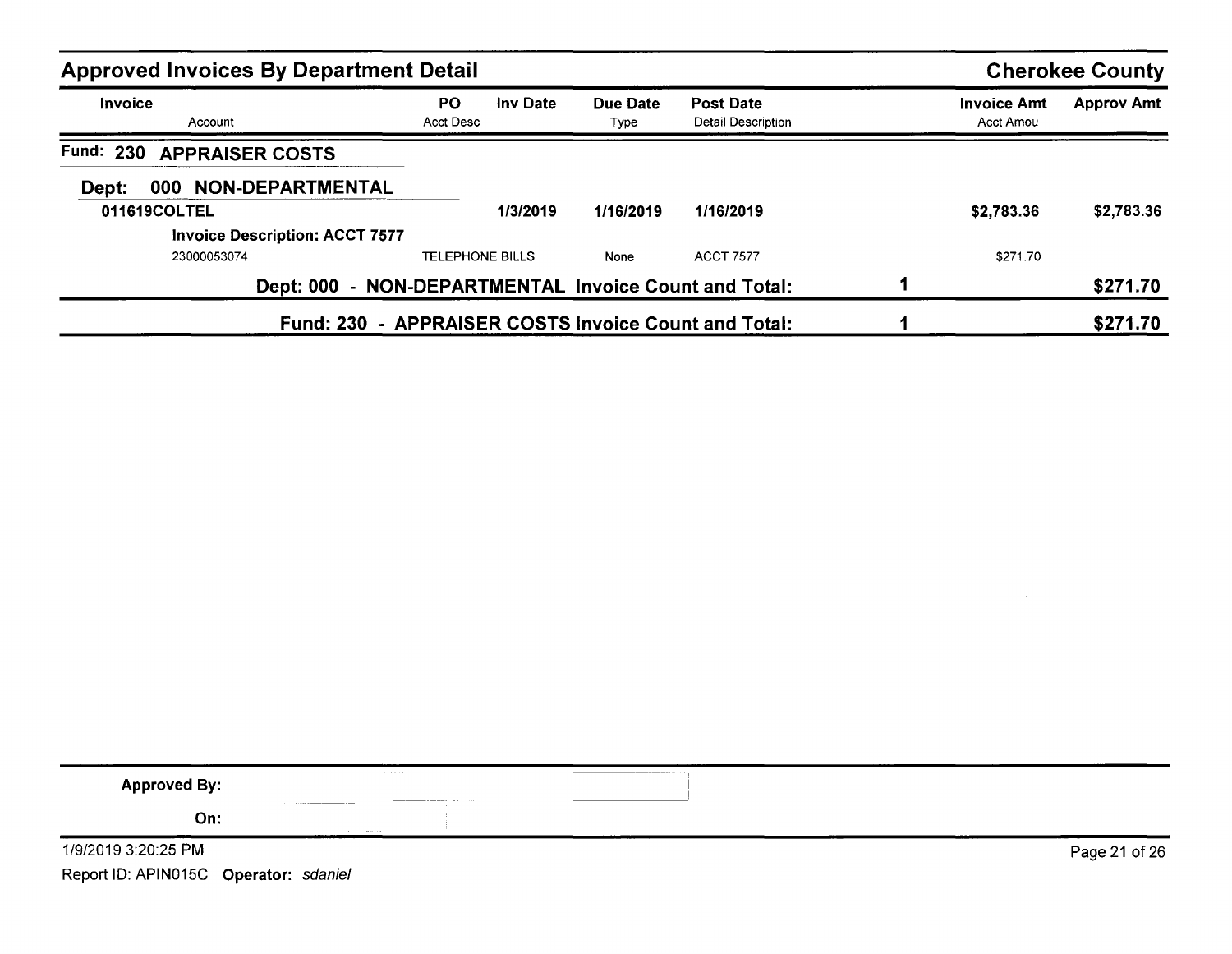| <b>Approved Invoices By Department Detail</b> |                                                                    |                                                        |                 |                  |                                                         |                                        | <b>Cherokee County</b> |
|-----------------------------------------------|--------------------------------------------------------------------|--------------------------------------------------------|-----------------|------------------|---------------------------------------------------------|----------------------------------------|------------------------|
| <b>Invoice</b>                                | Account                                                            | PO.<br><b>Acct Desc</b>                                | <b>Inv Date</b> | Due Date<br>Type | <b>Post Date</b><br><b>Detail Description</b>           | <b>Invoice Amt</b><br><b>Acct Amou</b> | <b>Approv Amt</b>      |
| Fund:<br>260                                  | <b>EMPLOYEE BENEFITS</b>                                           |                                                        |                 |                  |                                                         |                                        |                        |
| Dept:                                         | 000 NON-DEPARTMENTAL                                               |                                                        |                 |                  |                                                         |                                        |                        |
| 011619VSPBEN                                  |                                                                    |                                                        | 1/8/2019        | 1/16/2019        | 1/16/2019                                               | \$1,618.94                             | \$1,618.94             |
|                                               | Invoice Description: ACCT 30 086480 0001 JANUARY 2019              |                                                        |                 |                  |                                                         |                                        |                        |
|                                               | 26000053216                                                        | VSP Insurance                                          |                 | None             | ACCT 30 086480 0001 JANUARY<br>2019                     | \$1,618.94                             |                        |
| <b>11619KCAMP</b>                             |                                                                    |                                                        | 1/3/2019        | 1/16/2019        | 1/16/2019                                               | \$166,634.00                           | \$166,634.00           |
|                                               | Invoice Description: 2019 PROPERTY/LIABILITY CONT                  |                                                        |                 |                  |                                                         |                                        |                        |
|                                               | 26000053306                                                        | <b>KCAMP</b>                                           |                 | None             | 2019 PROPERTY/LIABILITY CONT                            | \$166,634.00                           |                        |
| <b>11619KSEMP</b>                             |                                                                    |                                                        | 1/3/2019        | 1/16/2019        | 1/16/2019                                               | \$406.42                               | \$406.42               |
|                                               | Invoice Description: 4TH QUARTER UNEMPLOYMENT TAX- CHEROKEE COUNTY |                                                        |                 |                  |                                                         |                                        |                        |
|                                               | 26000053005                                                        | <b>EMPLOYEE BENEFITS</b>                               |                 | None             | 4TH QUARTER UNEMPLOYMENT<br><b>TAX- CHEROKEE COUNTY</b> | \$406.42                               |                        |
| <b>11619KWORC</b>                             |                                                                    |                                                        | 1/3/2019        | 1/16/2019        | 1/16/2019                                               | \$148,945.00                           | \$148,945.00           |
|                                               | <b>Invoice Description: 2019 PREMIUMS</b>                          |                                                        |                 |                  |                                                         |                                        |                        |
|                                               | 26000053404                                                        | <b>KWORCC POOL</b><br><b>CONTRIBUTION</b>              |                 | None             | 2019 PREMIUMS                                           | \$148,945.00                           |                        |
|                                               |                                                                    | Dept: 000 - NON-DEPARTMENTAL Invoice Count and Total:  |                 |                  | 4                                                       |                                        | \$317,604.36           |
|                                               |                                                                    | Fund: 260 - EMPLOYEE BENEFITS Invoice Count and Total: |                 |                  | 4                                                       |                                        | \$317,604.36           |

| <b>Approved By:</b>                   |               |
|---------------------------------------|---------------|
| On:                                   |               |
| 1/9/2019 3:20:25 PM                   | Page 22 of 26 |
| Report ID: APIN015C Operator: sdaniel |               |

**Contract Contract**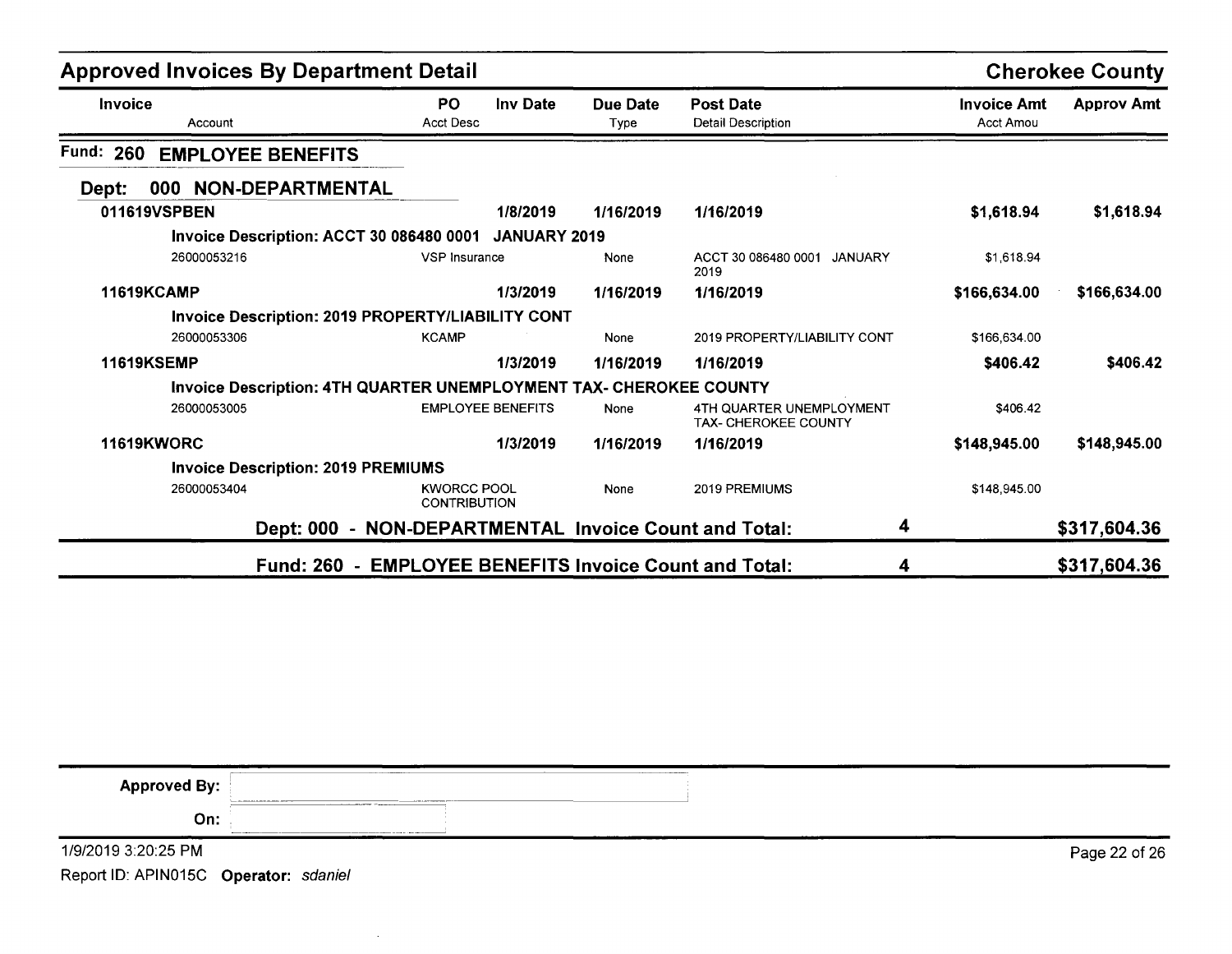| <b>Approved Invoices By Department Detail</b>         |                                                          | <b>Cherokee County</b>  |                                        |                                 |                   |
|-------------------------------------------------------|----------------------------------------------------------|-------------------------|----------------------------------------|---------------------------------|-------------------|
| Invoice<br>Account                                    | <b>PO</b><br><b>Inv Date</b><br><b>Acct Desc</b>         | <b>Due Date</b><br>Type | <b>Post Date</b><br>Detail Description | <b>Invoice Amt</b><br>Acct Amou | <b>Approv Amt</b> |
| Fund: 300<br><b>SERVICE FOR ELDERLY</b>               |                                                          |                         |                                        |                                 |                   |
| 000 NON-DEPARTMENTAL<br>Dept:                         |                                                          |                         |                                        |                                 |                   |
| 011619CENTEL                                          | 1/8/2019                                                 | 1/16/2019               | 1/16/2019                              | \$161.46                        | \$161.46          |
| Invoice Description: ACCT 313355170, 313571296        |                                                          |                         |                                        |                                 |                   |
| 30000053074                                           | <b>TELEPHONE BILLS</b>                                   | None                    | ACCT 313355170, 313571296              | \$76.17                         |                   |
| 30000053074                                           | <b>TELEPHONE BILLS</b>                                   | None                    | ACCT 313355170, 313571296              | \$85.29                         |                   |
| 011619KSGASEL                                         | 1/7/2019                                                 | 1/16/2019               | 1/16/2019                              | \$155.65                        | \$155.65          |
| <b>Invoice Description: ACCT 510074383 1179346 45</b> |                                                          |                         |                                        |                                 |                   |
| 30000053072                                           | GAS, ELECTRIC, WATER                                     | None                    | ACCT 510074383 1179346 45              | \$155.65                        |                   |
| 011619KSGASEL1                                        | 1/7/2019                                                 | 1/16/2019               | 1/16/2019                              | \$80.51                         | \$80.51           |
| <b>Invoice Description: ACCT 510724504 2014982 18</b> |                                                          |                         |                                        |                                 |                   |
| 30000053072                                           | GAS, ELECTRIC, WATER                                     | None                    | ACCT 510724504 2014982 18              | \$80.51                         |                   |
| 11619COLUMBUS                                         | 1/3/2019                                                 | 1/16/2019               | 1/16/2019                              | \$54.56                         | \$54.56           |
| Invoice Description: ACCT 07-48820-01                 |                                                          |                         |                                        |                                 |                   |
| 30000053072                                           | <b>GAS, ELECTRIC, WATER</b>                              | None                    | ACCT 07-48820-01                       | \$54.56                         |                   |
| 11619GALENA                                           | 1/3/2019                                                 | 1/16/2019               | 1/16/2019                              | \$101.26                        | \$101.26          |
| <b>Invoice Description: ACCT 10006000</b>             |                                                          |                         |                                        |                                 |                   |
| 30000053072                                           | GAS, ELECTRIC, WATER                                     | None                    | ACCT 10006000                          | \$101.26                        |                   |
| 11619KSGASEL                                          | 1/3/2019                                                 | 1/16/2019               | 1/16/2019                              | \$287.19                        | \$287.19          |
| <b>Invoice Description: ACCT 512076592 1191351 09</b> |                                                          |                         |                                        |                                 |                   |
| 30000053072                                           | GAS, ELECTRIC, WATER                                     | None                    | ACCT 512076592 1191351 09              | \$287.19                        |                   |
|                                                       | Dept: 000 - NON-DEPARTMENTAL Invoice Count and Total:    |                         | 7                                      |                                 | \$840.63          |
|                                                       | Fund: 300 - SERVICE FOR ELDERLY Invoice Count and Total: |                         |                                        |                                 | \$840.63          |

| <b>Approved By:</b> | ________<br><b>ALLIES TRANSPORT</b> | __________<br><b><i>Column Property States</i></b> | ______ |               |
|---------------------|-------------------------------------|----------------------------------------------------|--------|---------------|
| On:                 |                                     |                                                    |        |               |
| 1/9/2019 3:20:25 PM |                                     |                                                    | $   -$ | Page 23 of 26 |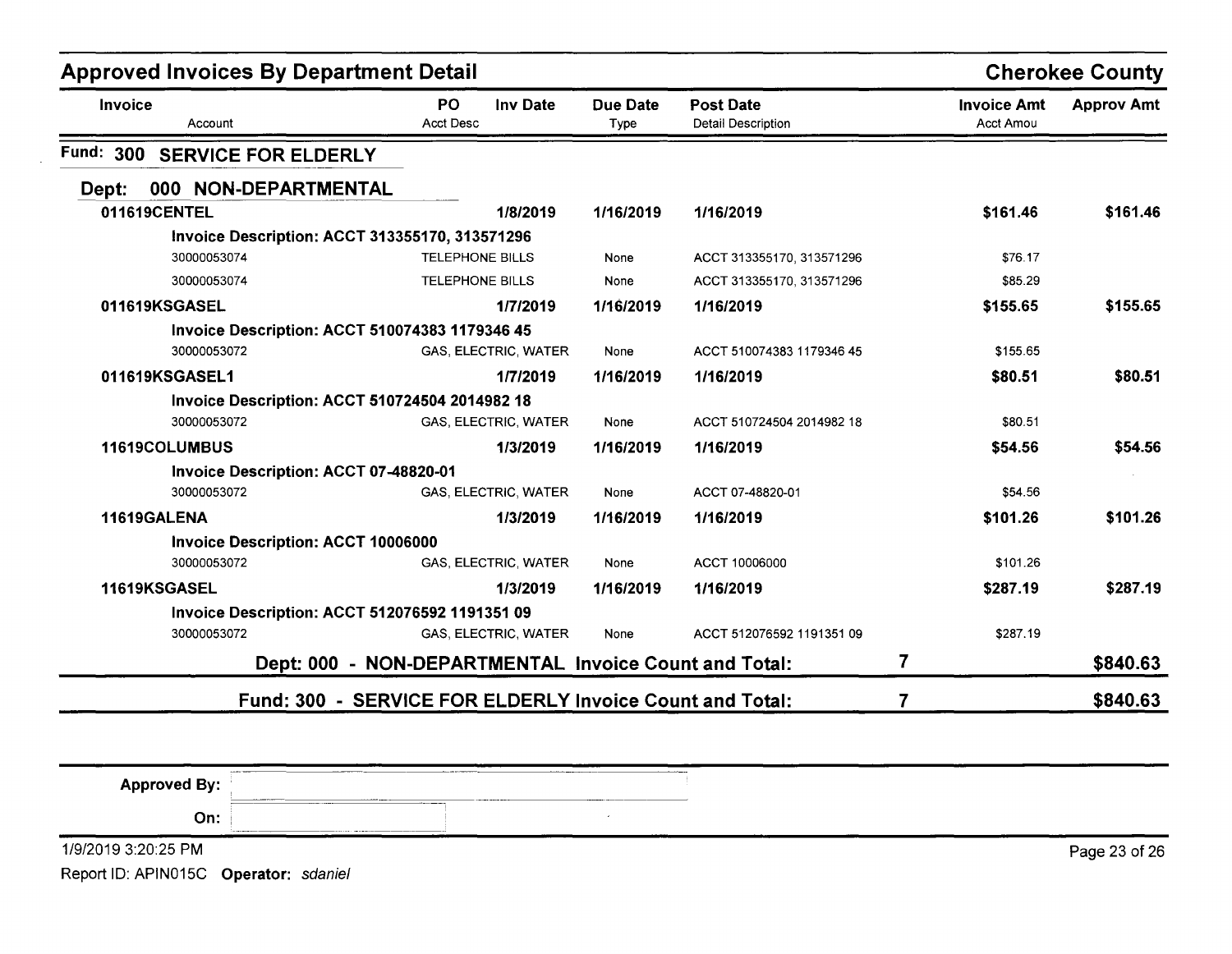| Invoice<br>Account  |      | PO<br><b>Inv Date</b><br>Acct Desc | <b>Due Date</b><br>Type | <b>Post Date</b><br><b>Detail Description</b> | <b>Invoice Amt</b><br><b>Acct Amou</b> | <b>Approv Amt</b> |
|---------------------|------|------------------------------------|-------------------------|-----------------------------------------------|----------------------------------------|-------------------|
|                     |      | <b>Invoice Count by Dept:</b>      | 94                      |                                               | <b>Grand Total:</b>                    | \$572,053.57      |
|                     |      |                                    |                         |                                               |                                        |                   |
|                     | Fund |                                    | <b>Fund Total</b>       | <b>Fund Name</b>                              |                                        |                   |
|                     |      | 100 COUNTY GENERAL FUN             |                         |                                               |                                        |                   |
|                     | 010  | <b>COMMISSIONERS</b>               |                         | \$4,944.21                                    |                                        |                   |
|                     | 020  | <b>COUNTY CLERK</b>                |                         | \$121.14                                      |                                        |                   |
|                     | 030  | <b>TREASURER</b>                   |                         | \$275.24                                      |                                        |                   |
|                     | 040  | <b>ATTORNEY</b>                    |                         | \$21.60                                       |                                        |                   |
|                     | 050  | <b>REGISTER OF DEEDS</b>           |                         | \$85.57                                       |                                        |                   |
|                     | 060  | SHERIFF & JAIL                     |                         | \$996.92                                      |                                        |                   |
|                     | 070  | DISTRICT COURT                     |                         | \$12,428.20                                   |                                        |                   |
|                     | 080  | <b>COURTHOUSE</b>                  |                         | \$21,801.53                                   |                                        |                   |
|                     | 090  | <b>EMERGENCY PREPAREDNESS</b>      |                         | \$211.93                                      |                                        |                   |
|                     | 095  | HUMAN RESOURCE                     |                         | \$38.33                                       |                                        |                   |
|                     | 150  | <b>COMPUTER PROGRAMMING</b>        |                         | \$112.50                                      |                                        |                   |
|                     | 180  | <b>GENEOLOGY SOCIETY</b>           |                         | \$2,000.00                                    |                                        |                   |
|                     | 230  | ECONOMIC DEVELOPMENT               |                         | \$13,750.00                                   |                                        |                   |
|                     | 330  | DEPT OFFICE SUPPLY                 |                         | \$9,410.06                                    |                                        |                   |
|                     |      |                                    |                         | \$66,197.23                                   |                                        |                   |
|                     |      | <b>103 TECHNOLOGY FUND</b>         |                         |                                               |                                        |                   |
|                     | 000  | NON-DEPARTMENTAL                   |                         | \$22.60                                       |                                        |                   |
|                     |      |                                    |                         | \$22.60                                       |                                        |                   |
|                     |      |                                    |                         |                                               |                                        |                   |
| <b>Approved By:</b> |      |                                    |                         |                                               |                                        |                   |
|                     |      |                                    |                         |                                               |                                        |                   |
| On:                 |      |                                    |                         |                                               |                                        |                   |

Page 24 of 26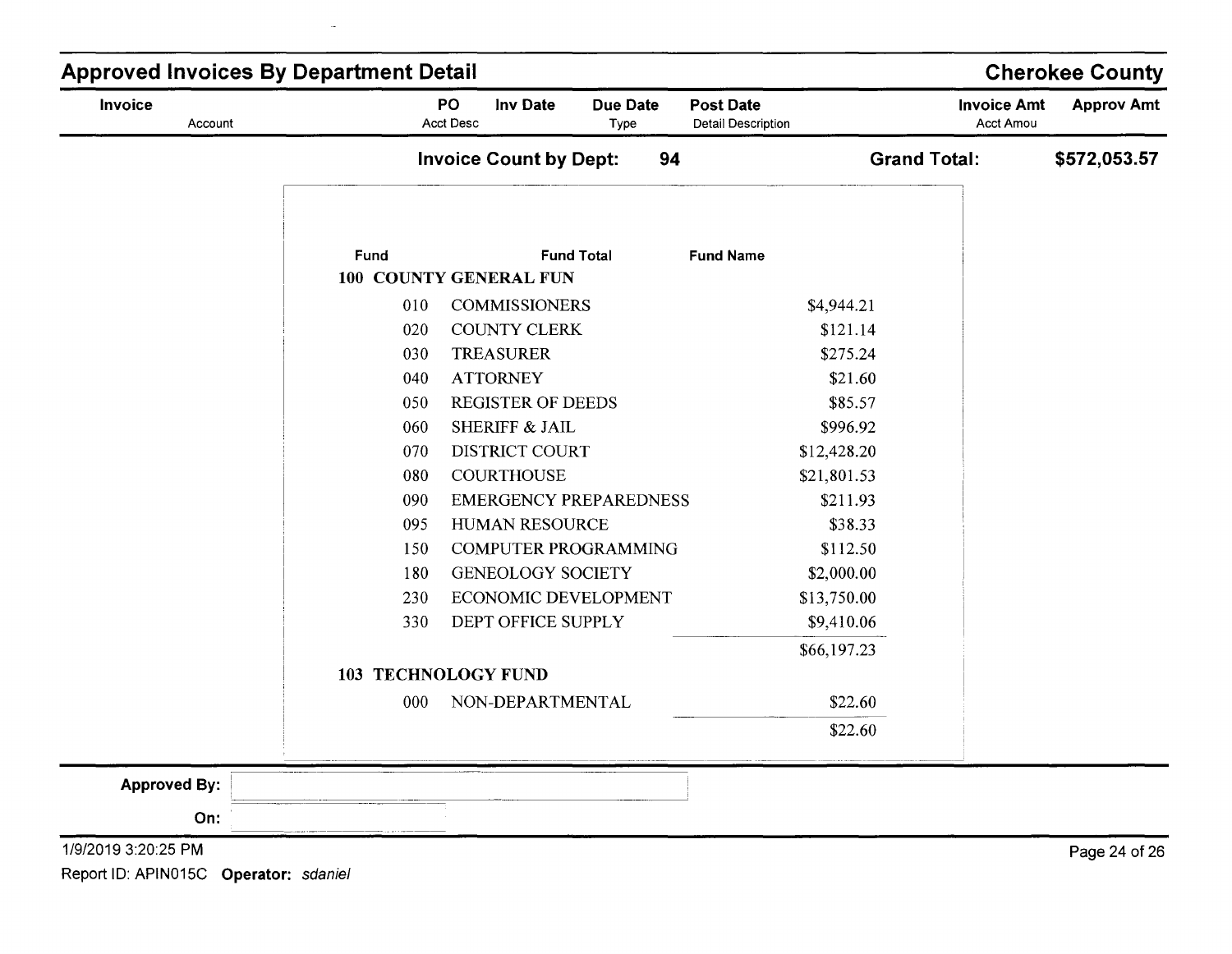| Invoice<br>Account  |                         | PO<br><b>Inv Date</b><br>Acct Desc | <b>Due Date</b><br>Type | <b>Post Date</b><br><b>Detail Description</b> | <b>Invoice Amt</b><br>Acct Amou | <b>Approv Amt</b> |
|---------------------|-------------------------|------------------------------------|-------------------------|-----------------------------------------------|---------------------------------|-------------------|
|                     | 110 ROAD AND BRIDGE     |                                    |                         |                                               |                                 |                   |
|                     | 000                     | NON-DEPARTMENTAL                   |                         | \$455.33                                      |                                 |                   |
|                     |                         |                                    |                         | \$455.33                                      |                                 |                   |
|                     |                         | <b>120 EXTENSION COUNCIL</b>       |                         |                                               |                                 |                   |
|                     | 000                     | NON-DEPARTMENTAL                   |                         | \$66,176.50                                   |                                 |                   |
|                     |                         |                                    |                         | \$66,176.50                                   |                                 |                   |
|                     | <b>130 NOXIOUS WEED</b> |                                    |                         |                                               |                                 |                   |
|                     | 000                     | NON-DEPARTMENTAL                   |                         | \$499.83                                      |                                 |                   |
|                     |                         |                                    |                         | \$499.83                                      |                                 |                   |
|                     | 140 HEALTH              |                                    |                         |                                               |                                 |                   |
|                     | 000                     | NON-DEPARTMENTAL                   |                         | \$1,425.30                                    |                                 |                   |
|                     |                         |                                    |                         | \$1,425.30                                    |                                 |                   |
|                     | <b>150 FAIR</b>         |                                    |                         |                                               |                                 |                   |
|                     | 000                     | NON-DEPARTMENTAL                   |                         | \$3,000.00                                    |                                 |                   |
|                     |                         |                                    |                         | \$3,000.00                                    |                                 |                   |
|                     |                         | <b>180 SOIL CONSERVATION</b>       |                         |                                               |                                 |                   |
|                     | 000                     | NON-DEPARTMENTAL                   |                         | \$6,250.00                                    |                                 |                   |
|                     |                         |                                    |                         | \$6,250.00                                    |                                 |                   |
|                     | 200 MENTAL HEALTH       |                                    |                         |                                               |                                 |                   |
|                     | 000                     | NON-DEPARTMENTAL                   |                         | \$30,364.25                                   |                                 |                   |
|                     |                         | 210 MENTAL RETARDATION             |                         | \$30,364.25                                   |                                 |                   |
|                     | 000                     | NON-DEPARTMENTAL                   |                         | \$27,864.25                                   |                                 |                   |
|                     |                         |                                    |                         |                                               |                                 |                   |
| <b>Approved By:</b> |                         |                                    |                         |                                               |                                 |                   |
| On:                 |                         |                                    |                         |                                               |                                 |                   |
| 1/9/2019 3:20:25 PM |                         |                                    |                         |                                               |                                 | Page 25 of 26     |